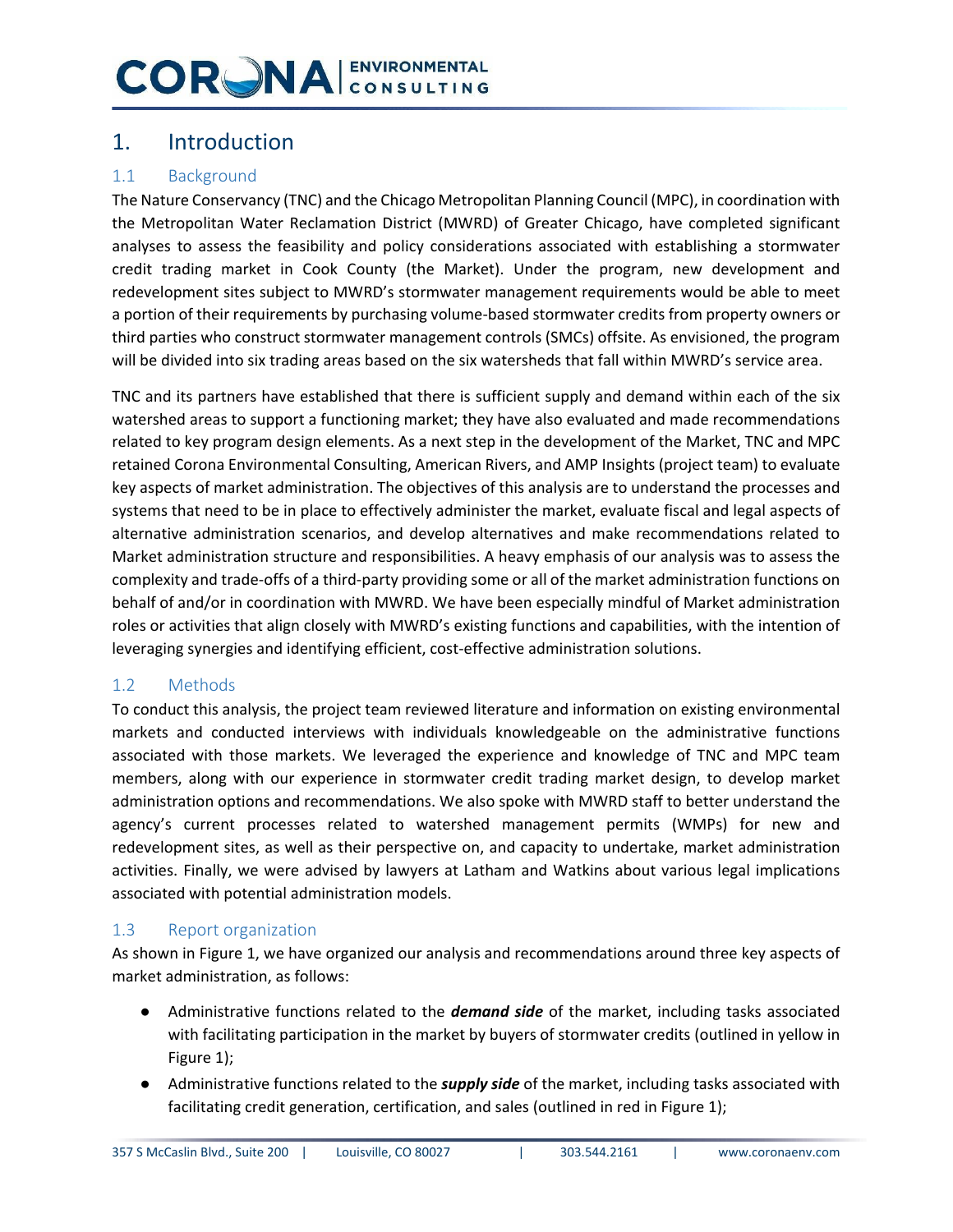

#### *Figure 1. Overview of administrative processes for Market*

a). SCM – Stormwater control measure, commonly referred to as stormwater best management practice (BMP); b). ILF - in-lieu fee, developers have may have option to pay ILF in lieu of purchasing credits, see section 2.2; c). WMP – watershed management permit – all SMCs (including onsite and offsite require a WMP from MWRD; d). SWMP – stormwater management plan, developer and credit-generators need to submit a SWMP with their WMP application. SWMP details the design and construction of SCMs; e. Purchase guarantee program is a form of market incentive intended to provide certainty to potential credit generators. See section 3.5 for more information.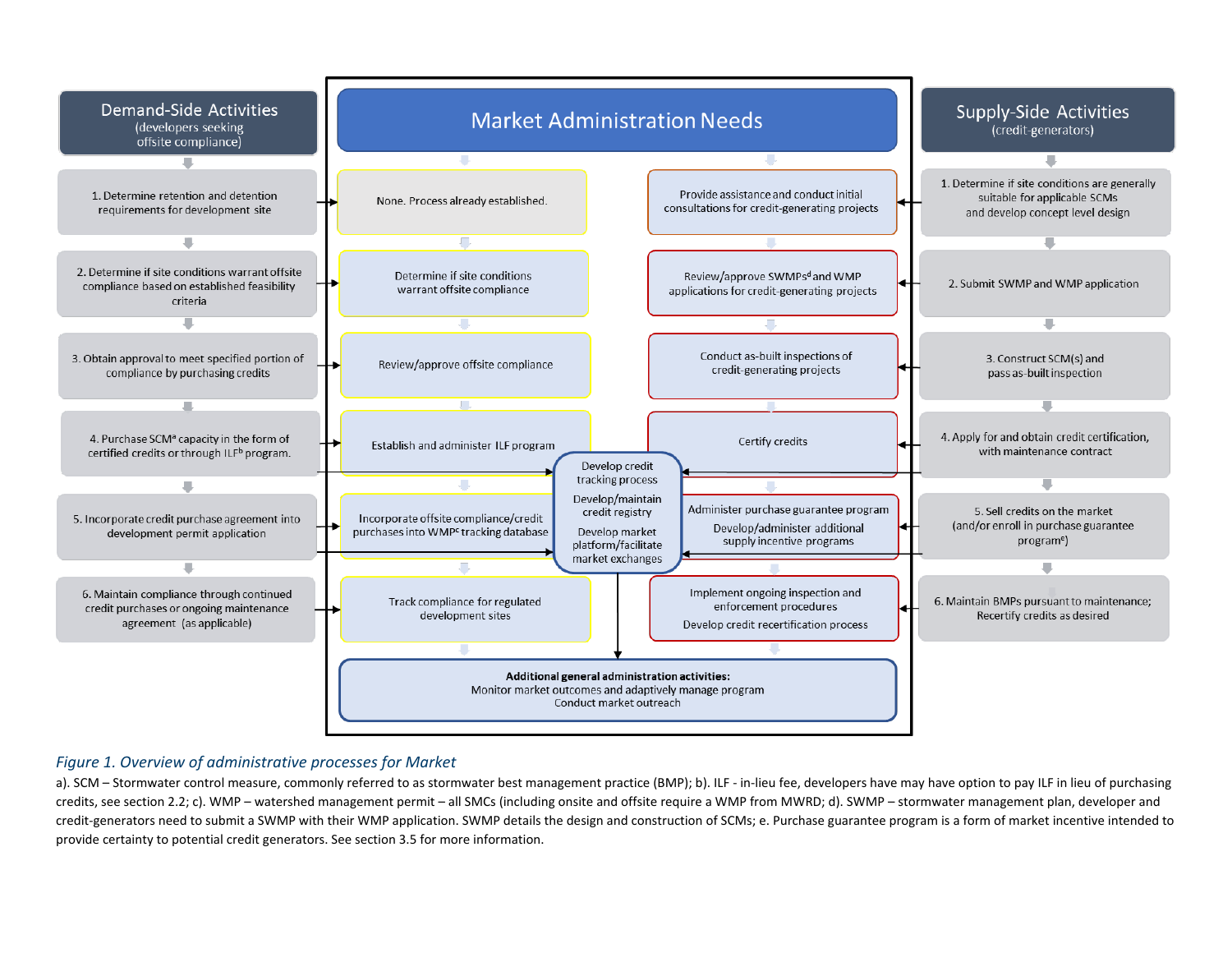● *Additional market administration functions and considerations,* including administrative activities that cross over the supply and demand sides of the market and other activities and considerations associated with overall administration (outlined in blue in Figure1).

The following sections present options and recommendations for each administrative activity identified in Figure 1, including alternatives for how the administrative activity may be performed or structured, as well as for the party or parties that may be responsible for performing them. For each activity, the project team considered alternatives that reflect varying levels of complexity (where applicable) and different administrative roles for MWRD and Authorized Municipalities, a third-party Market administrator, and/or MWRD's member municipalities. Our recommendations as to which alternatives may be best suited for the Cook County Market are based on our understanding of existing MWRD processes and systems, level of expected Market activity, best industry practices, legal and financial considerations, and other applicable factors.

### 2. Demand-Side Market Administration Alternatives and Recommendations

This section describes options for administrative processes associated with the demand side of the market, as well as our recommendations for how these processes may be best structured and performed. Specific administrative activities addressed in this section include:

- Determine if site conditions warrant offsite compliance
- Review and approve offsite compliance
- Establish and administer an in-lieu fee (ILF) program
- Incorporate offsite compliance/credit purchase into WMP tracking database
- Track compliance for regulated development sites

### 2.1 Determine if site conditions warrant offsite compliance; review and approve offsite compliance

Early in the development process developers will need to understand their options regarding offsite compliance. From a market administration perspective, a process will need to be put in place to approve offsite compliance, as well as the amount of stormwater control that can be met through credit purchases. At the same time, a developer will need to ensure that credits are available (or will be available) within the watershed where their development is located. This need is addressed in a subsequent section.

Currently, MWRD's Watershed Management Ordinance (WMO) allows for offsite compliance if all means of providing required detention or volume control onsite are "technically infeasible and documented." The WMO also states that offsite practices may be utilized if an applicant demonstrates that a site constraint prevents it from utilizing onsite controls. The WMO does not specifically define "technically infeasible" or what constitutes a qualifying "site constraint." It also does not elaborate on how these conditions should be documented. Recognizing that overly restrictive limitations on the ability to comply offsite can reduce the viability of a credit trading market by significantly reducing demand, TNC and MPC have identified this as a topic for further research and consideration. This includes evaluating the implications of allowing developers to meet a portion of their requirements offsite "by-right," such as occurs in the Washington D.C. Stormwater Retention Credit (SRC) Market. In this case, a process would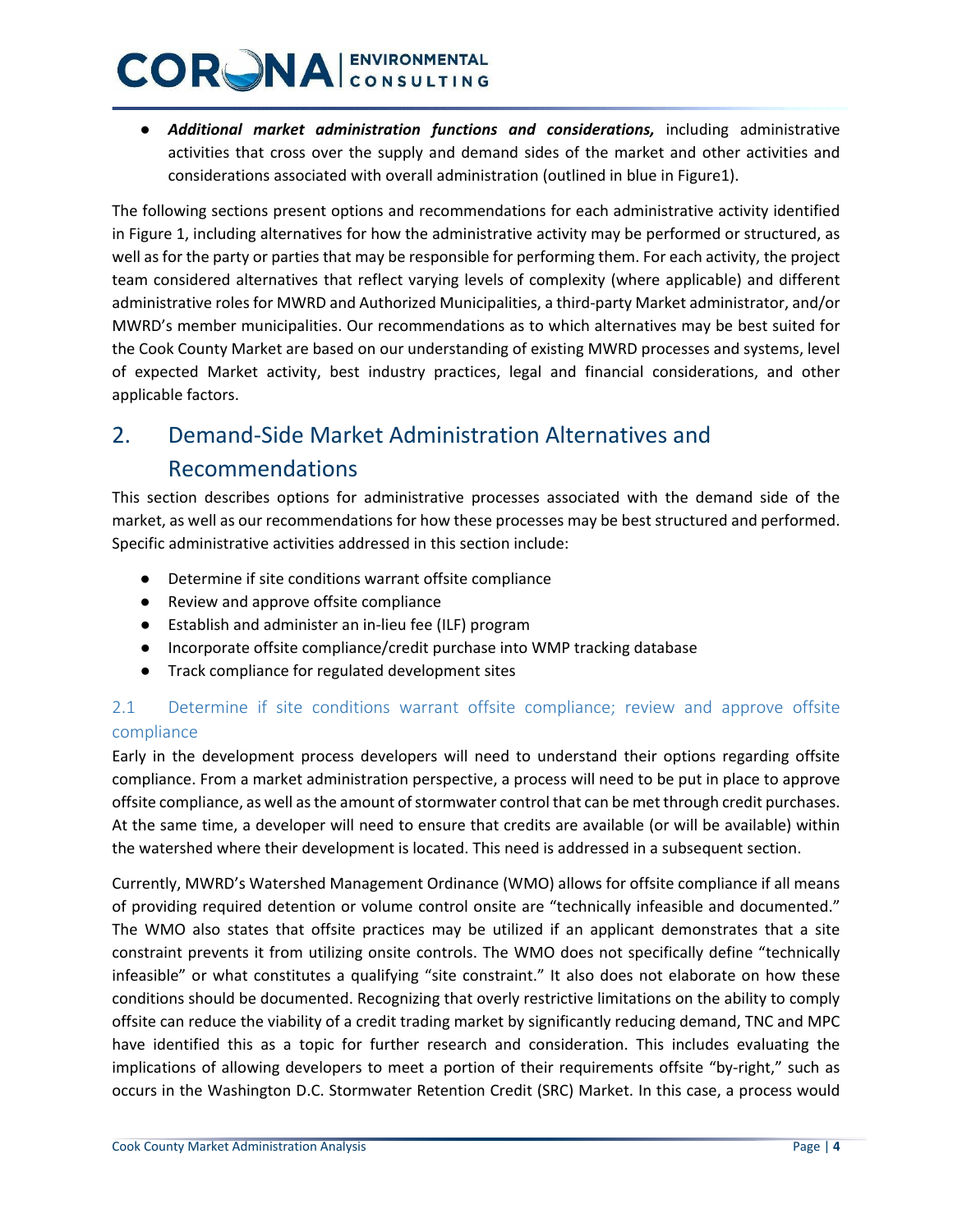still need to be established for approving additional offsite compliance in the event that a developer cannot meet the required portion of their requirements onsite due to site constraints.

The project team understands that forthcoming revisions to the WMO will address infeasibility criteria and site constraints, as well as requirements related to the documentation of these conditions. The new language may have implications for how this process is administered, as well as for the level of resources required. Regardless, the following administrative steps/processes are needed to support this initial demand-side step:

- 1. Guidance or assistance to help developers demonstrate/document infeasibility or site constraints;
- 2. Application and review/approval process for developers to obtain approval for purchasing credits.

There are several ways that a market administrator or other party could assist developers in assessing whether they can comply offsite. Potential involvement may range from simply developing guidance based on infeasibility criteria and requirements for documenting existing site constraints to conducting site visits and working with developers to apply for offsite compliance. The level of assistance and guidance necessary will in part be determined by how these requirements are addressed in the WMO. For example, if documenting infeasibility or qualified site constraints is relatively straightforward, little assistance may be required.

As described by MWRD, developers currently work with staff from the municipalities in which their development site is located to develop WMP applications, which they then submit to MWRD for review and approval (note that the 14 Authorized Municipalities within MWRD's service area approve the WMPs and do not need to submit applications to MWRD). The municipalities and developer submit the WMP application to MWRD as co-permittees. Given this existing process, municipalities are well-suited to take on the role of working with developers to assess and provide recommendations related to offsite compliance. A third-party administrator could play a similar role, including working with developers, conducting site evaluations, helping them to navigate the approval process for offsite compliance, and/or providing additional support. However, we recommend that existing processes within municipalities be leveraged as much as possible.

MWRD will likely need to be involved in developing consistent guidance and criteria related to offsite compliance (per the WMO) and ensuring that recommendations are applied consistently across municipalities. However, it is likely not necessary for MWRD to provide a high-level of assistance to individual developers, beyond any assistance they currently provide as part of the WMP process, as other entities are well-placed to do so.

While municipalities and/or a third-party can provide guidance and recommendations regarding offsite compliance, input from Latham & Watkins indicates that MWRD and Authorized Municipalities cannot delegate authority to officially approve offsite compliance. Further, Section 5.3.3.2 of the Technical Guidance Memorandum (TGM) that accompanies the WMO implies that the District will be responsible for determining whether a development has qualifying site constraints. MWRD already approves WMPs; however, offsite compliance would need to be approved prior to submission of the WMP application, which comes later in the development process. Thus, a new step will need to be added to the WMP process (so that a plan for offsite compliance can be included in the WMP application). MWRD staff indicated that they are typically involved with developers prior to submission (e.g., through pre-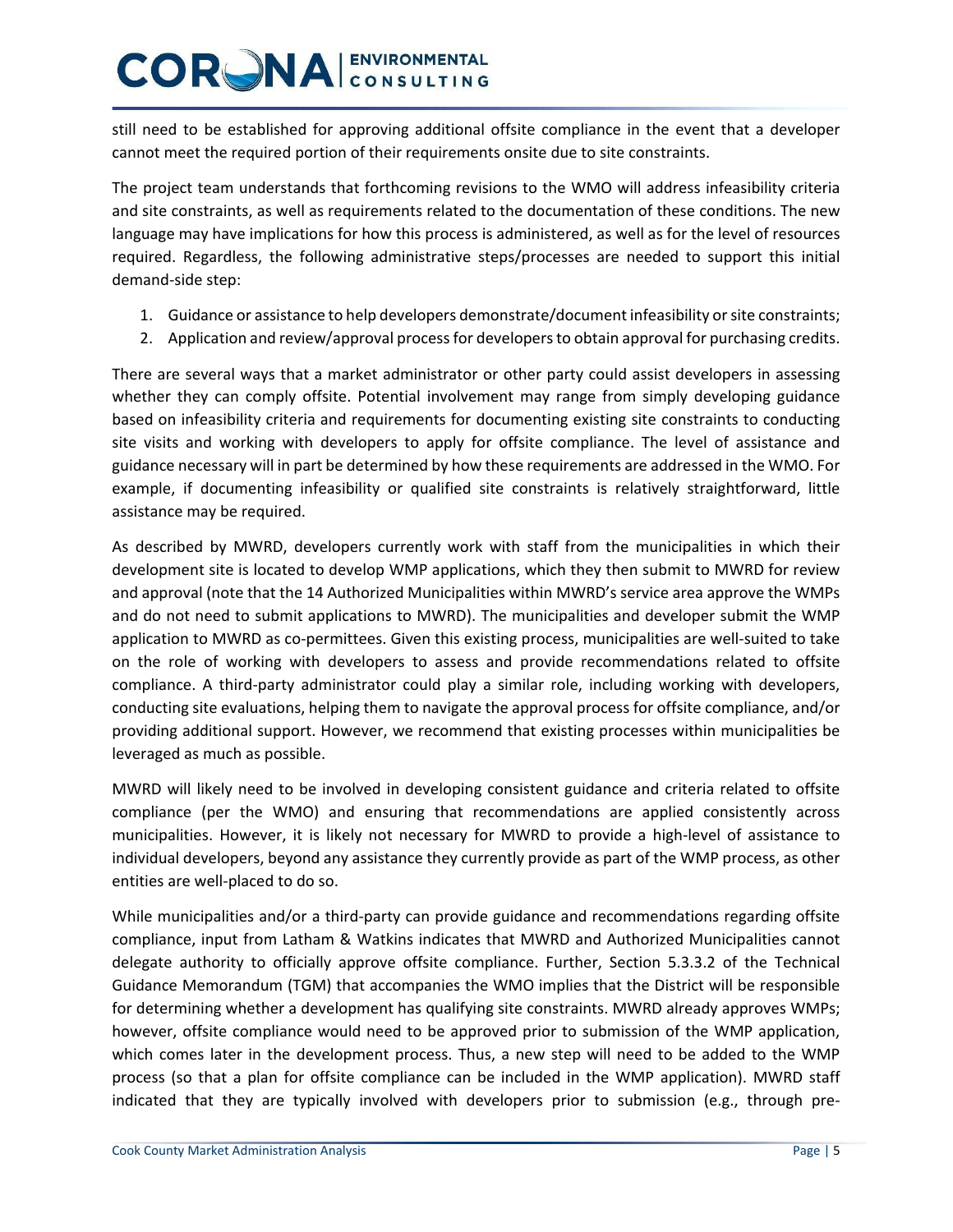consultations) such that by the time the WMP application is submitted, it is likely it will be approved. Approval of offsite compliance could likely be integrated into this existing process relatively easily.

#### **Recommendations for determining if site conditions warrant offsite compliance and approving the use of credits for meeting stormwater management requirements**

*Initial activities***:** Develop guidance and application materials to help developers demonstrate/document infeasibility or site constraints, pursuant to WMO requirements. Establish procedure/step for approving offsite compliance within existing WMP process.

*Ongoing administration***:** Work with developers to assess site constraints and options for offsite compliance, as well as to document infeasibility. Review and provide official approval for offsite compliance, including the portion or volume of stormwater management requirements that can be met offsite.

*Responsible party:* MWRD to develop criteria and guidance/application for offsite compliance. This will provide consistency in the market across municipalities and is a necessary component of program design/implementation. Municipalities to make recommendations and help developers document site constraints/apply for offsite compliance. MWRD (or relevant Authorized Municipality) will need to provide final approval for offsite compliance. This will need to occur relatively early in the development process, prior to WMP issuance.

**Alternatives:** A third-party could provide technical assistance to developers and make recommendations regarding offsite compliance. The need for additional assistance will depend on infeasibility conditions and documentation requirements outlined in the WMO, as well as the capacity and resources available to municipalities to take on this task.

#### 2.2 Establish and administer an in-lieu fee program

An in-lieu fee (ILF) program allows payment of a fee as an alternative to meeting stormwater detention or retention requirements onsite. The structure of ILF programs vary, but in most cases, the fee amount reflects the cost of publicly installing and maintaining SCMs to manage a volume of stormwater equivalent to the volume a developer would have been required to manage onsite. ILF revenues are used to construct and operate stormwater controls.

An ILF program serves two important functions within a stormwater credit trading program. First, it can serve as a valuable back-up to a market if there is a shortage of supply sites or uncertainty about the future supply of credits. Second, the ILF price also establishes a ceiling for credit prices. This is because it is typically more expensive for public agencies to implement SCMs than it would be for a private/thirdparty credit generator. In a functioning market, the ILF option would therefore rarely be utilized. However, if it is utilized, the administering organization can use ILF revenues to build stormwater projects in areas with priority needs or that leverage multiple benefits. **Based on the project team's experience, an ILF program is a critically important component of a credit trading market. We recommend that MWRD adopt and implement an appropriate ILF structure**.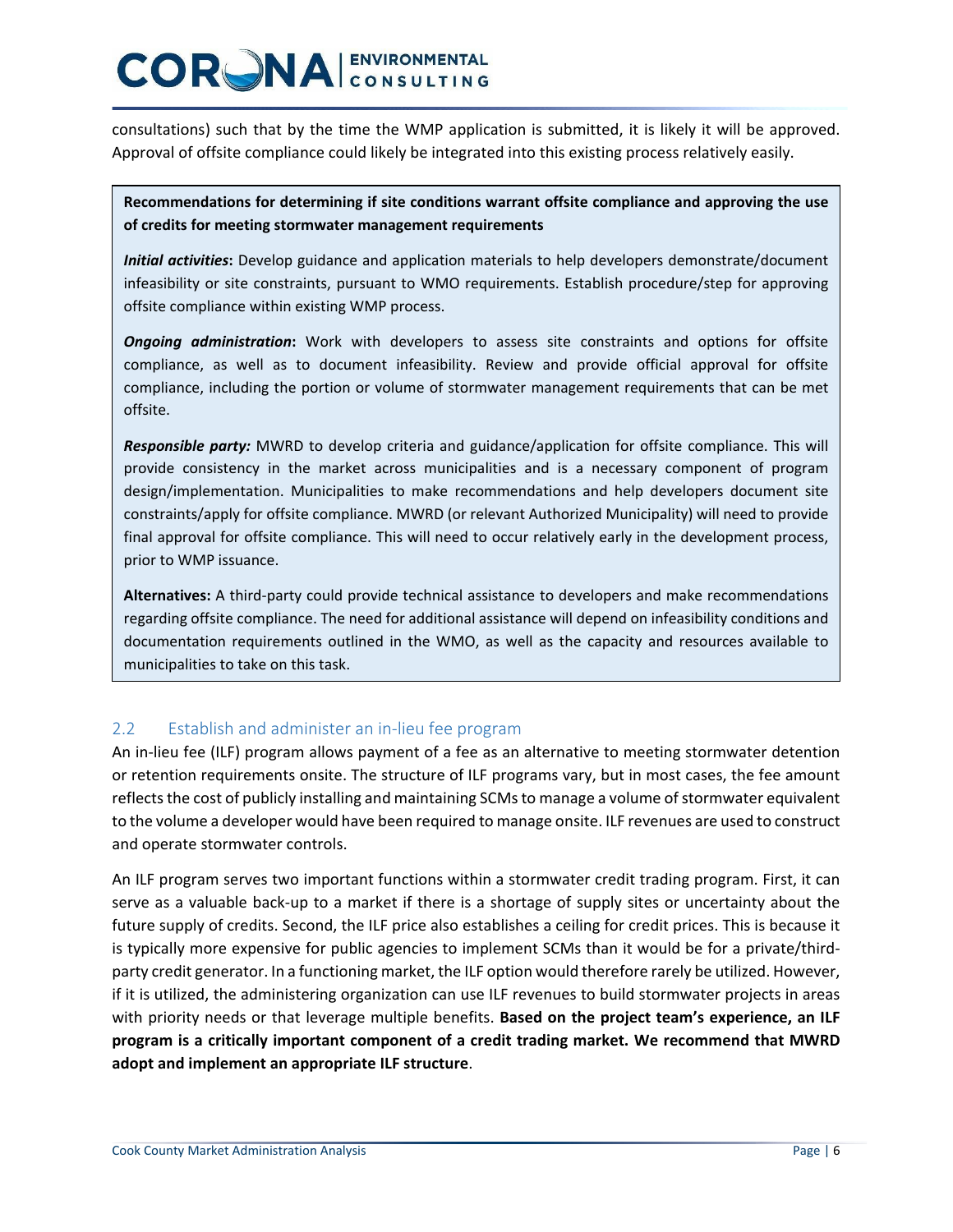An ILF program requires establishing an appropriate ILF price and collecting and managing ILF payments from development site owners/managers (payments will potentially be made annually or in multi-year blocks). It also requires identifying appropriate project sites, the ability to design, build, and/or contract the construction of comparable offsetting SCMs (often within a specified time period of receiving ILF payments), and maintain ILF-funded projects over time. The ILF program would likely have a relatively low administrative burden; if the market functions correctly, very few developers would opt to use the ILF option. However, the structure of the ILF program needs to be in place.

TNC (2017) reports that there currently is not an entity that has been identified to manage an ILF program. Potential options include member municipalities, a third-party Market administrator, and MWRD. We do not believe that the municipalities are ideally equipped or placed to assume this role. For starters, the Market will likely be administered on a watershed-scale; in some cases, ILF- funded projects may not be best located in the same municipality as the project paying the fee but rather, somewhere else in the watershed. The ILF administrator needs to be able to work at a watershed scale, without hindrance by municipal boundaries. Second, ILF-funded projects may benefit from the ability to pool revenues from multiple permittees to build larger-scale projects that may result in better environmental outcomes. This would be made more difficult if revenues were dispersed across municipalities. Finally, municipalities likely have different costs associated with implementing stormwater projects, making it difficult to set a consistent price for the ILF. If a consistent price is not set, the ceiling price for the Market would vary by municipality, which would likely concentrate projects in municipalities where the ceiling price is highest. If one consistent price is set across municipalities (e.g., based on average price or highest costs experienced), some municipalities would potentially bring in more revenue than necessary to construct equivalent stormwater management capacity. While it would be difficult for municipalities to individually manage ILF programs, they could play an important role in identifying high-priority project locations, which would be an important step in establishing the ILF program.

A third-party could potentially manage an ILF program; however, this would require staff (or hiring consultants) with relevant expertise in SCM project design, management, and/or contracting. Developing this capacity in-house for a third-party could increase program costs for a program that will not be heavily utilized if participation in the ILF program is low, as would be expected. However, depending on the timing of when ILF revenue needs to be spent, program capacity could build over time. In absence of any legal obstacles associated with having a third-party administer public funds, a third-party could also collect fees and award the funds to NGOs, communities, or other outside entities third-parties to implement stormwater projects. These projects would be subject to WMP requirements and approvals. Relative to municipalities and a third-party administrator, MWRD is well-suited to perform this task, given its existing expertise and capabilities in managing revenues and developing/contracting stormwater management projects. MWRD's existing Stormwater Management Fund could provide a fiscal vehicle through which MWRD could manage ILF revenues and retain a contractor to develop ILF projects as needed. The District could also build up a "bank" of ILF offset projects to reduce ongoing administrative burden, although it would be difficult to predict the amount of stormwater capacity needed. We recommend that MWRD establish and manage the ILF program to ensure consistent application across its service area and align the program with the District's existing compliance responsibilities and fiscal structures. Having MWRD administer the program could also potentially increase public trust that the ILF program is maintaining compliance with WMO requirements.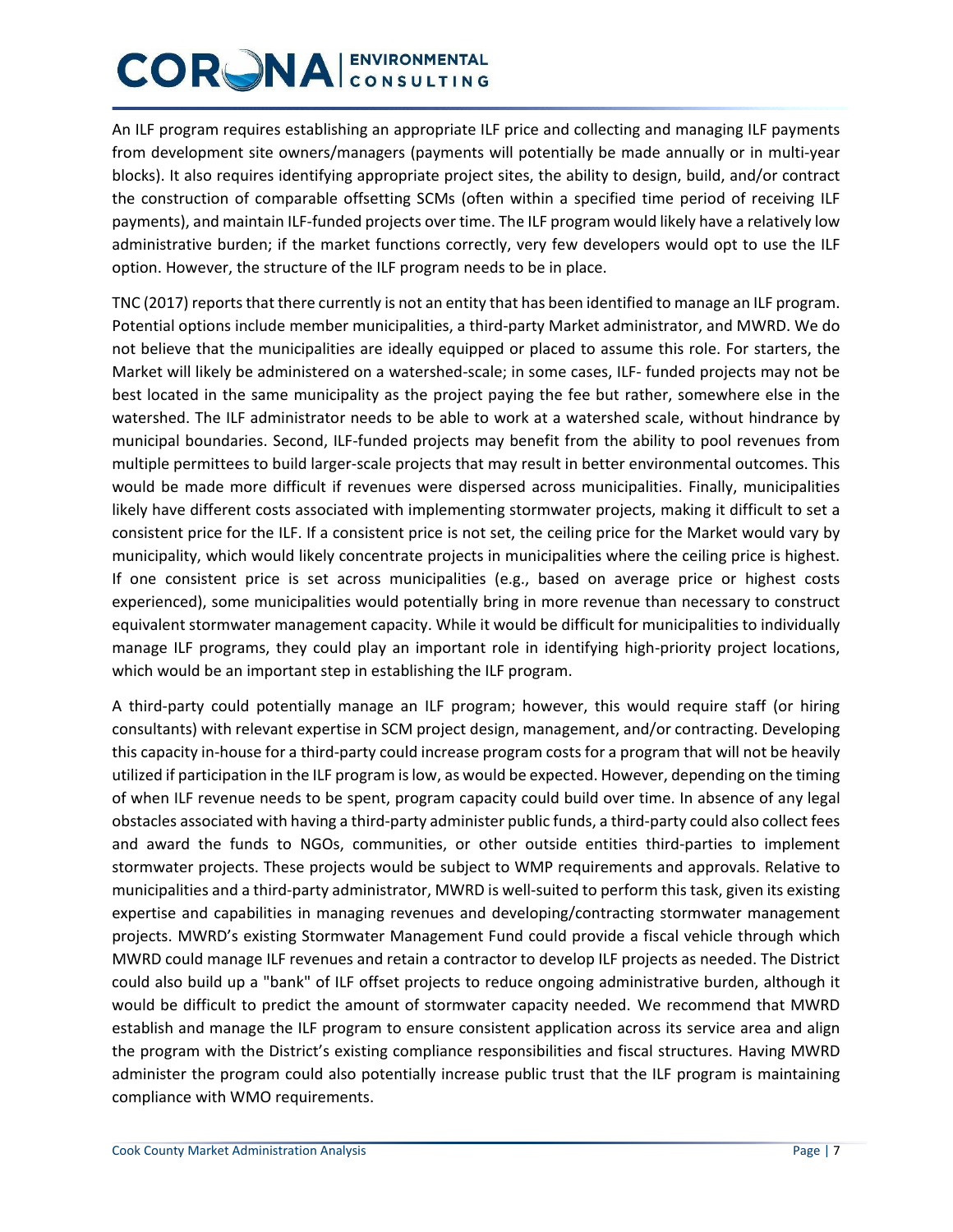#### **Recommendations for ILF program**

*Initial activities***:** Establish ILF program structure, price, and revenue management process. Identify highpriority project locations for ILF-funded projects.

*Ongoing administration***:** Manage revenues, design/construct ILF projects as needed, maintain ILF-funded projects (design, construction and maintenance may be outsourced to a contractor with relevant expertise).

*Responsible party:* MWRD to establish and manage ILF program, as well as design and construction of ILFfunded projects. MWRD to work with municipalities to identify high-priority options for ILF projects.

**Alternatives:** A third-party could manage the ILF program, barring any legal challenges associated with managing public funds. However, developing capacity to manage/construct stormwater projects may unnecessarily increase overall program costs given this expertise likely exists within MWRD.

#### 2.3 Incorporate offsite compliance/credit purchase into WMP tracking database

MWRD and Authorized Municipalities will need to develop or adapt their existing compliance/permit tracking systems to be able to indicate when a developer has complied with stormwater management requirements by purchasing credits. The WMO states that if a developer utilizes an offsite compliance option, they must submit the following to MWRD: WMP number for the offsite SCM; letter from the owner of the offsite SCM approving the use of the practice by the development and the quantity of traded volume; and a copy of the agreement for the perpetual maintenance of the offsite SCM between all parties.

This does not necessarily mean that MWRD needs to be responsible for maintaining a credit registry or for tracking credits and compliance over time (see Section 4.2 below). Rather, this task could be as simple as adding additional columns to MWRD's existing WMP database to indicate volume or percentage of compliance requirements met through credit purchases, as documented and approved through the WMP approval process, and to incorporate proof of purchase, maintenance agreements, and other relevant information.

If a third-party is responsible for credit registration and tracking (as recommended in Section 4 below), this information could be provided to MWRD and/or Authorized Municipalities by the third-party, rather than the developer. We recommend this be done through an automated notification process (e.g., once a credit purchase is verified in the Market registry system) or by providing MWRD access to the credit registry. If MWRD elects to conduct market administration activities associated with registering and tracking credits and compliance (i.e., maintain the credit registry), then the indication of offsite compliance and credit purchase would be integrated into MWRD's overall database and system for Market administration and WMP compliance tracking.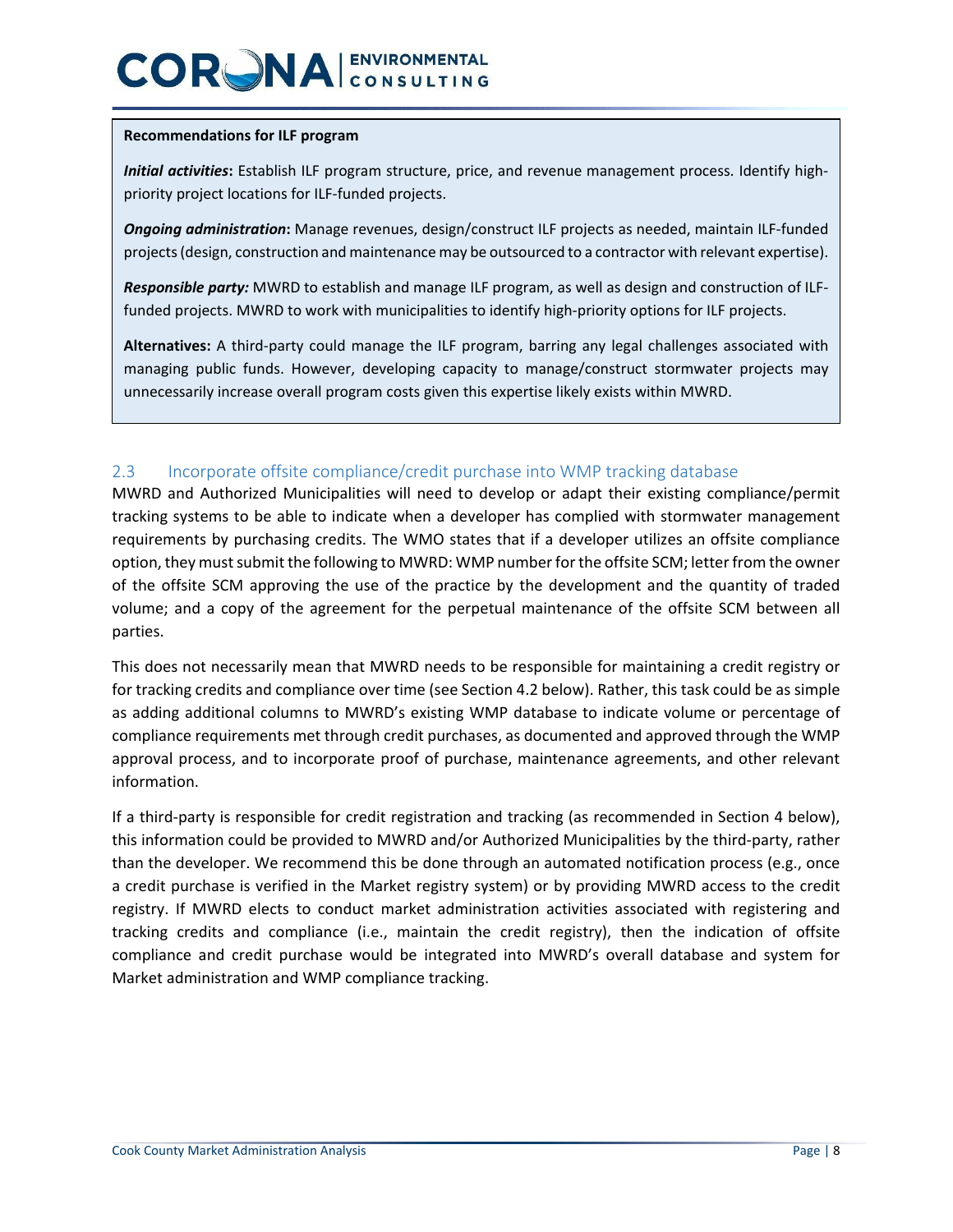#### **Recommendations for incorporating offsite compliance/credit purchase into WMP tracking database**

*Initial activities***:** Modify existing compliance/permit database to accommodate indication of offsite compliance and proof of credit purchase. MWRD currently has plans to develop a new database/software system for WMP tracking. This could be easily integrated into that process.

*Ongoing administration***:** Establish a process for providing MWRD and Authorized Municipalities proof of credit purchase and other relevant compliance information. This process should be automated through credit registry/exchange platform.

*Responsible party:* MWRD and Authorized Municipalities to make necessary changes to WMP databases to accommodate offsite compliance. Third-party administrator to work with MWRD/Authorized Municipalities to provide proof of credit purchase.

*Alternatives:* As described below, MWRD could take on activities associated with credit registration and tracking. If this were to be the case, WMP compliance tracking would be integrated into MWRD's overall database/system for Market administration and WMP compliance tracking.

#### 2.4 Track compliance for regulated development sites

Aside from initial proof of credit purchase and maintenance contracts, there is a need to ensure that the development site maintains compliance over time by continuing to purchase credits upon expiration of current credit purchase agreements. Note that this function will only be necessary if the Market is setup such that credits (or maintenance agreements) are purchased annually or in multi-year blocks (e.g., as in DC's SRC trading program) rather than through a one-time transaction.

This task can be performed automatically through the credit registry. For example, in D.C., the Department of Energy and Environment (DOEE) database system for its SRC trading program automatically identifies development sites that have credit purchase agreements set to expire within a certain time period. The database/tracking system automatically sends a notification to the credit purchaser reminding them that their credits will be expiring and that they will need to renew their credit purchase agreements or purchase new credits. We recommend that ultimately, the Market administrator adopt this model; however, this feature can be added over time, as initial manual tracking (e.g., running queries to identify credit agreements set to expire) will not be difficult with likely a relatively small number of trades occurring in initial years.

As noted above, in Section 4 the project team recommends that administrative tasks and processes associated with registering and tracking credits could efficiently be performed by a third-party administrator. Under this scenario, the third-party would also be able to track compliance of regulated development sites over time through the credit registry and associated serialization of credits, which would indicate when credits were set to expire. Alternatively, if MWRD were to maintain the credit registry and perform associated administrative tasks, they would easily be able to identify non-compliant development sites through the credit tracking process.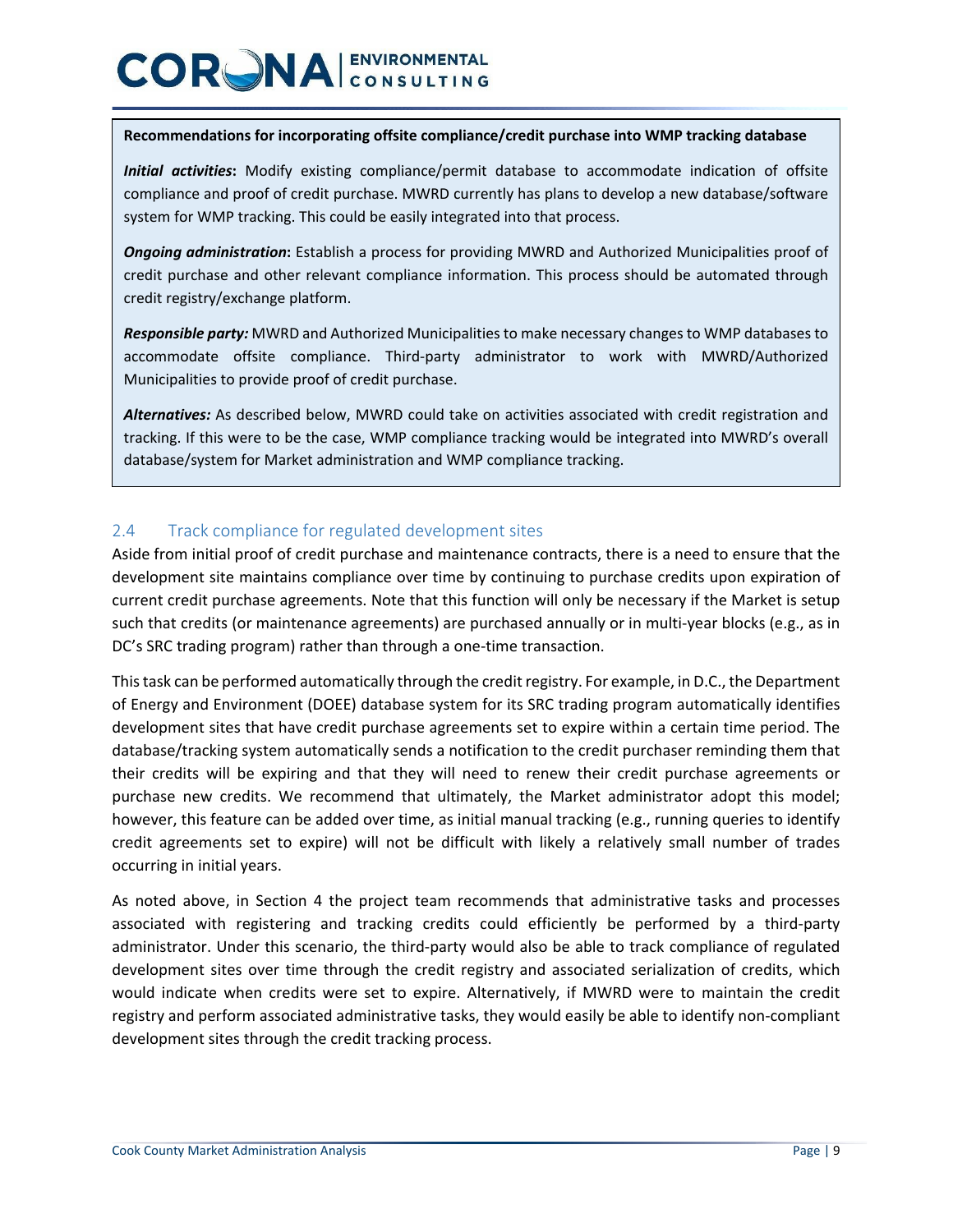If credit purchasers do not maintain compliance, enforcement actions will need to be initiated. Based on input from Latham & Watkins, MWRD cannot delegate WMP enforcement authority to a third-party. However, assuming a third-party administrator is responsible for credit registration and tracking, we recommend that they send an initial letter to the non-compliant development site owner/manager to let them know that they are no longer in compliance and offering them a chance to remedy the situation. If the site owner/manager still fails to comply (by purchasing credits), the third-party would then notify MWRD (or the relevant Authorized Municipality), which would take appropriate enforcement actions.

#### *Recommendations for tracking compliance for regulated development sites:*

*Initial activities***:** Establish a process for tracking compliance of credit purchasers through identification and notification of expiring credit purchase agreement, as well as for taking enforcement actions, as necessary.

*Ongoing administration***:** Track and notify development site owners/managers of credit purchase agreement expiration. This can ultimately be done automatically through credit/registry and tracking system. Take enforcement actions, as necessary.

*Responsible party:* Third-party to notify developer when credits are set to expire and to notify MWRD, Relevant Authorized Municipality, and credit purchaser if development site falls out of compliance. MWRD/Authorized Municipalities to retain ultimate enforcement authority.

*Alternatives:* If MWRD takes on activities associated with credit registration and tracking, the identification of non-compliant sites could be integrated into MWRD's overall WMP/Market database/system.

#### 2.5 Summary of demand-side administration options and recommendations

Table 1 summarizes the project team's recommendations associated with demand-side market administration activities. For each activity, the table presents options that the project team considered in developing alternative market administration scenarios, with recommended options highlighted in blue. The table also presents potential rolesfor MWRD, a third-party administrator, and member municipalities, with the recommended responsible party highlighted in green for each task. Cells highlighted in darker green indicate the primary lead for each task, with lighter green cells indicating a supporting role. While the figure indicates a leading role for a third-party administrator for several tasks, it is important to note that these tasks could be administered in-house by MWRD, with dedicated staff, expertise, and funding.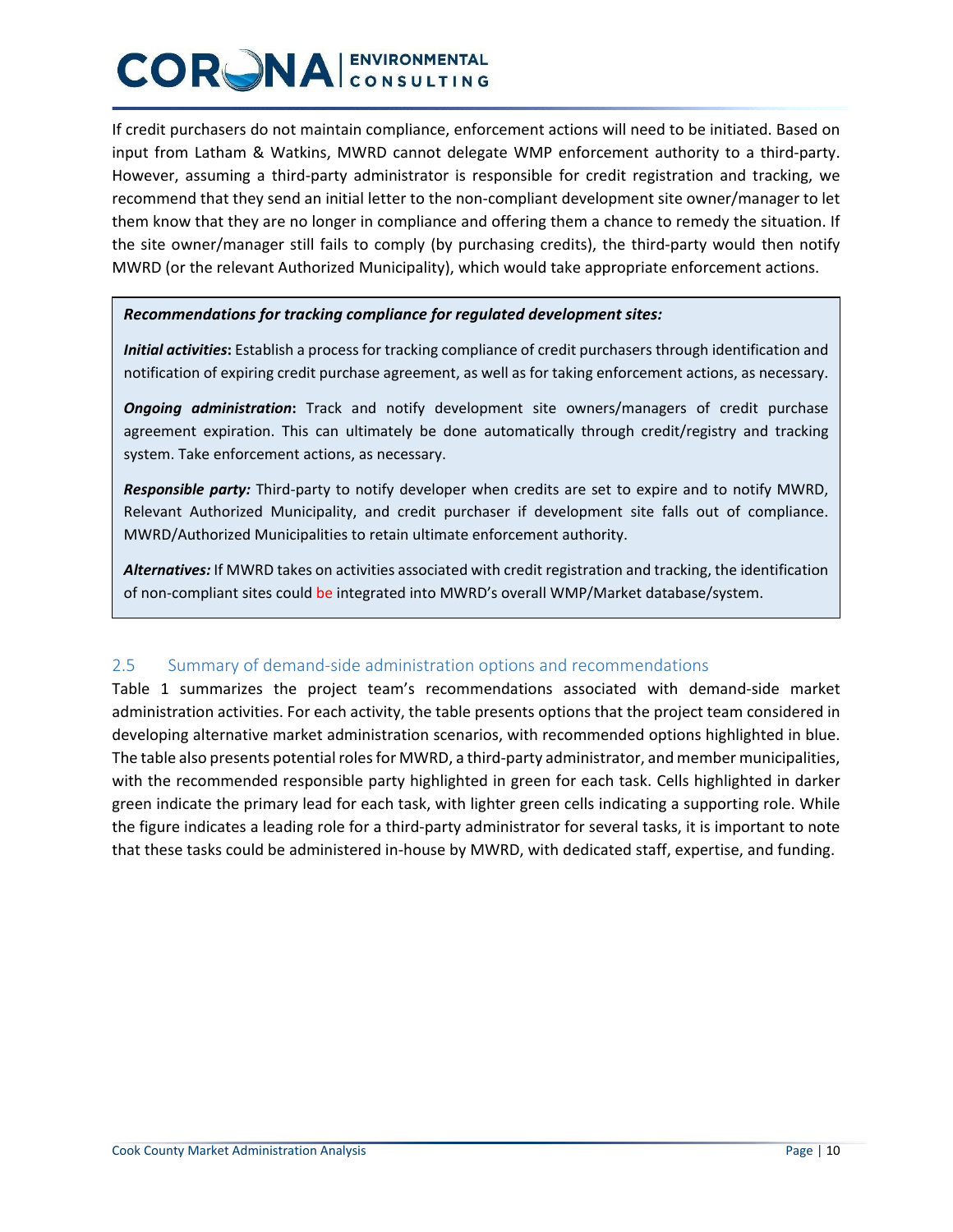#### *Table 1. Demand-Side Market Administration Options, Roles, and Recommendations*

*Represents the recommended option for structuring/administering the administrative task*

*Represent the recommended or required responsible party for administering each task*

*Represent recommendations for responsible party supporting roles.*

*\* Activities that can be put in place after Market start up*

|                                                                                                                                    | <b>Administrative Task Options</b>                                                                                                                                                                                                                                                                                                                                                                      |                                                                                                                                                                                                                               | <b>Recommended/Required Responsible Parties and Roles</b>                                                                                     |                                                                                                                                                                                                         |                                                                                                           |
|------------------------------------------------------------------------------------------------------------------------------------|---------------------------------------------------------------------------------------------------------------------------------------------------------------------------------------------------------------------------------------------------------------------------------------------------------------------------------------------------------------------------------------------------------|-------------------------------------------------------------------------------------------------------------------------------------------------------------------------------------------------------------------------------|-----------------------------------------------------------------------------------------------------------------------------------------------|---------------------------------------------------------------------------------------------------------------------------------------------------------------------------------------------------------|-----------------------------------------------------------------------------------------------------------|
| <b>Administrative</b><br><b>Tasks</b>                                                                                              | Lower Administrative Effort /<br><b>Only Options</b>                                                                                                                                                                                                                                                                                                                                                    | Medium/High Level of<br><b>Administrative Effort</b>                                                                                                                                                                          | <b>MWRD</b>                                                                                                                                   | Third-party                                                                                                                                                                                             | <b>Municipalities</b>                                                                                     |
| Determine if site<br>conditions warrant<br>offsite compliance<br>and approve use<br>of credits for<br>meeting SWMP<br>requirements | Develop guidance to help developers<br>assess and document technical<br>infeasibility/site constraints.<br>Perform desk review of offsite<br>compliance application.                                                                                                                                                                                                                                    | Provide additional support through site<br>visits or other consultations to help<br>developers obtain approval for offsite<br>compliance.<br>Level of assistance needed will depend<br>on WMO requirements.                   | <b>Recommended:</b><br>Develop guidance to<br>ensure consistency<br>across municipalities.<br><b>Required: Approve</b><br>offsite compliance. | Could help to support<br>developers / provide<br>recommendations on<br>offsite compliance.                                                                                                              | Recommended:<br>Work with<br>developers to assess<br>offsite compliance<br>and submit for<br>approval.*   |
| Establish and<br>administer ILF<br>program                                                                                         | No ILF program.<br>Could result in non-functioning market.                                                                                                                                                                                                                                                                                                                                              | Establish ILF program structure, price,<br>and collect and manage ILF revenues.<br>Design, construct, and maintain ILF<br>projects, or contract out these activities<br>Identify potential project sites.                     | <b>Recommended:</b><br><b>Establish and</b><br>administer program.                                                                            | Could potentially<br>manage program; not as<br>well-suited as MWRD.                                                                                                                                     | Recommended: Help<br>to identify high-<br>priority project sites.<br>Not suited to<br>administer program. |
| Incorporate offsite<br>compliance /<br>credit purchase<br>into WMP tracking<br>database                                            | Proof of credit purchase and other<br>relevant information provided to<br>MWRD through automated notification<br>system integrated into Market registry<br>or by providing MWRD access to credit<br>registry. MWRD would need to modify<br>existing database to accommodate<br>data.                                                                                                                    | MWRD could take on activities<br>associated with credit registration and<br>tracking. In this case, tracking of offsite<br>compliance would be integrated into<br>MWRD's overall database/system.                             | Recommended: Modify<br>existing database to<br>accommodate<br>necessary data entry.                                                           | <b>Recommended:</b><br><b>Track offsite compliance</b><br>through credit<br>certification /<br>registration process.<br>Provide necessary data<br>to MWRD through<br>automated data sharing<br>process. | Not suited for this<br>task.                                                                              |
| Track compliance<br>for regulated<br>development sites                                                                             | If ongoing credit purchase is required,<br>non-compliant development sites must<br>be identified. This process could be<br>automated through credit registry such<br>that prior to expiration of credits, the<br>credit-purchaser is notified that they<br>need to purchase new credits. If<br>development site does not comply,<br>MWRD automatically notified. MWRD<br>retains enforcement authority. | MWRD could take on activities<br>associated with credit registration and<br>tracking. In this case, tracking non-<br>compliance of credit purchasers over<br>time would be integrated into MWRD's<br>overall database/system. | Required: Legally,<br>MWRD must retain<br>enforcement authority<br>and take necessary<br>enforcement action.                                  | <b>Recommended: Track</b><br>credit purchase<br>compliance through<br>credit registry.<br>Notify credit purchasers<br>of need to purchase<br>credits.<br>Notify MWRD of non-<br>compliance.             | Not suited for this<br>task.                                                                              |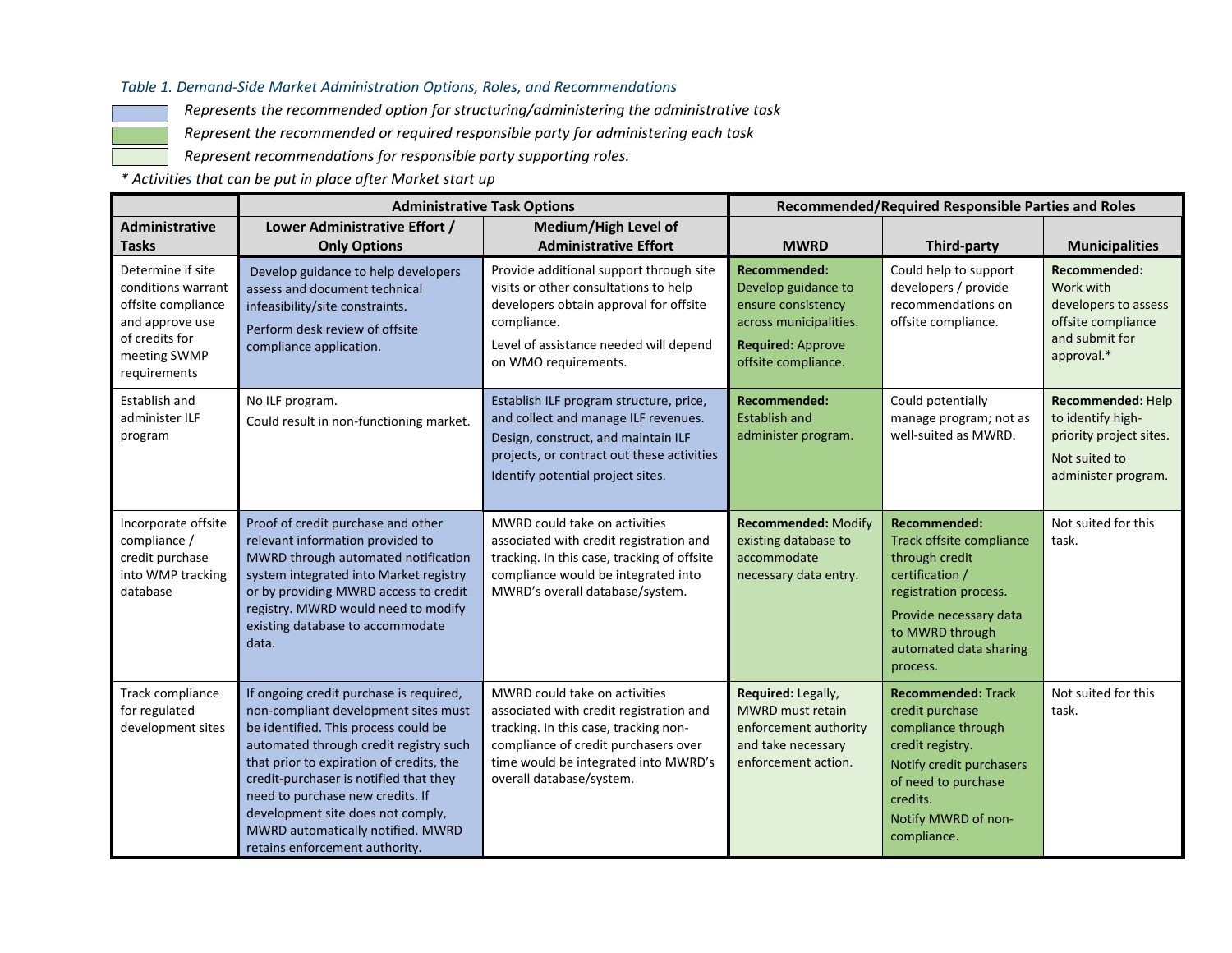### 3. Supply-Side Market Administration Alternatives and

### Recommendations

This section describes the available options for administrative processes associated with supporting the supply side of the market, as well as our recommendations for how these processes may be best structured and performed. Specific administrative activities addressed in this section include:

- Provide assistance to and conduct initial consultations for credit-generating projects
- Review and approve Stormwater Management Plans (SWMPs) and WMP applications for credit-generating projects
- Conduct as-built inspections of credit-generating projects
- Certify credits
- Administer a purchase guarantee program
- Develop and administer additional supply incentive programs (including incentives for project aggregators)
- Implement ongoing inspection and enforcement procedures for credit-generating projects

#### 3.1 Provide assistance to and conduct initial consultations for credit-generating projects

The sophistication of credit-generators may vary widely. Many credit-generating SCMs will likely be developed by private sector or non-profit project aggregators with a business model based around identifying potential project sites, recruiting property owners to host projects on their property, and designing and constructing SCMs for eventual sale into the Market. Commercial or institutional property owners (potentially, including public sector property owners) who have the capability and resources to retain consultants to design and implement SCMs may also generate credits. If permitted, some credits will also likely be generated at regulated development sites by developers who choose to exceed their WMO requirements for the purpose of selling or banking excess stormwater volume capacity.

The types of credit generators mentioned above should not need significant technical assistance from MWRD, municipalities, or a third-party administrator to evaluate potential project sites and design appropriate SCMs (although as described in Section 3.6, they may require other forms of assistance/incentives to enter the market). However, MWRD and Authorized Municipalities may want to encourage other types of credit generators to enter the Market, such as individuals, non-profit organizations, schools, faith-based organizations and similar property owners. These individuals or entities will likely require some initial assistance in designing and developing credit-generating projects.

Regardless of the technical expertise of the credit generator, MWRD and Authorized Municipalities have an interest in ensuring that projects are designed in accordance with the District's technical standards, provide a measurable benefit to the District's stormwater and flood control systems, are capable of being properly installed and maintained, and can advance through the WMP review process without requiring extensive review. To meet these ends, MWRD or a third-party administrator should develop "easy to read" technical standards and other market-related information to distribute to potential credit-generators. This could include for example, sample conceptual designs, information on example projects, and/or checklists for pre-application materials.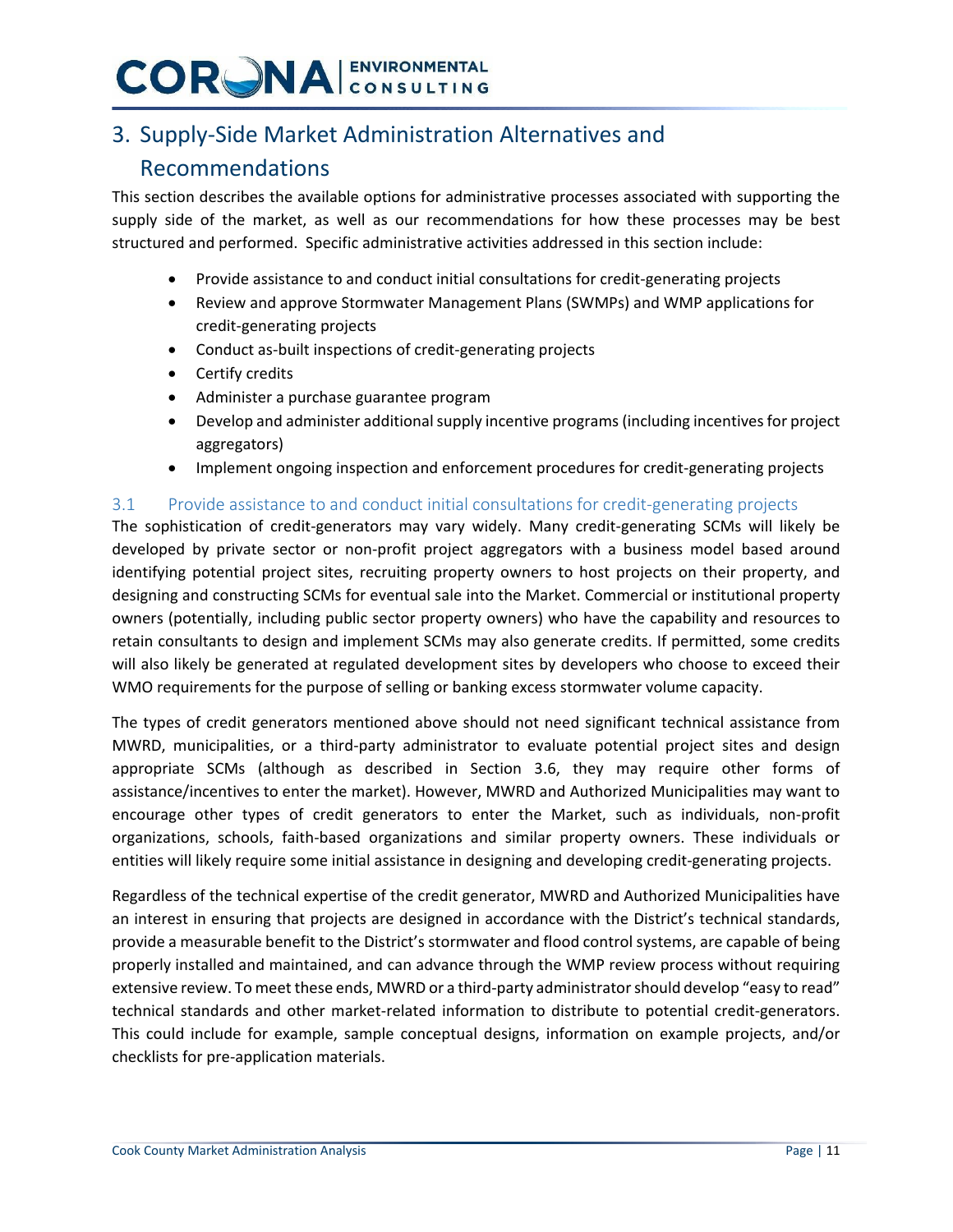In addition to these basic resources, some degree of pre-project consultation between credit-generating project developers and technical staff associated with the trading program may be beneficial. These consultations could provide input into project design and development of a required stormwater management plan (SWMP) that details the design, construction, and maintenance of the project. While these initial consultations are not an absolute prerequisite to the administration of the Market, they would aid in the implementation of high-quality credit-generating projects and encourage less technicallysavvy potential project developers to construct SCMs and generate credits. Some level of initial consultation is commonly required by utilities that offer green infrastructure incentive programs. For example, both Philadelphia Water Department and Northeast Ohio Regional Sewer District require potential applicants to meet with program staff prior to submitting applications to their stormwater management grant programs. This helps reduce time associated with multiple application revisions and review time by project staff, and results in better overall project outcomes.

There are a range of options for providing additional support to project developers to help with initial project design. For example, pre-project consultations could be required for all proposed projects or could be offered only to those project developers who request a consultation, such as occurs in D.C. Support could also be offered in the form of site visits and design/project consultations to groups of individuals or entities who are interested and well-placed to create sellable credits but who may need targeted assistance to participate in the Market. This last approach may have some value in providing equitable access to the Market for non-profit or community-based project developers, particularly from economically disadvantaged sectors of the community. For example, DC DOEE's SRC Site Evaluation program provides an assessment of green infrastructure opportunities "for property owners who are interested in the Stormwater Retention Credit (SRC) Trading Program, but need assistance evaluating green infrastructure feasibility." The program is funded by DOEE but administered by the Center for Watershed Protection, a local non-profit organization. Funds and resources available through the program are prioritized to reach non-profit organizations, such as churches, cemeteries, schools, and similar institutions.<sup>[1](#page-11-0)</sup> Targeting specific groups or types of property owners would also reduce the burden and costs for the administering organization by reducing the pool of available program candidates.

Requiring preliminary consultations and/or site visits of all proposed credit-generating projects would have the advantage of consistent early engagement with every project, with expected design and administration benefits. However, such an extensive program would come with commensurate costs and procedural burdens and may be viewed as unwarranted by relatively sophisticated project developers. Optional consultations would likely attract developers who see value in early feedback from the Market administrator and/or MWRD and may not be as costly for the program.

We recommend that the Market follow DC's model, providing optional assistance, in the form of site evaluations and pre-project consultations related to SWMPs, to project developers who request it. We also recommend that this assistance prioritize specific types of property owners/potential creditgenerators, if Market activities and goals warrant this type of targeted assistance. At a minimum, easy-toread technical standards should be developed to assist project developers.

<span id="page-11-0"></span><sup>&</sup>lt;sup>1</sup> Se[e https://doee.dc.gov/node/1283101](https://doee.dc.gov/node/1283101)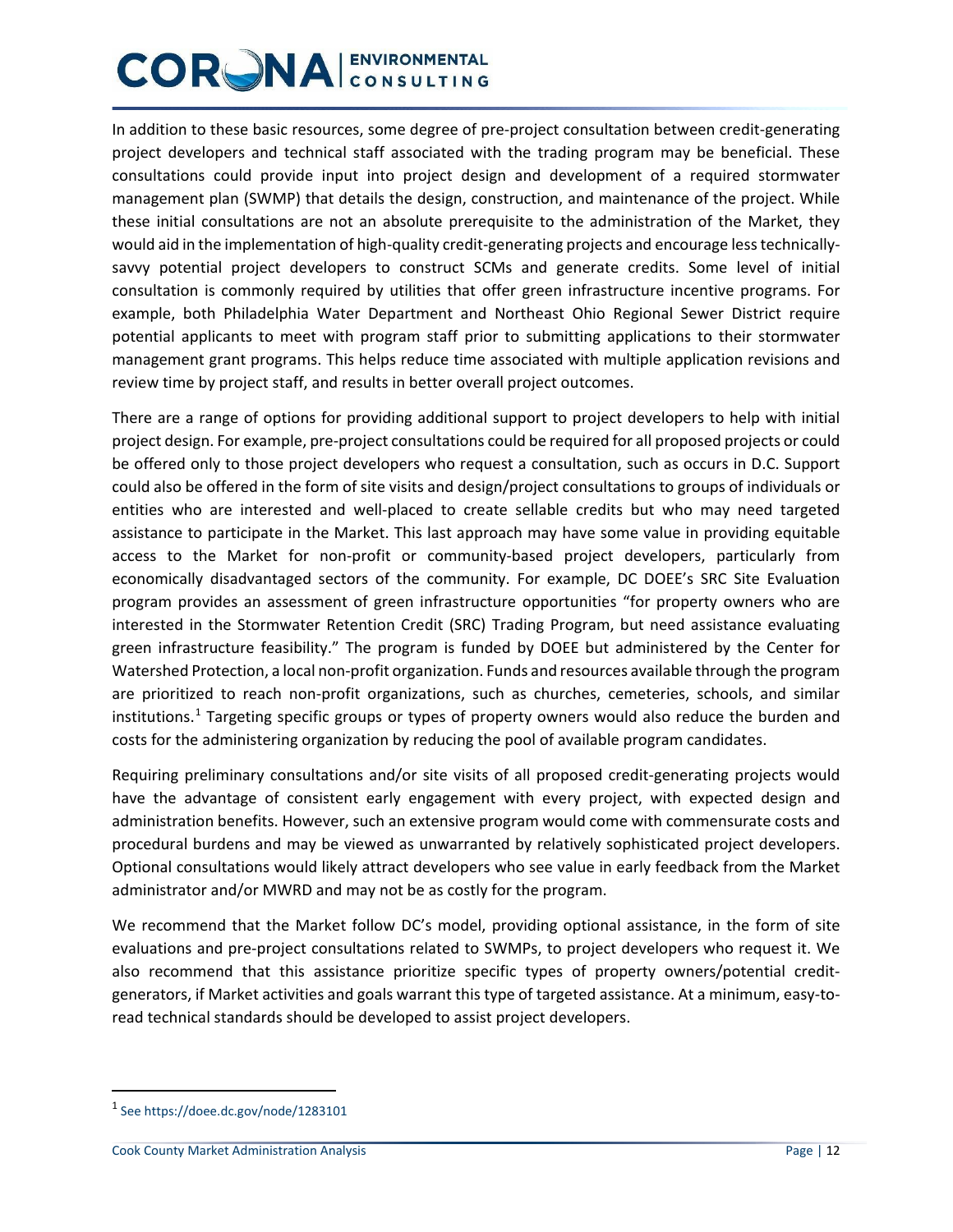Many municipalities may be well-suited to take on this task, given their current role in working with developers and serving as co-permittees on WMP applications. Pre-project consultations and site visits may fit in to this existing process; however, the project team understands that member municipalities may have different levels of resources that could be put towards this task. Without a consistent funding source, this could create inequities in the level of resources/assistance available to credit generators across municipalities and/or unmanageable administrative burden for some municipalities.

MWRD may be able to undertake this task either by re-purposing existing outreach and technical staff, or more likely, developing an in-house Market team, as this task would increase overall workload. Alternatively, MWRD could retain overall authority for the program but contract it out to an independent service provider, much as DOEE opted to do with its Site Evaluation Program. This could help MWRD avoid any legal complications associated with using public funds to support activities that result in private benefit. In addition, MWRD should be involved in developing basic technical guidance for potential project developers in order to provide consistency across municipalities and watersheds.

This role could also be performed by a third-party administrator that has qualified staff with relevant experience. There may be advantages to having an outside entity undertake this task. For example, a suitable provider could potentially provide the requisite services at a lower cost than MWRD, particularly if this capacity does not exist with MWRD.

We recommend that this task should be part of a portfolio of services offered by a third-party administrator. If, however, MWRD takes on the overall Market administration function (i.e., including tasks associated with credit tracking and registration), we recommend that it also take on this task or contract it out in the model of DOEE's relationship with Center for Watershed Protection. A centralized approach to providing this assistance (i.e., through MWRD or a third-party administrator) would help to ensure consistency and equity across municipalities and within the Market watersheds. However, MWRD or a third-party Market administrator could coordinate with and support any outreach/assistance programs that municipalities may undertake. Partnerships between the administrator and willing municipalities or watershed groups may provide additional efficiencies, particularly where these entities have existing staff, expertise, and outreach program capabilities.

Regardless of whether MWRD or a third-party administrator takes on this role, there may be concerns about program staff engaging in activities that provide, or appear to provide, a benefit to only some property owners. The assistance we describe here is primarily focused on ensuring the efficient development and permitting of successful credit-generating projects. Providing optional consultations, in particular, is solely responsive to landowner/project developer interest and is not a direct solicitation of projects by the Market administration team. Options for further incentivizing/accelerating the supply of credit-generating projects are discussed in Section 3.6.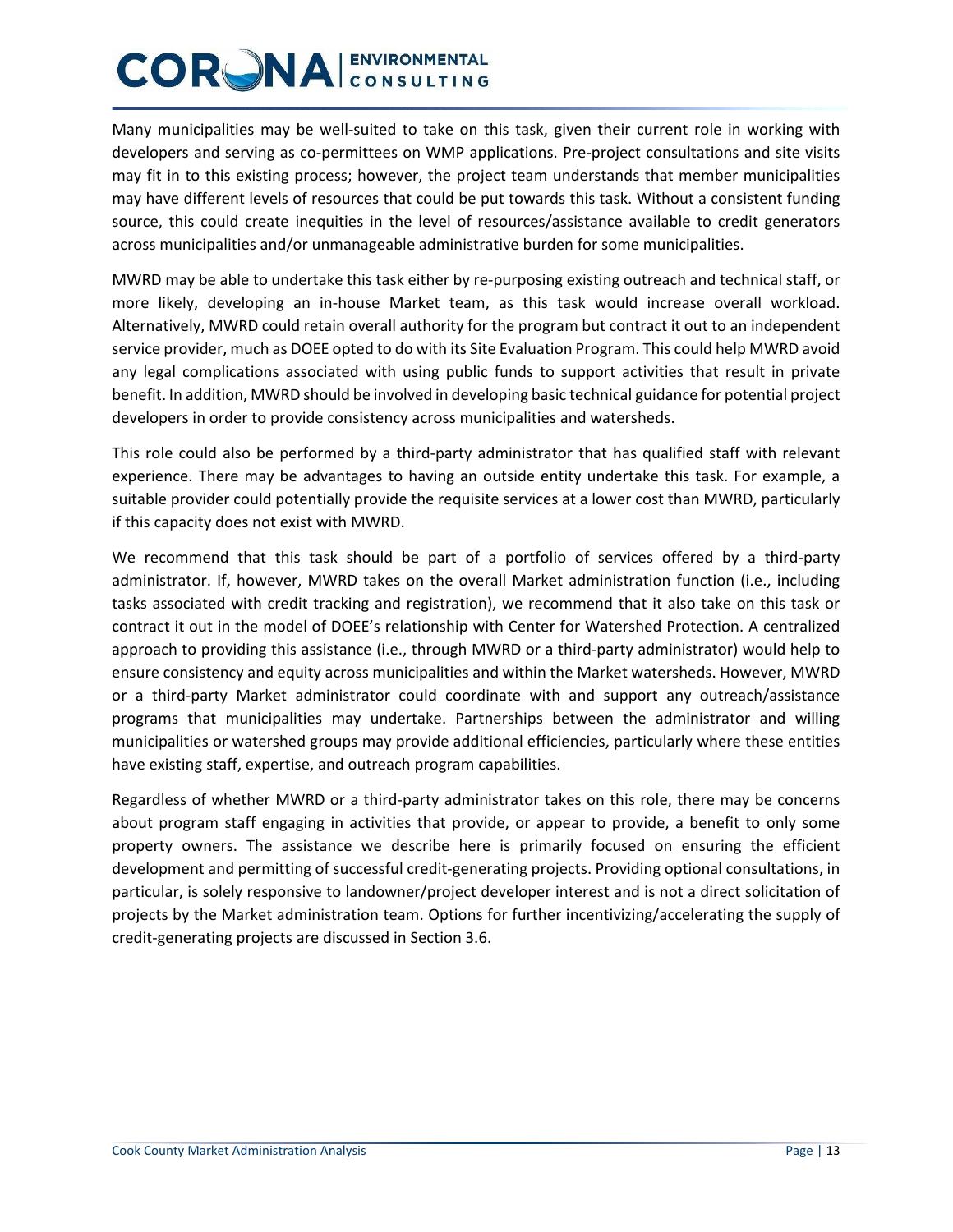**Recommendations for providing assistance to and conducting initial consultations for creditgenerating projects**

*Initial activities:* Develop and promote "easy to read" technical standards, develop protocols for initial project consultations.

*Ongoing administration:* Schedule and undertake optional (and targeted/prioritized) site visits and initial consultations.

*Responsible party:* MWRD would need to be involved in development of technical guidance materials, even if contracted to third party or contractor. Third party administrator to provide outreach, optional pre-project consultations and site visits, working in coordination with willing municipalities.

*Alternative:* If MWRD takes over significant aspects of Market administration, MWRD could conduct

### 3.2 Review and approve Stormwater Management Plans and Watershed Management Permit applications for credit-generating projects

/

One of the first stepsin the credit-generating sequence isfor the potential credit seller to develop a SWMP detailing the design, construction, and maintenance of its proposed stormwater management project and to submit a WMP application. Pursuant to WMO §§503 and 504, all SCMs used for offsite compliance must obtain a WMP. This provides assurance that the project meets the District's specifications and can provide the expected level of detention or retention and other proposed benefits. Approval of the SWMP (and other elements of the WMP application) will result in issuance of a WMP for the project and offer a preliminary confirmation of the number of credits that the project will provide.

MWRD and Authorized Municipalities currently review SWMPs and WMP applications for proposed development projects; reviewing them for credit-generating projects would involve identical expertise, processes, and requirements. It is possible that MWRD and one or more of the Authorized Municipalities would need to retain additional staff to be able to perform this task as participation in the trading program increases, however, initial workload could likely be met with existing staff.

Based on input from Latham & Watkins, it would be difficult, if not impossible, for a third-party administrator or member municipalities to assume this task. The Illinois statute governing MWRD does not allow it to delegate its permit review, issuance and enforcement authority to a third party, apart from the Authorized Municipalities. However, as described in the previous section, member municipalities currently serve as co-permittees on WMP applications, providing consultations, preliminary review, and other support (depending on the municipality). We expect that municipalities would continue in this role for credit-generating projects, providing valuable support to credit-generators and increasing the quality of SWMP and WMP submissions.

As part of the WMP approval process, MWRD may want to consider offering credit generators a 'green permit' track if they implement vegetated or otherwise preferred practices. Such a program would offer expedited permit review time or a pre-authorization of some type that might reduce risks perceived by suppliers. This type of program would only be beneficial if existing processes are time consuming or perceived as overly complex.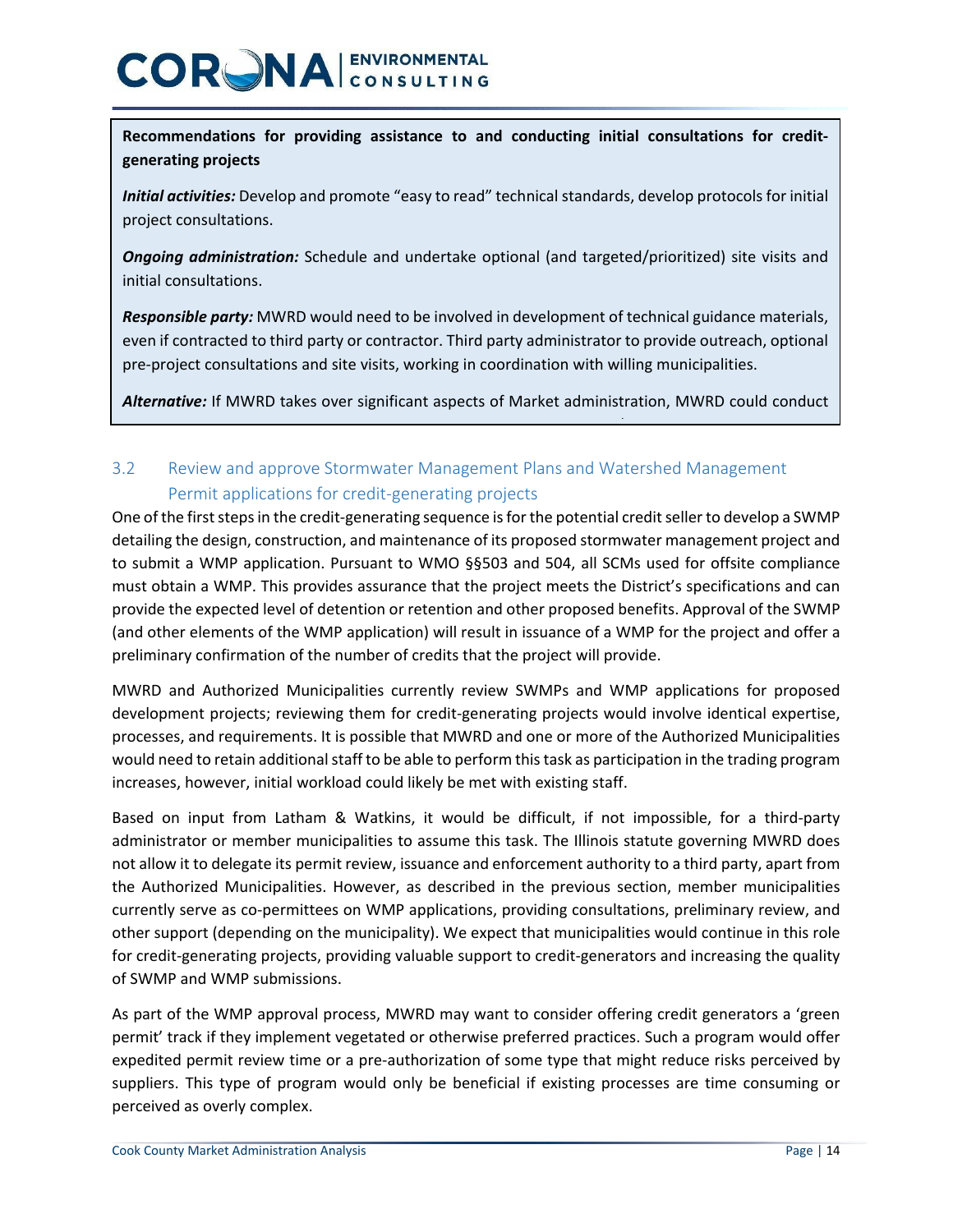A third-party administrator could provide resources, support, and shepherding services to assist creditgenerators with the WMP application and review process, in addition to the pre-project consultation services described in the previous section. However, we recommend that existing processes within municipalities be leveraged as much as possible. If a third-party administrator ends up playing a significant role in Market administration, it could provide additional resources or support to help developers navigate the WMP process, as needed.

**Recommendations for reviewing and approving WMP applications for credit-generating projects**

*Initial activities:* None required; existing processes in place. Consider opportunities for green permit track.

*Ongoing administration:* Intake and review initial designs, provide feedback, and issue WMPs for credit-generating projects.

*Responsible party*: MWRD and Authorized Municipalities to perform application review and issue WMPs; municipalities to serve as a resource/co-permittee for credit-generators/applicants.

*Alternative:* A third-party administrator could supplement, as needed, activities undertaken by municipalities to help support and shepherd credit-generators through the WMP process.

#### 3.3 Conduct as-built inspections of credit-generating projects

Once a credit generating project has been implemented, MWRD will need some verification that it was built to design specifications, is completed, and is likely to function as intended. A post-construction inspection is necessary to confirm that the project complies with WMO requirements. Depending on the complexity of the project, inspections during the construction phase may also be necessary.

MWRD and Authorized Municipalities already undertake as-built and construction-phase inspections of SCMs at new and redevelopment sites (i.e., onsite controls); it stands to reason that they could relatively easily incorporate inspections of offsite, credit-generating SCMs into their existing program (and are currently legally obligated to do so under Article 10 of the WMO as part of the WMP process). If market activity is robust, these entities may need to expand their current programs to accommodate additional inspections; this may require hiring additional staff, with associated costs. These staff could also be tasked with WMP application review, creating a practice group within existing technical teams that focuses on meeting the broad needs of landowners and other entities constructing credit-generating projects. Inspections could be streamlined through the development of a simplified check-list that can be applied easily and consistently by less-expert staff. In addition, MWRD and Authorized Municipalities could partner to create the additional needed capacity (e.g., through a cost-share agreement).

A third-party administrator could potentially assume this role, with appropriate guidance and support from MWRD to ensure that the District's technical standards are met to its satisfaction. Currently, the WMO reserves final inspection authority to MWRD and Authorized municipalities. Thus, delegation of this role to an administrator likely would require an amendment to the WMO and an agreement between MWRD and the third-party administrator that outlines the scope and limits of this delegation. In addition, having a third-party administer this task for offsite, credit-generating projects may create inefficiencies by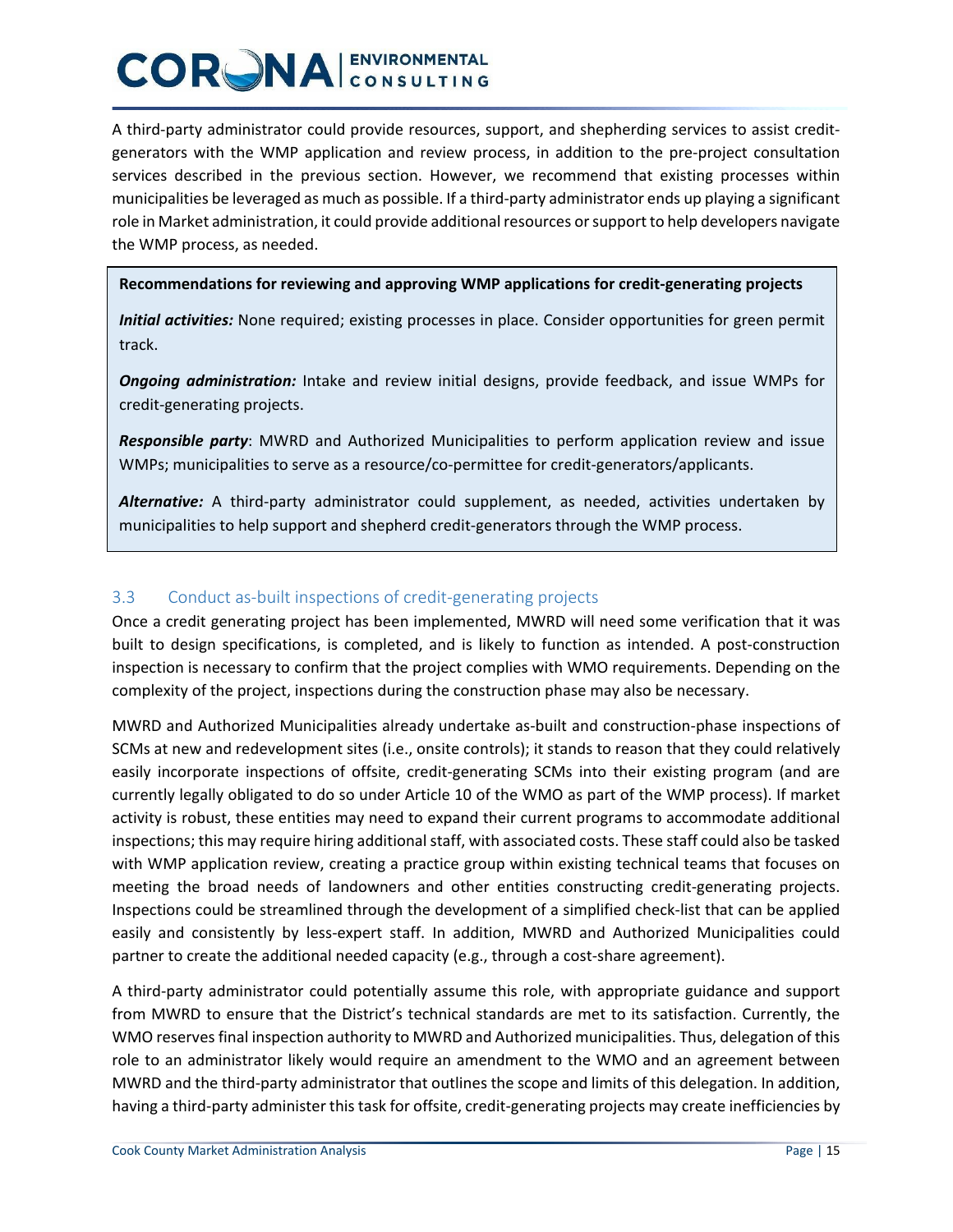duplicating a process that already exists within MWRD/Authorized Municipalities. One option for having a third-party involved in this step may be to have them conduct inspections using digital tools to allow MWRD to virtually inspect the site. This method is used in other industries to minimize cost of field inspections, while still providing access to experienced, technical staff.

Another option, which could apply regardless of which entity assumes responsibility for this role, would be to introduce a self-reporting element in which the property owner/project developer is required to obtain an inspection from a qualified independent reviewer and to submit the results to MWRD (or the administrator). Several market-based trading or mitigation programs feature self-reporting in some fashion, which has the effect of reducing costs and staff burdens on the market administrator. However, this savings comes at the expense of the credit generator who must incur the costs of obtaining an independent inspection. These costs may create an economic disincentive to participating in the market. There may also be additional legal and compliance risks associated with this option (and it would likely also require a modification to the WMO); it may be better suited for recertification processes or as a way to demonstrate continued maintenance/compliance.

Our recommendation is that MWRD and the Authorized Municipalities take on this role as a complement to the inspections they currently undertake of completed on-site SMCs. Devolving this function to a thirdparty, even one providing overall Market administration, may be legally challenging and is likely to result in inefficient duplication of capacity.

**Recommendations for conducting construction-phase and final as-built inspections of credit-generating projects**

*Initial activities***:** Develop and institute procedures and related guidance materials for inspectors (if they do not exist).

*Ongoing administration:* Conduct inspections of credit-generating projects during and post-construction; record, track and manage inspection results through the WMO permit approval and credit certification process.

*Responsible party:* MWRD/Authorized Municipalities to conduct inspections, as they already do for all projects that require a WMP.

*Alternative*: No viable alternative.

#### 3.4 Certify credits

All of the preceding steps are necessary prerequisites for a property owner or project developer to obtain certified stormwater credits that can be sold to developers seeking off-site compliance with the WMO. The credit certification step is purely administrative. Once a credit-generator (landowner or project developer) has passed final as-built inspection, he or she applies for credit certification. The application should include a project maintenance plan and associated maintenance agreement as condition of certification. MWRD and/or a third-party administrator will confirm the number of credits created by the credit-generating project and enter this information into a registry that tracks the creation and use of all credits. If relevant, the Market administrator will also update any web-accessible form of the registry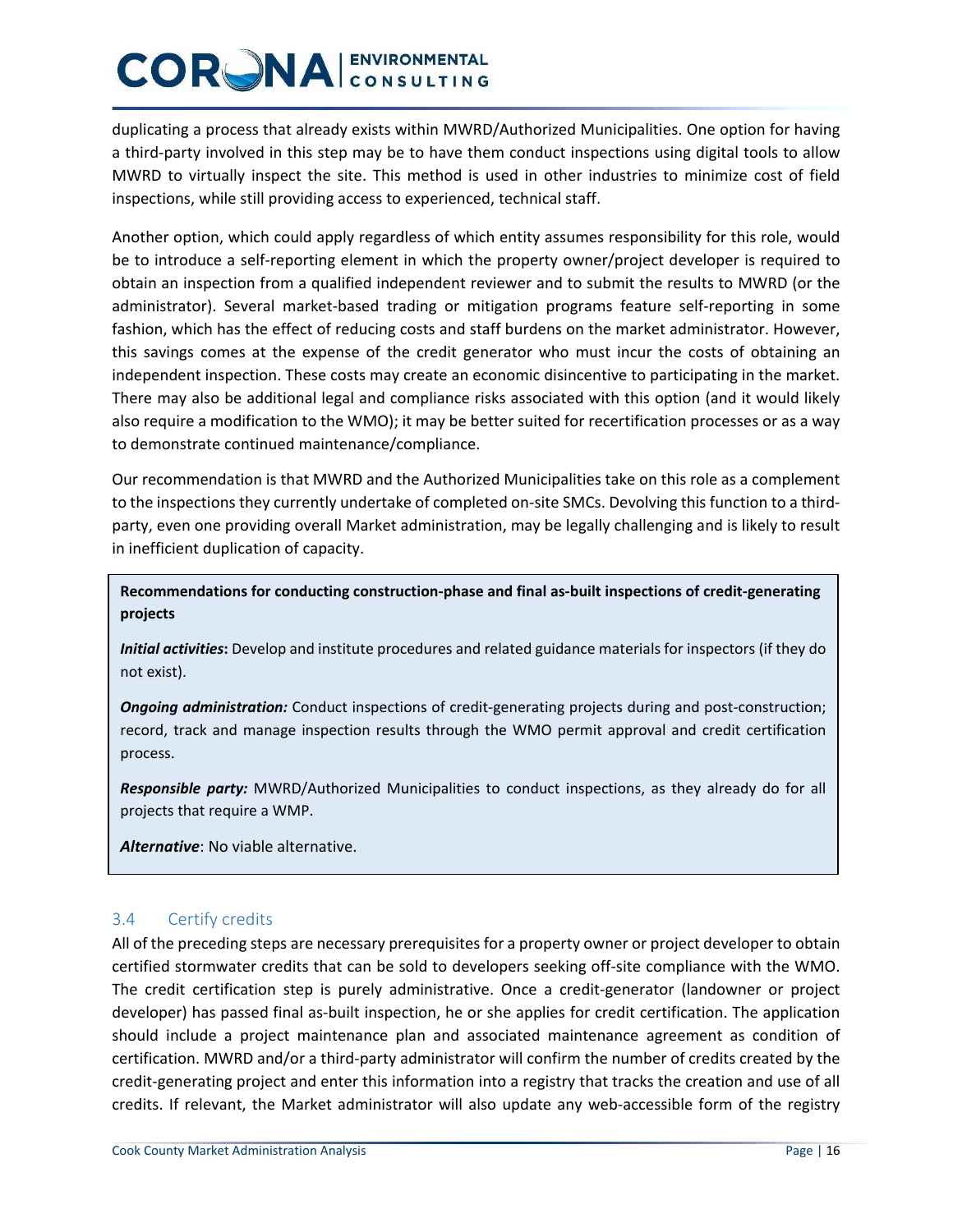(although this would ideally happen automatically). Our detailed recommendations about this registry are more fully discussed in Section 4.2.

The nature of the certification task, and the amount of work it requires, depends on the manner in which the overall program design defines the duration of credits and the frequency in which they must be purchased. An "annual" purchase model that follows DOEE's approach in Washington D.C. will require a greater volume and greater frequency of credit certification; a "one time" approach similar to that designed for Grand Rapids will demand fewer certification cycles. The market administrator should also be prepared to recertify credits to the extent that recertification is a feature of the overall market design.

Consideration must also be given to the task of certifying credits to the extent it falls within the activities that MWRD alone can undertake given its WMP permit compliance responsibilities. Because each creditgenerating project is required to obtain a WMP, credits can only be certified once MWRD has conducted a final inspection and approved the project as built. Additionally, credits will eventually be used by real estate project developers to obtain WMP compliance. Thus, MWRD will need to approve the maintenance plan included in the credit certification application and enter into a maintenance agreement with the credit-generator. These linkages to MWRD's permit issuance, compliance and enforcement roles favors assigning credit certification to the District. In addition, the credit certification application could be incorporated into the as-built inspection process to leverage administrative efficiencies.

However, this does not necessarily mean that MWRD will need to be responsible for entering certified credits into the credit registry or maintaining the credit registry. As discussed in Section 4 below, these tasks could be efficiently performed by a third-party administrator. If this is the case (as is recommended below), MWRD and the administrator will need to develop a data sharing process in which the third-party administrator is notified, and provided project-relevant data, when credits are certified.

#### **Recommendations related to certifying credits**

*Initial activities:* Establish credit certification application materials and procedures for certifying (and, as necessary, re-certifying) credits. Develop data sharing or other process to ensure that certified credits are entered into credit registry.

*Ongoing administration:* Periodic certification of credits and updating credit registry

*Responsible party:* MWRD/Authorized Municipalities to formally certify credits; work with third-party to develop data-sharing process related to certified credits.

*Alternative:* No viable alternative.

#### 3.5 Administer purchase guarantee program

Inherent within a credit trading program is the risk assumed by a property owner who seeks to develop retention capacity to create credits that may not find a buyer. One approach to reducing this risk is to implement a purchase guarantee, or price lock, program in which the Market administrator offers to be the "buyer of last resort" for otherwise unsold credits. By reducing initial risk, the program can encourage the creation of a supply of credits, particularly during the early years of the program when adequate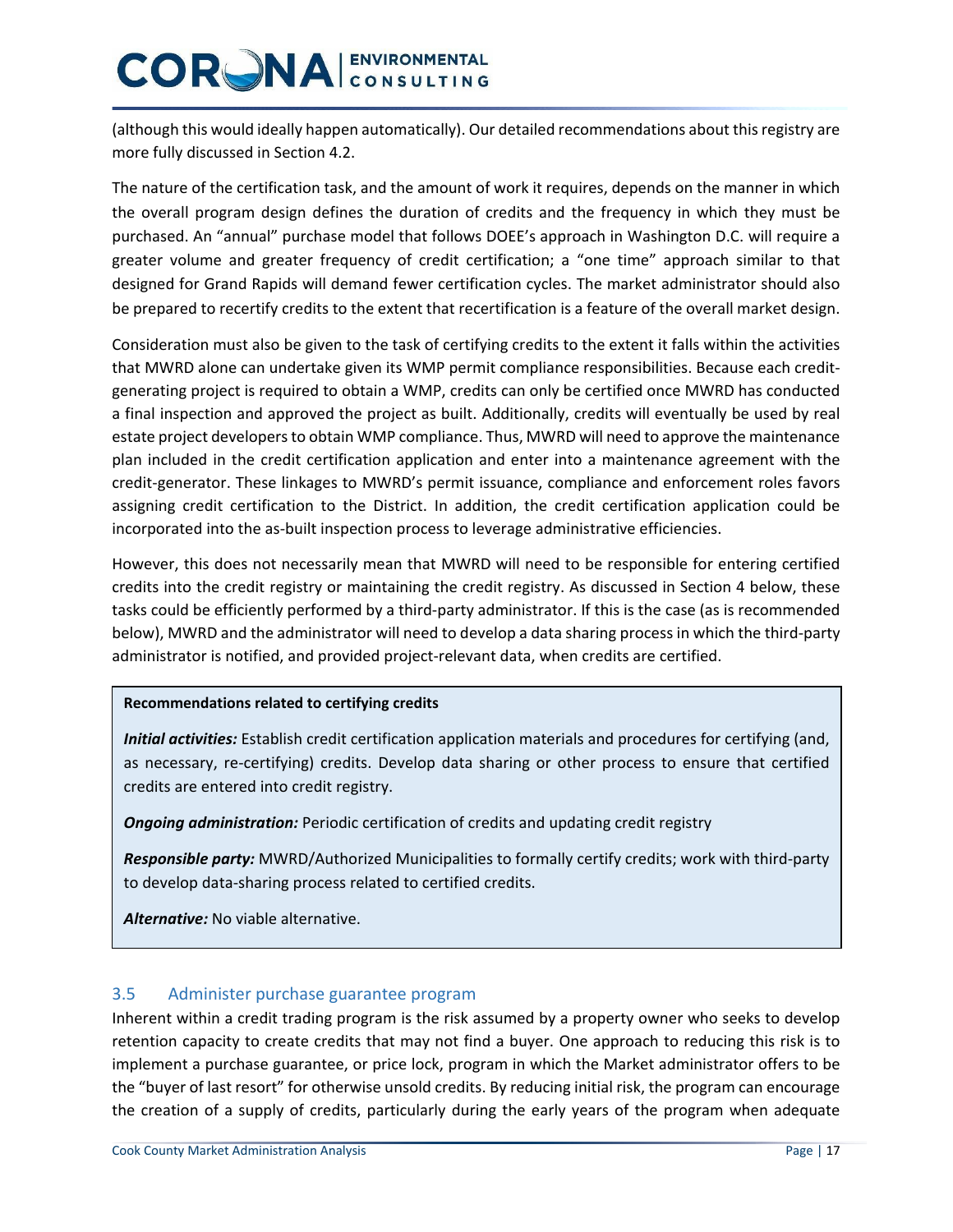supplies may not yet be available. The objective would not be to ensure a large profit for the creditgenerator but to serve as a "floor" price for credits and to provide certainty in entering the market. Accordingly, the price paid by the administrator would be lower than the expected market value of a credit. In addition to providing a floor price, a purchase guarantee program can provide credit generators the security they need to secure financing to construct credit-generating SCMs. This can be important in attracting project aggregators and other credit-generators to the Market who are not able to self-finance up front design and construction costs. Figure 2 describes DC DOEE's purchase guarantee program.

#### *Figure 2. DC DOEE SRC Price Lock Program*

The DC SRC trading program features a "price lock program" that program staff have stressed has been particularly valuable in attracting the participation of project aggregators who are willing to finance, design, and build stormwater management projects for local landowners with the expectation of repayment on sale of the credits created. DOEE's commitment to buy the credits is good for one year after the credits are certified, giving the credit generator time to find a private buyer willing to pay a higher price. The program is structured to provide greater reimbursement to credit-generators during their first six years of participation in the program with a greatly reduced payment for the next six years. This structure has the effect of allowing the credit-generator to recover initial installation costs in the first period while covering only a portion of expected maintenance costs during the second period. Most of the credits enrolled in the program have been sold on the Market; DOEE reports that several credit generators have used completed purchase guarantee agreements as the security they need to obtain project financing. DOEE has purchased some credits, retiring them and securing the resultant community benefits at a significantly reduced cost compared to purchasing credits on the open market for this purpose or publicly constructing stormwater management projects.<sup>1</sup> DC's program is managed by a third-party non-profit organization.

DOEE initially set aside \$11.5 million for the SRC Price Lock Program. In the first year of the program (FY 2018), the projects that enrolled originally accounted for \$1.59 million of funding for the purchase 1,352,928 SRCs over 12 years of credit certification. Of the 338,232 SRCs generated as part of the first 3-year SRC certification cycles for those projects, participants sold a total of 47,306 SRCs on the market. If not sold on the market, these SRCs would have used \$92,247 of DOEE's SRC Price Lock Program funds, which can now be used for other SRC Price Lock Program projects in the future. DOEE purchased SRCs from one SRC Price Lock Program project in FY18, spending a total of \$55,142 to purchase 28,278 SRCs that the project generated from its first 3-year SRC certification cycle (DC DOEE, 2019).

Administering a purchase guarantee program requires the capability to source and dedicate sufficient funding to administer the program and purchase enrolled credits. Within the Market area, MWRD, a potential third-party administrator, and potentially, several municipalities may have these capabilities. Having a centralized program (i.e., managed by MWRD or a third-party) has several advantages, including ease of managing credits entered into the program, consistent pricing across geographies, and costeffective outreach and program administration. However, in the event that a central administrator is not an option, municipalities within the Market area may wish to consider establishing their own purchase guarantee programs. This approach could have the benefit of incentivizing supply, particularly in locations where capacity is particularly desired to meet local needs. However, there could also be drawbacks given the likelihood that some but not all municipalities would adopt this approach, leading to irregular availability of the backstop and concerns about equity for lower income communities.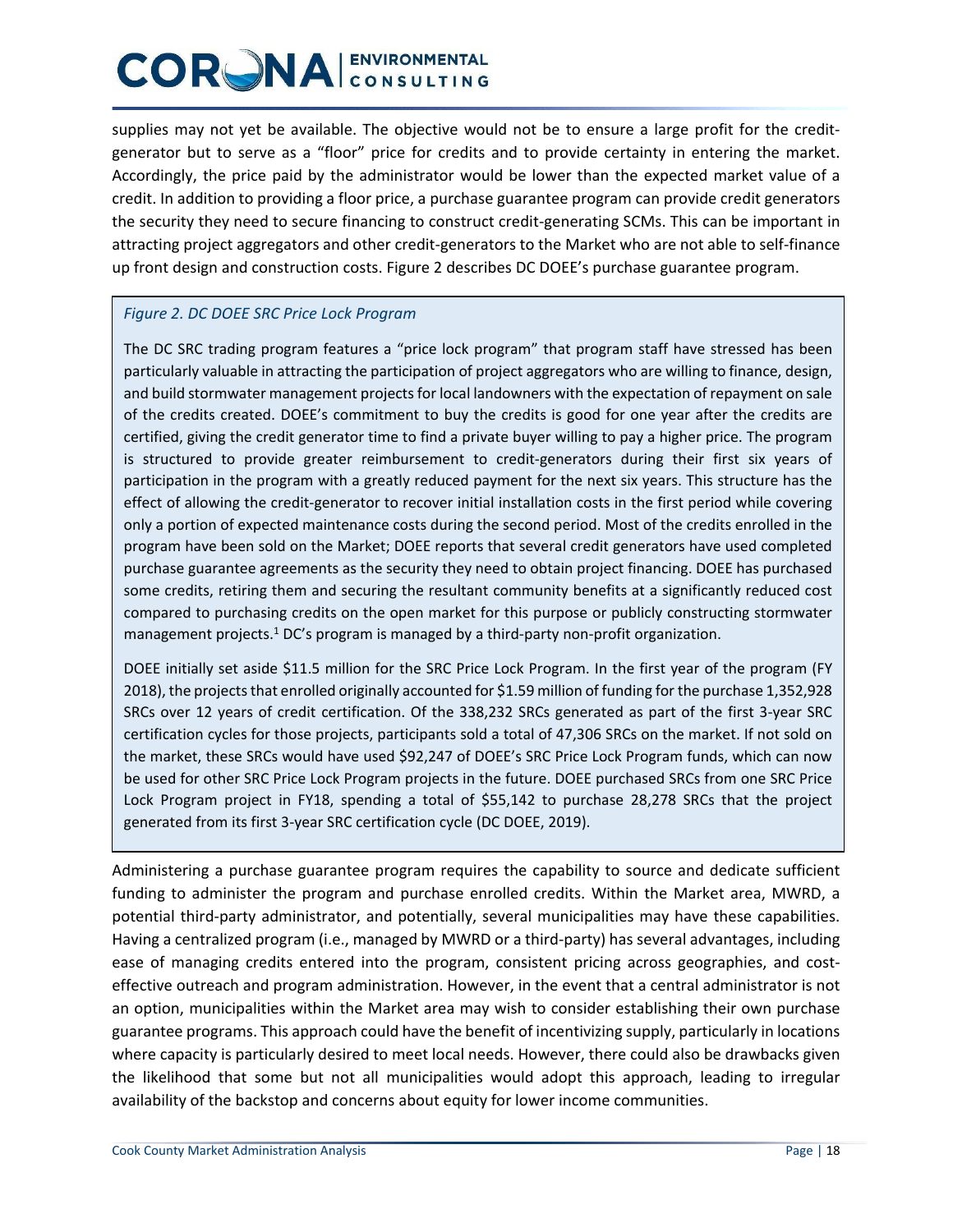Latham & Watkins has indicated that MWRD has the authority to manage a purchase guarantee program in-house but that it is unclear if MWRD would be allowed to provide funds directly to private entities without additional consultation. In addition, the capacity to manage this program does not currently exist within MWRD.

Our recommendation is MWRD fund this program, as it will be key to securing an adequate supply of credit-generating projects. However, a third-party administrator may be best suited to manage the program and would reduce administrative burden for MWRD; MWRD can include the management of the program role in the contract with a third-party administrator. While there may be potential legal issues associated with who "owns" the credits purchased through the program, this could likely be surmounted with the correct contract terms and does not seem to be an issue with the DC program. In addition, Latham & Watkins has indicated that there are no explicit restrictions on third-party administrators managing the purchase guarantee program.

While we believe a purchase guarantee program is an important component of the Market (and has proven to be so in D.C.), it does not necessarily have to be established at the very outset of the trading market. It could be rolled out over the first year (or so) of the Market.

#### **Recommendations for purchase guarantee program**

*Initial activities:* Secure funding for implementation of the program over a designated period of availability; establish procedures for solicitation of credit purchase by the program and retirement of purchased credits.

*Ongoing administration:* Securing purchase guarantee agreements and occasionally purchasing credits; assurance that purchases comply with all relevant legal requirements and constraints, management of program funds.

*Responsible party:* Third party administrator with MWRD funding.

*Alternative:* MWRD could manage the purchase guarantee program in-house; however, this would add a new administrative function and would require additional resources. If MWRD takes over significant aspects of Market administration, including those related to credit registration and tracking, MWRD could also take on this task.

#### 3.6 Develop and administer additional supply incentive programs

In addition to the purchase guarantee program, it may be helpful to implement additional incentive approaches designed to encourage the implementation of credit-generating projects, particularly in the early stages of the overall program. These incentives could include grants to non-profit organizations who are able to undertake outreach to potential program participants, as well as grants that cover upfront design/coordination costs for project aggregators to help them get started. A potential complication to grant-based awards may arise from MWRD purchasing rules. Based on legal analysis provided by Latham & Watkins, public or private entities receiving funding from MWRD may need to obtain competitive bids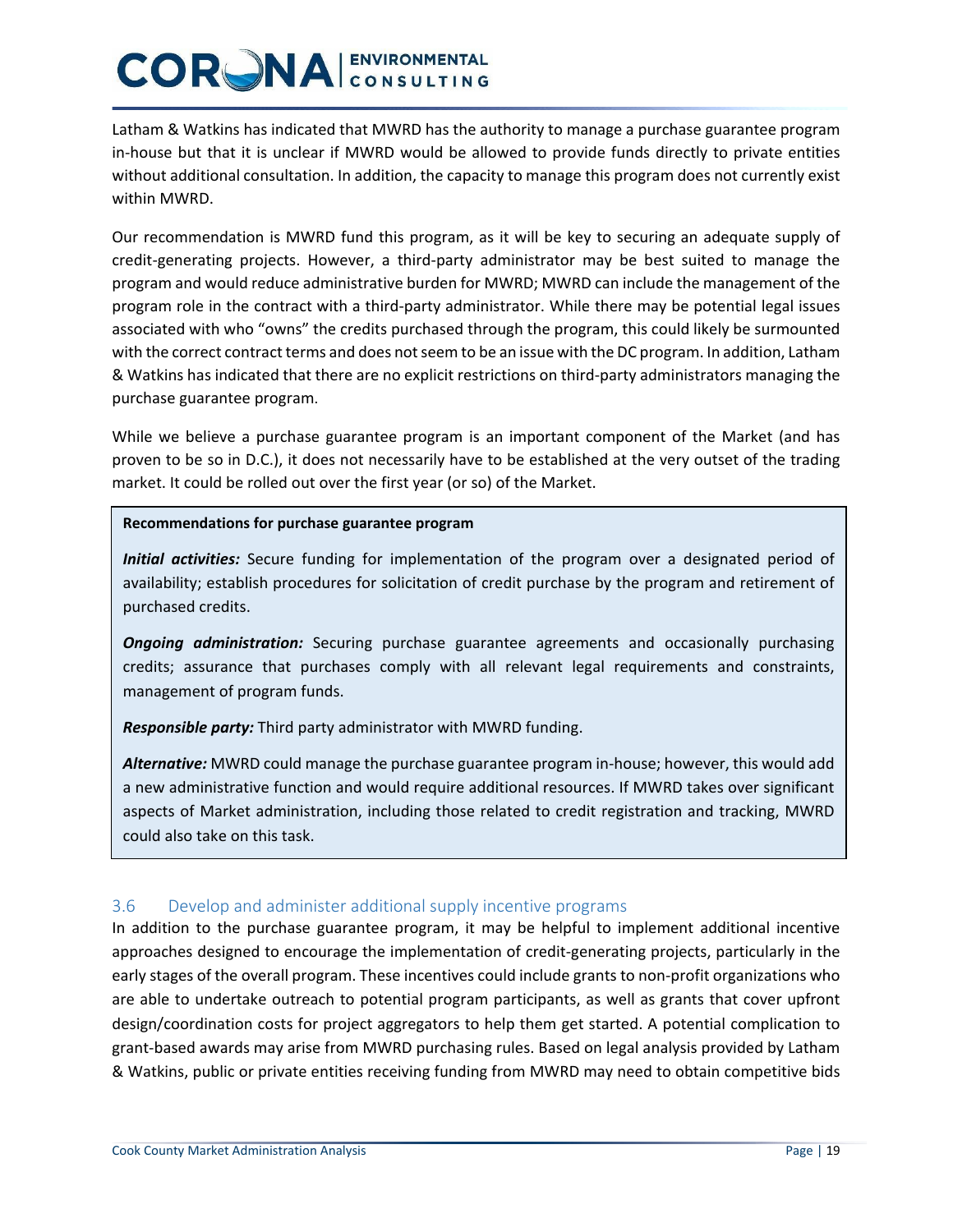and comply with other purchasing requirements. MWRD rules may need to be modified to reduce these complications, if they do materialize.

Another potential incentive includes the establishment of a low-interest revolving loan fund to help credit generators access upfront financing. This fund could be repaid through credit sales proceeds. These programs can be targeted to high-priority areas where retention capacity would be most beneficial, to under-represented neighborhoods to broaden equitable participation in the program, or to types or locations of projects where additional funding sources may be available (further reducing costs and risk exposure to credit generators). These programs can be a key component in helping to generate an adequate supply of credits and ensuring a functioning market. MWRD may be able to fund this program (and others) through current revenues or by incurring specifically directed debt through the issuance of bonds, although some revisions to the District's Stormwater Master Plan may be needed to clarify its authority in this regard.

If there is a need to further accelerate development of credit generating projects, MWRD or municipalities may wish to use an RFP process to identify and engage NGO or private business that are interested in becoming "project developers." These independent entities could undertake outreach to interested property owners capable of hosting credit generating projects and, potentially, provide funding, design and construction services to build qualifying GSI projects. The role of the market administrator would be to provide funding to the project developer(s) and technical assistance related to project review, design, and permitting. This arrangement would allow the administrator to maintain an impartiality about which projects happen and which landowners benefit.

Options for delivering these programs include: full funding and administration by MWRD, MWRD contract with an independent service provider, administration by a third-party market administrator with financial support from MWRD, administration by member municipalities (with or without MWRD financial support), and some combinations of these approaches. We note that in any of these arrangements, it may be possible to solicit grant-making philanthropies or other entities to secure additional funding for incentive programs. These sources of funding may be particularly suited to incentive programs as they may not need to be made available into perpetuity; thus, the often short-term nature of grant funding may cover program needs.

If a third-party assumes significant aspects of Market administration, we recommend that it take on this activity, with initial financial support from MWRD, and/or with a commitment to investigate alternative funding sources. A third-party administrator may have access to additional funding sources(e.g., that may not be available to MWRD) and would be well-placed to coordinate with municipalities who may develop their own incentive programs. However, leaving this solely to municipalities may result in inequities and concentrations of supply in areas where programs are available.

As with the purchase guarantee program, supply incentive programs do not necessarily need to be in place when the Market is officially established. These programs can be rolled out over time in response to market needs.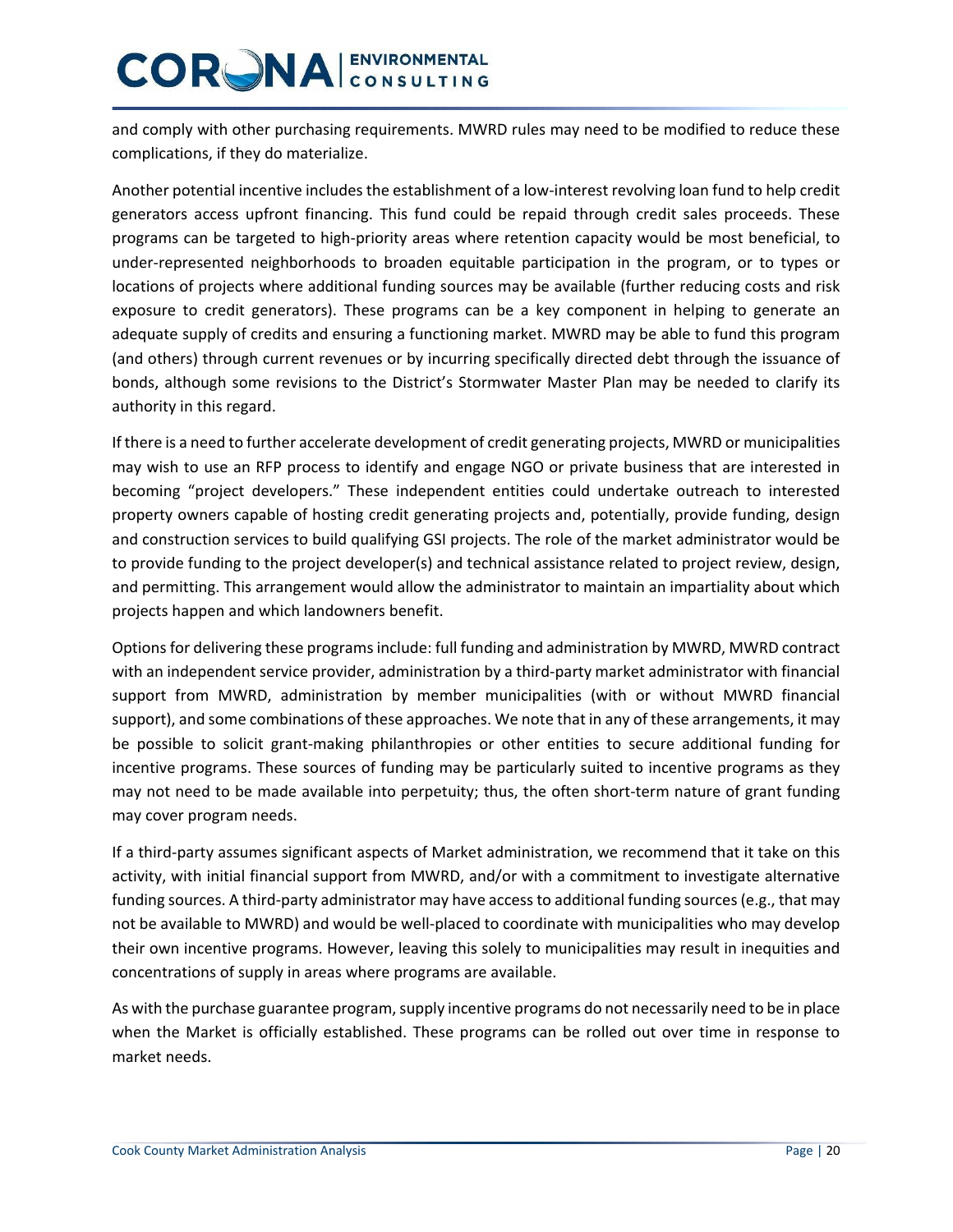#### **Recommendations for additional supply incentive programs**

*Initial activities:* Develop incentive programs and outreach plans, including materials, processes, and community networks. Work with MWRD to research potential funding sources.

*Ongoing administration:* Administer incentive programs as needed to incentivize credit-generating projects in ways that are consistent with program goals. Continue to monitor/evaluate program effectiveness.

*Responsible party:* Third party administrator.

Alternative: If MWRD takes over significant aspects of market administration, it could also manage associated supply incentive programs; however, this capacity does not currently existing within MWRD and would add additional administrative burden and associated costs. MWRD could outsource only this aspect of administration.

#### 3.7 Implement ongoing inspection and enforcement procedures for credit-generating projects

In exchange for the purchase price of the credits they provide, credit generators commit to providing an off-site compliance alternative for the purchaser's stormwater management obligations. For this arrangement to replicate the level of service that would have been provided by on-site stormwater management, the credit generating BMPs must be maintained for the length of the credit purchase agreement and/or the life of the development for which it is providing stormwater controls (depending on program design/credit sales agreements).<sup>[2](#page-20-0)</sup> While maintenance agreements will be a condition of credit certification and purchases, the credit trading program should be designed and implemented with inspection and enforcement procedures to ensure that the intended level of service is met. Assurance of ongoing maintenance and performance of offsite controls will help to demonstrate the viability of the market-based, off-site compliance option, and is a prerequisite to confirming the program's effectiveness for regulators.

We recognize that neither MWRD nor municipalities within the District currently conduct consistent inspections of existing stormwater management facilities (i.e., on-site SCMs designed to meet postconstruction stormwater standards). The development of a trading program could provide an opportunity to initiate an inspection program that first focuses on periodic and random inspections of off-site credit generating projects. Regular, periodic inspections would help to identify credit-generating practices that have reduced function or are no longer functional. However, this would introduce a new activity within MWRD, with associated staff needs and additional administrative burden. In addition, we recognize that focusing only on offsite controls may be deemed inequitable.

<span id="page-20-0"></span><sup>&</sup>lt;sup>2</sup> The WMO and TGM recognize the necessity of assuring long-term maintenance of credit generating BMPs through maintenance plans/agreements: WMO §503(B)(3)(e) currently requires an agreement for perpetual maintenance; Article 9 of the TGM clarifies that this agreement could "be in the form of a direct agreement between the development site and the owner/operator of the offsite volume control practice**,** or it could be a sales agreement for volume control credits."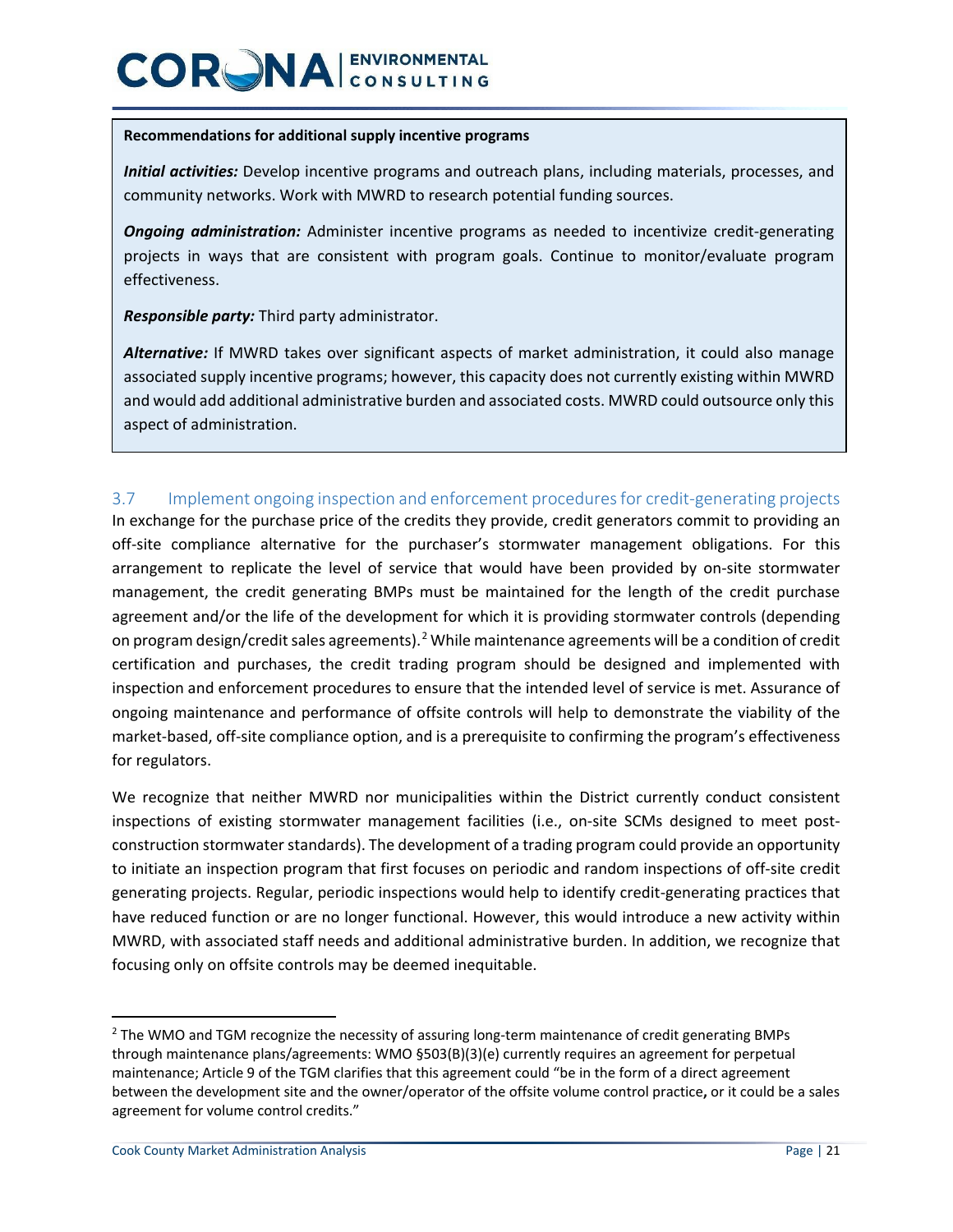An alternative to periodic inspections is a self-inspection process. One such arrangement adopted by the City of Chattanooga for its credit trading program tasks credit providers with retaining an independent contractor to provide annual inspections of their SCMs. Inspection results are then forwarded to the City. As long as the SCMs remain functional, credits remain valid. With this approach, a certified inspection by a qualified engineer would be required at prescribed intervals (e.g., every two years or every recertification cycle). Results would be submitted to MWRD, municipalities, or the third-party market administrator, which would then take any appropriate follow up action. As with the similar approach discussed in the context of the as-built inspection, this approach would shift costs to the credit provider which may function as a disincentive to market participation. An even simpler approach may be to allow self-assessment and reporting based on a simplified checklist, supported by photo evidence (i.e., no independent contractor required). Reports and photos could be reviewed by program administration staff with authority to undertake on-site inspections as needed.

These optional approaches to ongoing inspections could be administered by MWRD, a third-party administrator, or municipalities within the District's service area. Municipalities currently inspect some onsite SCMs, mostly based on complaints from community members. A potential drawback to relying on municipal staff for consistent inspections or for managing a self-inspection process is the possibility of irregular administration and differing commitments to oversight and compliance.

As noted above, as-built inspections are needed for final WMP sign-off and may require an amendment to the WMO to allow a third-party to conduct them. Legal authority for a third-party to conduct or managed ongoing inspection processes may also need to be reviewed. Regardless of who conducts inspections related to continued performance, MWRD cannot delegate enforcement authority when corrective action is needed. When maintenance issues are discovered through an inspection process, the inspecting entity (if not MWRD) will need to notify MWRD. While MWRD would retain enforcement authority, a right of entry for a third party to undertake inspections could be incorporated into the credit certification documentation.

It is difficult to make a recommendation that holds offsite SCMs to higher standards than onsite controls, which are currently not inspected for continued performance on a consistent basis. However, to ensure compliance and prove the validity of the Market, we recommend that credit-generating projects at least be held to a self-inspection process that requires independent verification every two to three years (or be required for recertification, depending on program design). A third-party could manage intake and review ofself-inspection reports, conduct follow up inspections as needed, and notify MWRD of non-compliance. Having a third-party administrator mange this process would reduce administrative burden for MWRD for a function that does not already exist in-house. The workload and expertise required to review selfinspections and conduct follow-up inspections could be reduced by developing simplified inspection checklists and forms. We note that some similar construction and post-construction inspection programs have relied on entry-level staff and interns. In addition, municipalities could continue to play a role in undertaking periodic inspections, primarily based on community complaints and/or as requested by the third-party administrator based on self-inspection reports.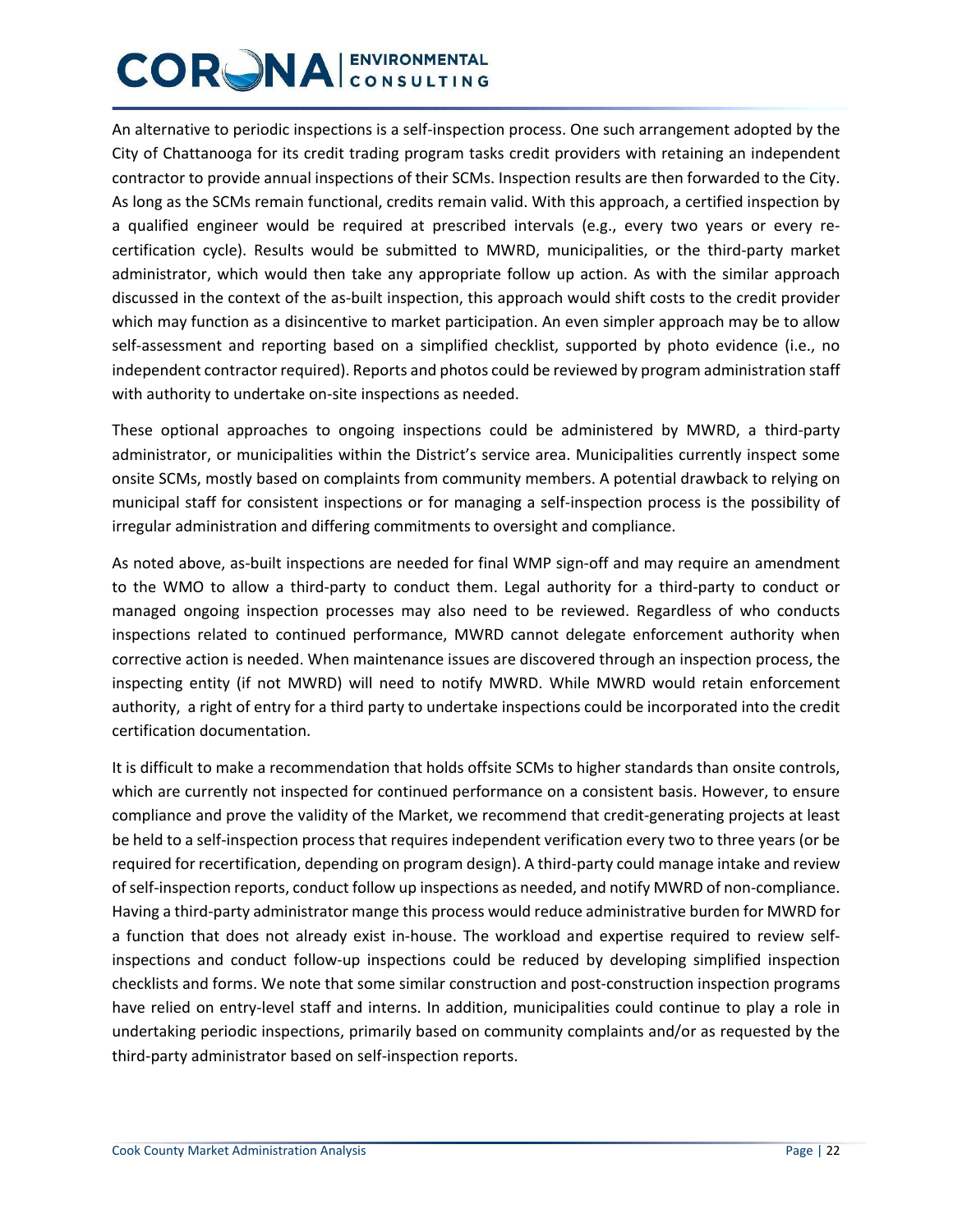#### **Recommendations for ongoing inspection and enforcement of credit-generating projects**

*Initial activities:* Develop protocols for self-inspection process and follow up inspections, including associated checklists, forms and related materials; define and memorialize enforcement / compliance assurance options and processes; establish agreement(s) as needed with third party administrator.

*Ongoing administration:* Intake and review of self-inspection reports, with follow up inspections as needed; referral of results to District for any further actions.

*Responsible party:* Third party administrator to manage self-inspection process and conduct follow-up inspections as needed; MWRD as enforcement authority. Municipalities continue current role in ongoing inspections.

*Alternative:* MWRD has the expertise to perform this task; however, it would likely require additional in-house capacity.

#### 3.8 Summary of supply-side administration options and recommendations

Table 2 summarizes the project team's recommendations associated with supply-side market administration activities. For each activity, the table presents options that the project team considered in developing alternative market administration scenarios, with recommended options highlighted in blue. The table also presents recommendations and considerations related to the role of MWRD, a third-party administrator, and member municipalities, with the recommended responsible party highlighted in green for each task. Cells highlighted in darker green indicate the primary lead for each task, with lighter green cells indicating a supporting role. While the figure indicates a leading role for a third-party for several tasks, it is important to note that these tasks could be administered in-house by MWRD, with dedicated staff, expertise, and funding.

### 4. Additional Market Administration Activities

This section describes additional administrative activities necessary to support a functioning market. This includes market administration activities related to developing and maintaining a credit registry, tracking credits over time, and facilitating market exchanges between buyers and sellers. It also includes activities related to effectively managing the program in response to feedback and market outcomes and conducted outreach to support market participation.

The activities described below related to credit tracking, registration, and exchange are interrelated; it is therefore useful to consider how they fit together before describing them individually. At a high level, the activities below make up a process that promotes transparent and accurate tracking, registration, and exchange of credits. The process includes steps to track the creation, use and expiration of credits, to move certified credits into a registry and platform where they can be offered for sale, and to facilitate the sale of credits to buyers. The process is critical, but equally important is the system (i.e. software, database, etc.) that underlies the process. The entire process could be integrated into a single system or spread across multiple systems so long as the different systems track one another. As a general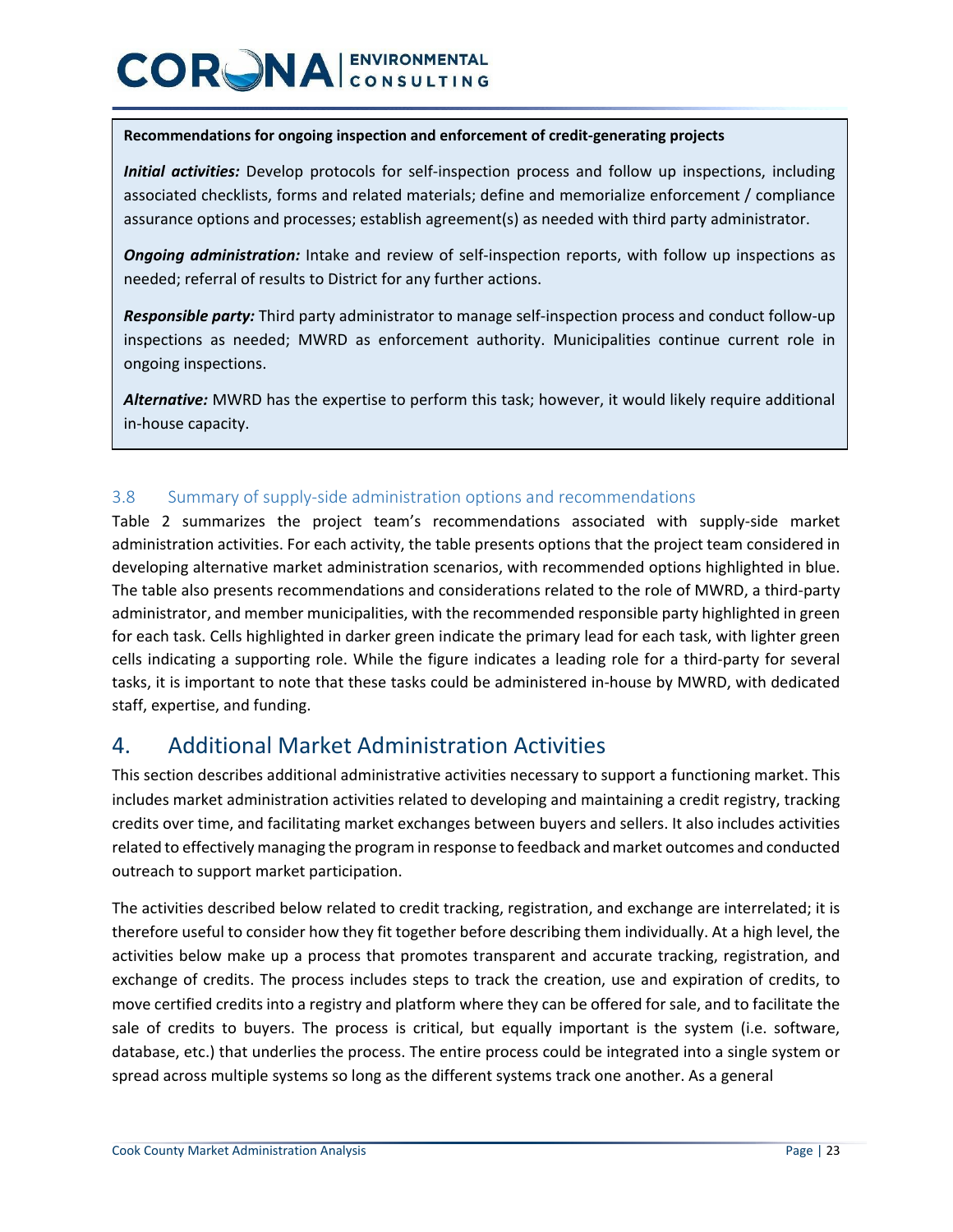#### *Table2. Supply-Side Market Administration Options, Roles, and Recommendations*

*Represents the recommended option for structuring/administering the administrative task*

*Represent the recommended or required responsible party for administering each task*

*Represent recommendations for responsible party supporting roles.*

*\* Administrative tasks that can be put in place after Market start up*

|                                                                               | <b>Options</b>                                                                                                                                                            |                                                                                                                                                                              | <b>Recommended/Required Responsible Parties and Roles</b>                                                                                                                                                     |                                                                                                                                          |                                                                                                                                                                                                            |  |
|-------------------------------------------------------------------------------|---------------------------------------------------------------------------------------------------------------------------------------------------------------------------|------------------------------------------------------------------------------------------------------------------------------------------------------------------------------|---------------------------------------------------------------------------------------------------------------------------------------------------------------------------------------------------------------|------------------------------------------------------------------------------------------------------------------------------------------|------------------------------------------------------------------------------------------------------------------------------------------------------------------------------------------------------------|--|
| <b>Administrative</b><br><b>Tasks</b>                                         | <b>Lower Effort/Only Options</b>                                                                                                                                          | Medium/High Level of<br><b>Administrative Effort</b>                                                                                                                         | <b>MWRD</b>                                                                                                                                                                                                   | Third-party                                                                                                                              | <b>Municipalities</b>                                                                                                                                                                                      |  |
| Provide technical<br>assistance and<br>conduct initial site<br>consultations* | Develop easy to read<br>technical standards and<br>Market participation<br>guidance.                                                                                      | Also provide pre-project site<br>evaluations and design<br>consultations for credit-<br>generators, particularly those with<br>institutional expertise or capacity<br>needs. | MWRD could develop<br>capacity to conduct in-<br>house or contract to<br>outside service provider<br>to undertake this task.                                                                                  | Recommended:<br>Provide optional<br>assistance and<br>consultations/site<br>evaluations. Target<br>disadvantaged<br>project developers.  | <b>Recommended: Assist</b><br>developers with projects<br>in priority areas or as part<br>of current services/WMP<br>involvement, in<br>partnership or<br>coordination with third-<br>party administrator. |  |
| Review and approve<br><b>WMP</b> applications                                 | Modify WMO to not require<br>full WMP from credit-<br>generating projects.                                                                                                | MWRD and/or Authorized<br>Municipalities must review and<br>approve SWMPs for credit-<br>generating projects and issue<br>WMP.                                               | Required: MWRD and<br>Authorized<br>Municipalities have sole<br>authority to approve<br><b>WMP</b> applications                                                                                               | Could provide<br>resources and<br>support to help<br>credit-generating<br>projects navigate<br>WMP process                               | Recommended: Continue<br>pre-application<br>coordination with project<br>developers and<br>coordination with MWRD                                                                                          |  |
| Conduct as-built<br>inspections                                               | Credit-generating projects<br>submit independently verified<br>self-inspection results to<br>MWRD / Authorized<br>Municipalities.                                         | Conduct as-built inspections of<br>credit-generating projects, as is<br>currently done for WMP<br>permitted-projects.                                                        | Required: MWRD and/or<br>Authorized<br>Municipalities develop<br>additional capacity to<br>conduct on-site<br>inspections for credit-<br>generating projects.                                                 | Could potentially<br>manage program for<br>MWRD, submitting<br>deficiencies to<br>MWRD for further<br>action. May be legal<br>obstacles. |                                                                                                                                                                                                            |  |
| Certify credits                                                               | Develop certification protocol<br>and application materials;<br>develop process to integrate<br>certification process into<br>overall credit tracking<br>system/registry. |                                                                                                                                                                              | <b>Recommended: MWRD</b><br>and/or Authorized<br><b>Municipalities certify</b><br>credits from completed<br>credit-generating<br>projects. Must enter into<br>maintenance agreement<br>with credit-generator. |                                                                                                                                          |                                                                                                                                                                                                            |  |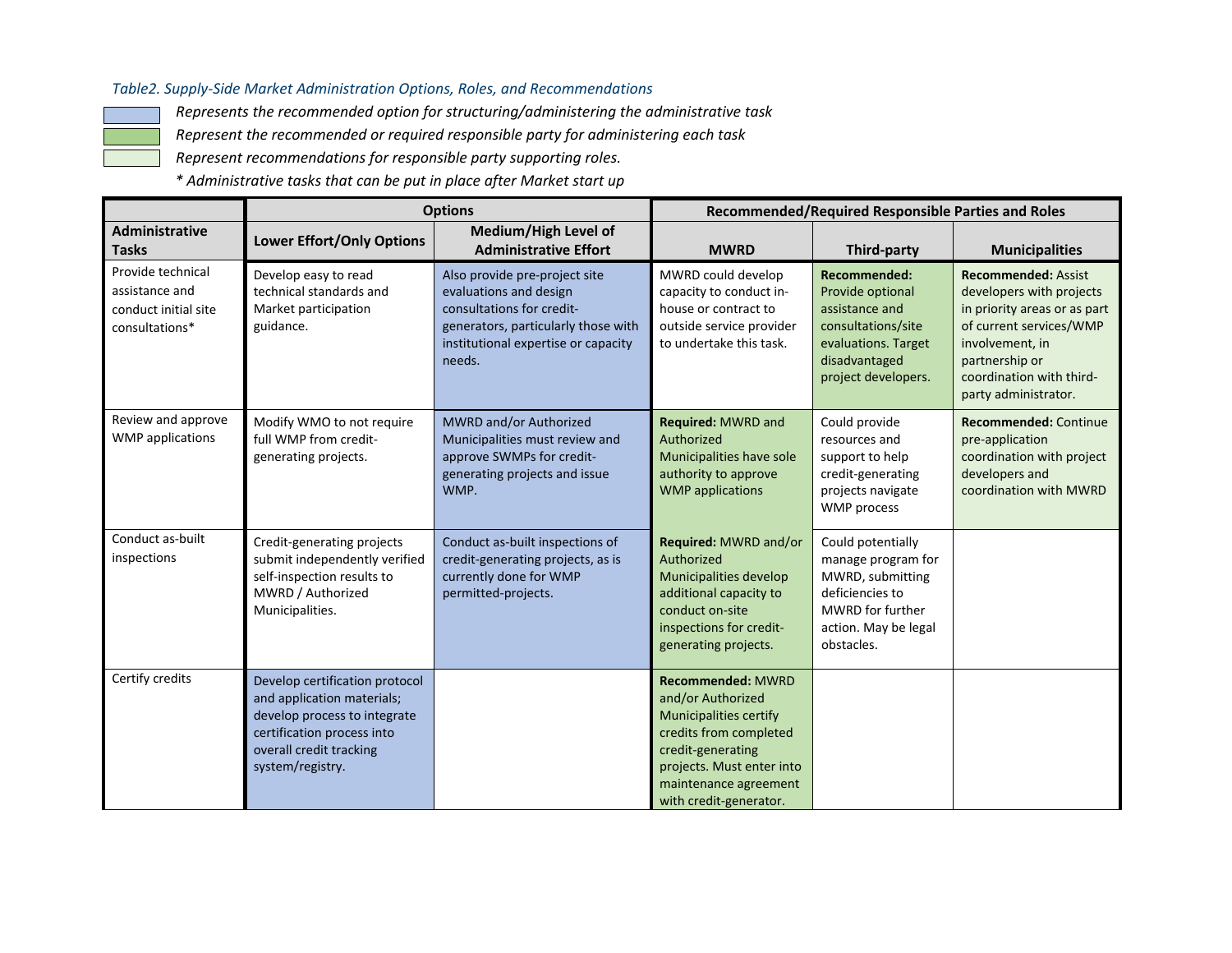|                                                                       | <b>Options</b>                                                                                                                           |                                                                                                                                                                                            | <b>Responsible Party/Roles and Alternatives</b>                                                                                                                             |                                                                                                                                                                  |                                                                                                                                         |  |
|-----------------------------------------------------------------------|------------------------------------------------------------------------------------------------------------------------------------------|--------------------------------------------------------------------------------------------------------------------------------------------------------------------------------------------|-----------------------------------------------------------------------------------------------------------------------------------------------------------------------------|------------------------------------------------------------------------------------------------------------------------------------------------------------------|-----------------------------------------------------------------------------------------------------------------------------------------|--|
| Administrative<br><b>Tasks</b>                                        | <b>Lower Effort/Only Options</b>                                                                                                         | Medium/High Level of<br><b>Administrative Effort</b>                                                                                                                                       | <b>MWRD</b>                                                                                                                                                                 | Third-party                                                                                                                                                      | <b>Municipalities</b>                                                                                                                   |  |
| Inspect and enforce<br>compliance for credit-<br>generating projects  | Credit-generating projects<br>submit independently verified<br>self-inspection results. Follow<br>up inspections conducted as<br>needed. | MWRD, Authorized Municipalities,<br>or third-party administrator<br>conduct periodic on-site<br>inspections. Enforcement action<br>taken as needed.                                        | <b>Recommended: MWRD</b><br>retain enforcement<br>authority.<br>Alternative: MWRD<br>could develop needed<br>capacity to conduct<br>periodic on-site<br>inspections.        | Recommended:<br>Third party<br>administrator to<br>manage self-<br>inspection process<br>and follow up<br>inspections as<br>needed; refer<br>violations to MWRD. | Recommended:<br>Municipalities continue<br>current role in ongoing<br>inspections.                                                      |  |
| Administer Purchase<br>Guarantee Program*                             | No purchase guarantee<br>program. This could result in<br>insufficient supply in market.                                                 | Secure requisite funding and<br>develop/administer Purchase<br>Guarantee Program.                                                                                                          | MWRD could develop<br>staff and fiscal capacity<br>to manage program in-<br>house or contract out<br>this aspect of market<br>administration to NGO or<br>private business. | <b>Recommended: Third</b><br>party administrator<br>manage program<br>with funding from<br>MWRD and/or<br>others.                                                |                                                                                                                                         |  |
| Develop and<br>administer additional<br>supply incentive<br>programs* | No incentive programs. This<br>could result in insufficient<br>supply in market.                                                         | Develop and administer incentive<br>programs and outreach plans,<br>including materials, processes, and<br>community networks. Work with<br>MWRD to research potential<br>funding sources. | MWRD could develop /<br>administer incentive<br>programs inhouse or<br>outsource this program<br>to independent NGO or<br>private business.                                 | Recommended:<br>Third party<br>administrator<br>manage program<br>with funding and<br>support from MWRD<br>and other sources.                                    | Municipalities also may<br>wish to develop incentive<br>programs for locally<br>developed project or to<br>respond to local priorities. |  |

### *Table 2 (cont'd). Supply-Side Market Administration Options, Roles, and Recommendations*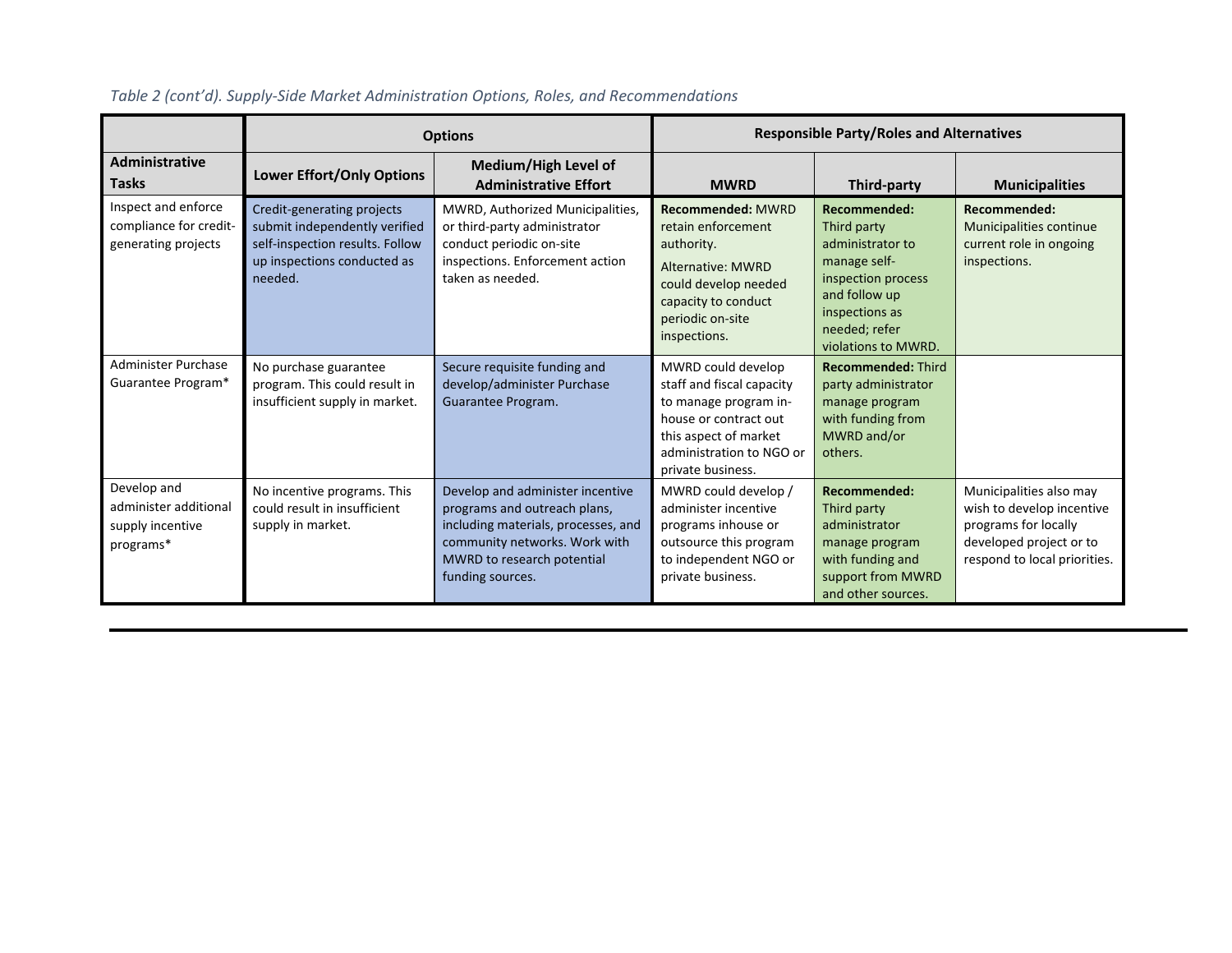recommendation however, fewer systems provide less chance for miscommunication or error as credits move through the process.

We recommend two interrelated systems be used to facilitate the tracking/registry/exchange process. The first system does two things: 1) recognizes when credits have been certified and assigns each credit a serialized (unique) identifier (e.g., based on how long the credit is valid, location, etc.); and 2) maintains an up-to-date registry of all credits and their status (for example, created and available for sale, sold and assigned to a buyer, or assigned to a buyer but expired). The second system is a closely connected platform where available credits are listed for sale; this part of the system is how buyers interact with the market. Ideally, both the registry and the listing of available credits can be made available on-line to sellers and buyers.

Each of the steps in this process, and related options for systems to facilitate it, are described in the sections below. Figure 3 provides a schematic of how these different processes fit together, along with additional aspects of the market. As shown in the figure, the Market administrator, whether it is MWRD or a third-party, would be responsible for serializing credits and maintaining the credit registry and exchange platform. If these tasks are conducted by a third-party, a data-sharing process will need to be developed with MWRD to transfer information on certified credits, as well as credit purchases.



*Figure 3. Market administration activities associated with registering, tracking, and exchanging credits*

#### 4.1 Develop credit tracking process

This section describes the process for credit tracking while the following sections describe the systems needed to implement the process. In other words, this section focuses on the content and flow of information that needs to be tracked and not the system(s) (software, database or otherwise) to do so.

Credits in a stormwater market represent the Market's inventory. Having a process in place to track the inventory of credits is important both from a practical standpoint and from the perspective of running a robust, credible marketplace. However, because credits are not physical units that can be stored on a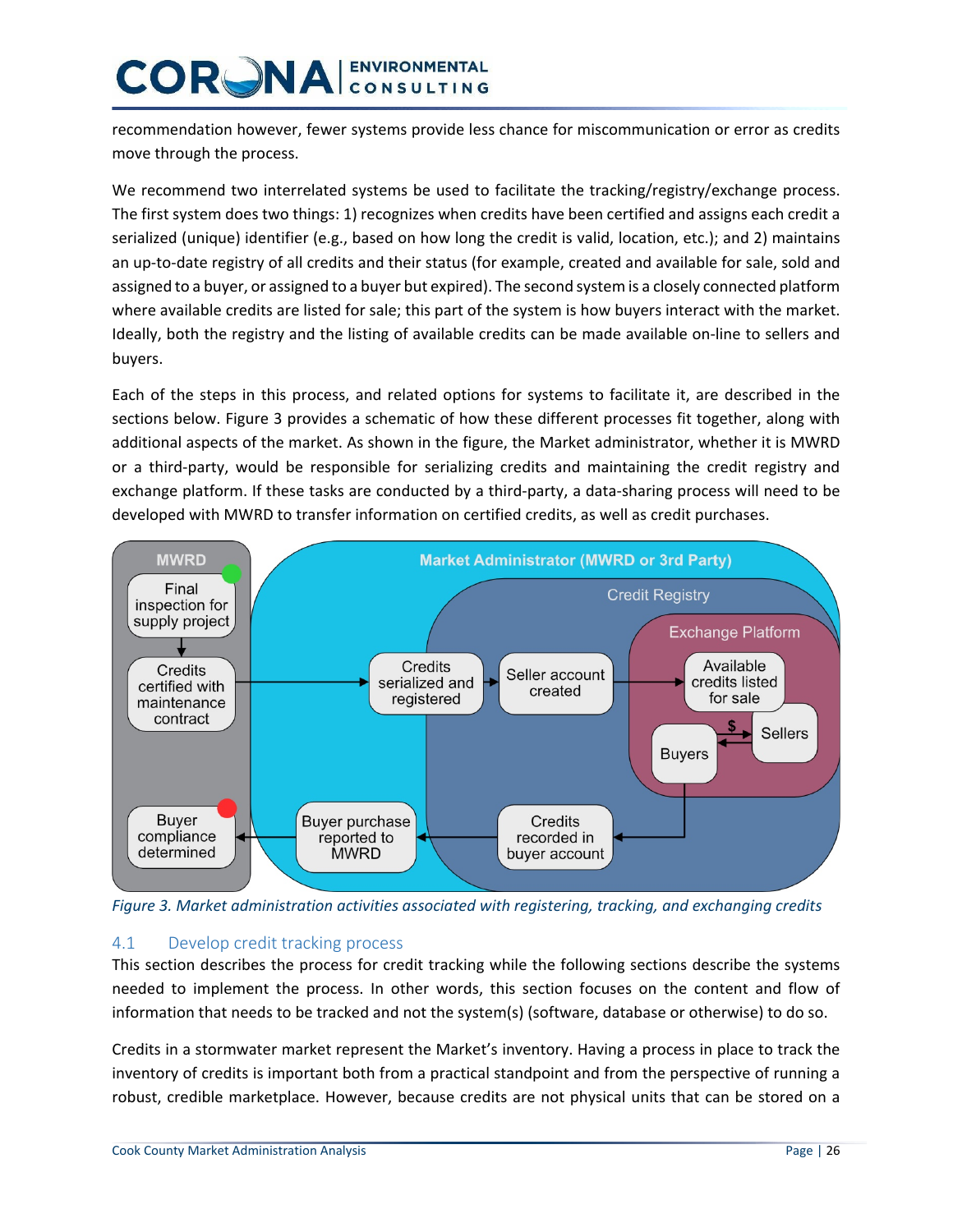shelf, tracking them is not as straightforward as tracking physical inventory. The physical manifestation of credits is the performance of approved SMCs in terms of a volume of retention or detention capacity; buyers will purchase these credits in increments of stormwater volume (e.g., gallons or cubic feet). What buyers actually purchase, though, is a paper or digital record of credits. Credit tracking in a stormwater credit market therefore requires a process to record and associate project performance with a specific project site and project developer, identify the total number of credits generated and their associated lifespan/status, and attribute credits to specific buyers who purchase them.

There are two basic hallmarks of a robust, sophisticated credit tracking process. The first is that the credit tracking is done by a party other than the project developer (this could include MWRD and/or a thirdparty administrator). The second is that credits are individually identified in some way so that they can be tracked from cradle to grave (registration and tracking is described in more detail below). Serialization assigning a unique identifier (like a serial number on a physical piece of inventory) to each credit - is recommended for assigning identifiers to credits. Giving each credit a unique basis for tracking makes it easier to transparently and accurately track credit generation, and later to register and track sale and purchase of credits and prevent negative outcomes like double selling credits from a project.

In an active stormwater credit market with multiple projects and credits traded in gallon or cubic foot increments, serialization could result in the creation of tens of thousands of serialized credits each year. This may seem like a daunting prospect, however, serialization simply requires development of an organized, repeatable process for ensuring that projects and credits are recorded in the database in an accurate and timely way.

Another option is to follow the Chattanooga, TN stormwater credit trading market, which established a much simpler approach for tracking and registering credits. Credits are not assigned individual serial numbers but are tied to the project from which they are generated. Credits are issued as coupons using paper certificates with counterfeit prevention elements; they are tracked on an internal spreadsheet only when they are generated and redeemed. Credit coupons are not replaced if they are lost or stolen, thus creating a physically valuable coupon. While this is a simpler approach, serialization is important in trading areas with more than one potential buyer and a large number of projects; as noted above, serialization prevents projects from being sold more than once and facilitates easier geographic and project tracking as credits are transferred from sellers to buyers.

This task initiates the process of translating certified credits to an entity responsible for registering and tracking credits and entering them into a platform for buyers and sellers. We recommend that this task include the serialization of credits, which is consistent with best practices in environmental markets that have a relatively large number of trades and/or that have multiple buyers and sellers. All projects should have a common set of data recorded (for example project life span, watershed location, type of BMP, etc.). Both a third-party administrator and MWRD could develop the capacity to perform this task. This is not something that MWRD currently has the capability to perform in house; we therefore recommend that credit tracking and associated activities (as described below) could be most efficiently taken on by a third-party administrator.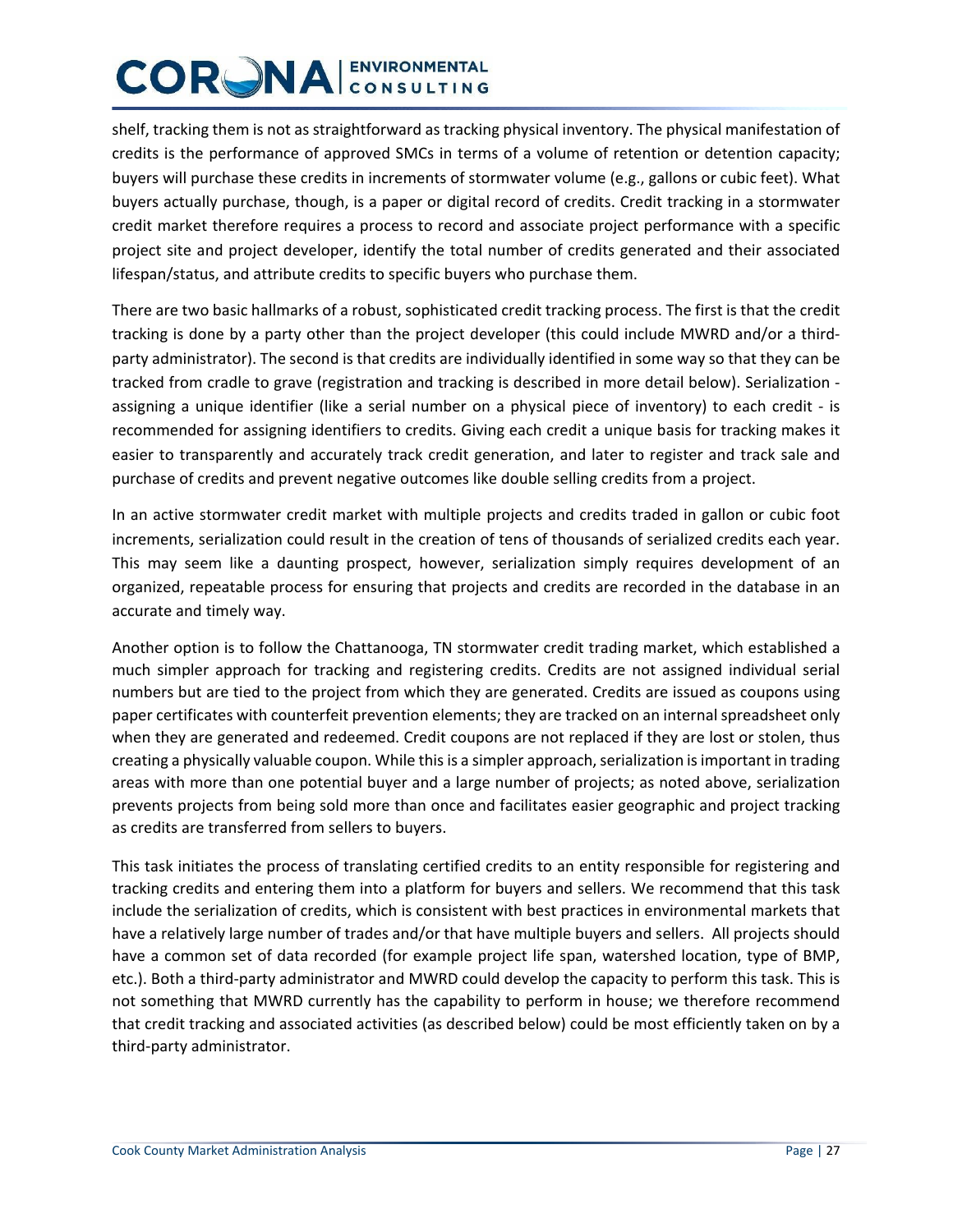#### **Recommendations for credit tracking process**

**Initial activities:** Determine the best process for the flow of information from certification of credits by MWRD to serialization to registration. It is important to note that the process is influenced by who is eventually made responsible for maintaining the credit registry and exchange platform (discussed further below) and therefore the process design and decisions about responsibility likely need to be made in concert.

**Ongoing administration:** Once the process is designed, ongoing administration simply requires following the process and adapting if necessary, as the market grows or evolves.

**Responsible party:** The party responsible for carrying out the tracking process should be the same party that is responsible for maintaining the credit registry and exchange platform. We recommend that these activities be taken on by a third-party administrator. However, it is important to note that there will need to be communication between registry and exchange activities and MWRD, namely reporting initial certification of credits, as well as the sale of credits so that MWRD can make the determination whether buyers have complied with their permit requirements.

**Alternative:** MWRD could develop the capacity to perform this task (and related tasks) in house.

#### 4.2 Develop and maintain credit registry

The previous section detailed a recommendation for a process that serializes and guides the flow of information about certified credits. This section expands on this topic, describing in more detail the system required - a credit registry - to implement these processes. The primary decisions related to developing and maintaining a credit registry include: who/how to develop and maintain the registry, the accessibility of the registry, and the specific functionality of the registry.

Credit registries serve as market ledgers that summarize account credits, debits, and balances. Credit registries can also serve as important tools for market participants. Public access to the credit registry allows potential participants in the market to obtain clear, accurate, and timely information about credit availability, prices, sources, as well as credit ledgers for both buyers and sellers.

In its simplest form, a credit registry could be a spreadsheet that tracks project implementation and identifies credits on a project-specific basis. Such a system is relatively easy to develop and maintain and could be suitable in the Market's early stages when few transactions can be expected. In this case, the spreadsheet could also be made publicly available and serve as the market exchange platform, containing basic information on available credits and seller contact information.

For markets with many projects and related transactions, especially where multiple buyers might purchase credits from one project or one buyer might purchase credits from multiple projects, a more sophisticated registry may be preferred. The basis for this preference is that buyers and project developers/credit generators, regulatory agencies, as well as the public at large, need to have trust that the market is not double selling credits, allowing the use of credits that have been retired or that have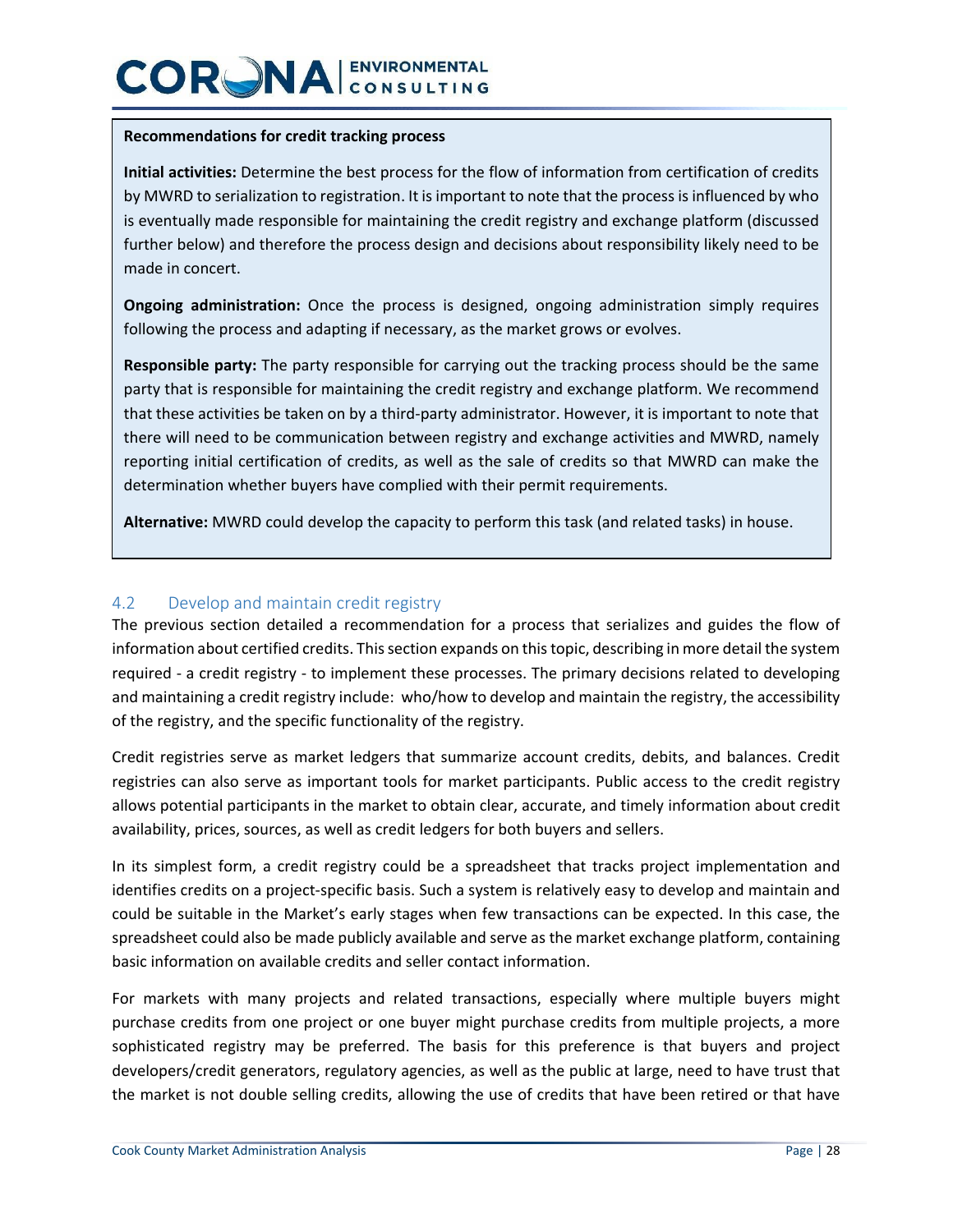expired, or otherwise undermining the programmatic goals of the market. A robust, sophisticated registry is the best way to develop this trust in all parties. A more sophisticated registry can also incorporate realtime market information, allowing potential participants to make informed decisions about the Market.

Multiple options exist for creating a registry. The accounting software Quickbooks can be used for advanced inventory tracking (though this requires a "Pro" or "Enterprise" license). A number of inventoryspecific software packages also exist that can either operate alone or in concert with Quickbooks. Finally, the company IHS Markit provides all inclusive, custom software solutions for natural resources credit markets. IHS Markit could both provide a credit tracking platform with serialization capacity and be the third party that is responsible for tracking credits. We have not spoken directly with a representative from IHS Markit; however, we have spoken with a market administrator who has used this service. Their feedback is that the platform is good but expensive, and not necessarily required for a market with relatively small number of trades.

A registry could be developed in house, by an external third party, or an existing registry service, such as IHS Markit, could be used. MWRD currently maintains a WMP tracking/stormwater database and is planning to upgrade its system relatively soon; the District could design the new system to incorporate the credit registry (such as occurs in D.C., which uses the Octo database platform). However, if the registry is integrated into MWRD's systems, MWRD would then need to maintain the registry (and related processes) or to allow a third-party administrator access to the District's database.

Alternatively, a third-party administrator could work with a contractor that specializes in developing platforms for natural resources markets or database/web development to develop the registry. While potentially more expensive than MWRD developing it in-house, it may be advantageous to have a separate stand-alone database that would allow the third-party to function as the market administrator and share information with MWRD as needed. As noted above, IHS Markit is one example of a provider able to offer a range of registry services. They have existing registries that MWRD or a third party could pay to utilize, or Markit can also be hired to develop and host a custom registry. The choice should come down to up-front and maintenance costs and functionality (described more below).

Accessibility options for a registry range from a publicly accessible platform to a platform where access is more controlled by the market administrator. Public access will increase transparency and credibility and would allow potential participants to learn more about the market. While not an absolute necessity, the ability for sellers and buyers to easily access the registry is preferable. Doing so reduces transaction costs as participants need not expend energy or money finding one another or conducting independent market research. We recommend that the market administrator therefore provide a detailed online registry, accessible at least to buyers and sellers if not also the public more broadly, where relevant information can be viewed (e.g., available credits for sale, location of available credits by watershed, offering price, contact information of buyers).

We also recommend that a third party be hired to develop the credit registry. This could be the same entity that will become the Market administrator or could be a specialized firm hired by the Market administrator. The registry should be made accessible via an on-line platform to potential market participants and should be publicly accessible.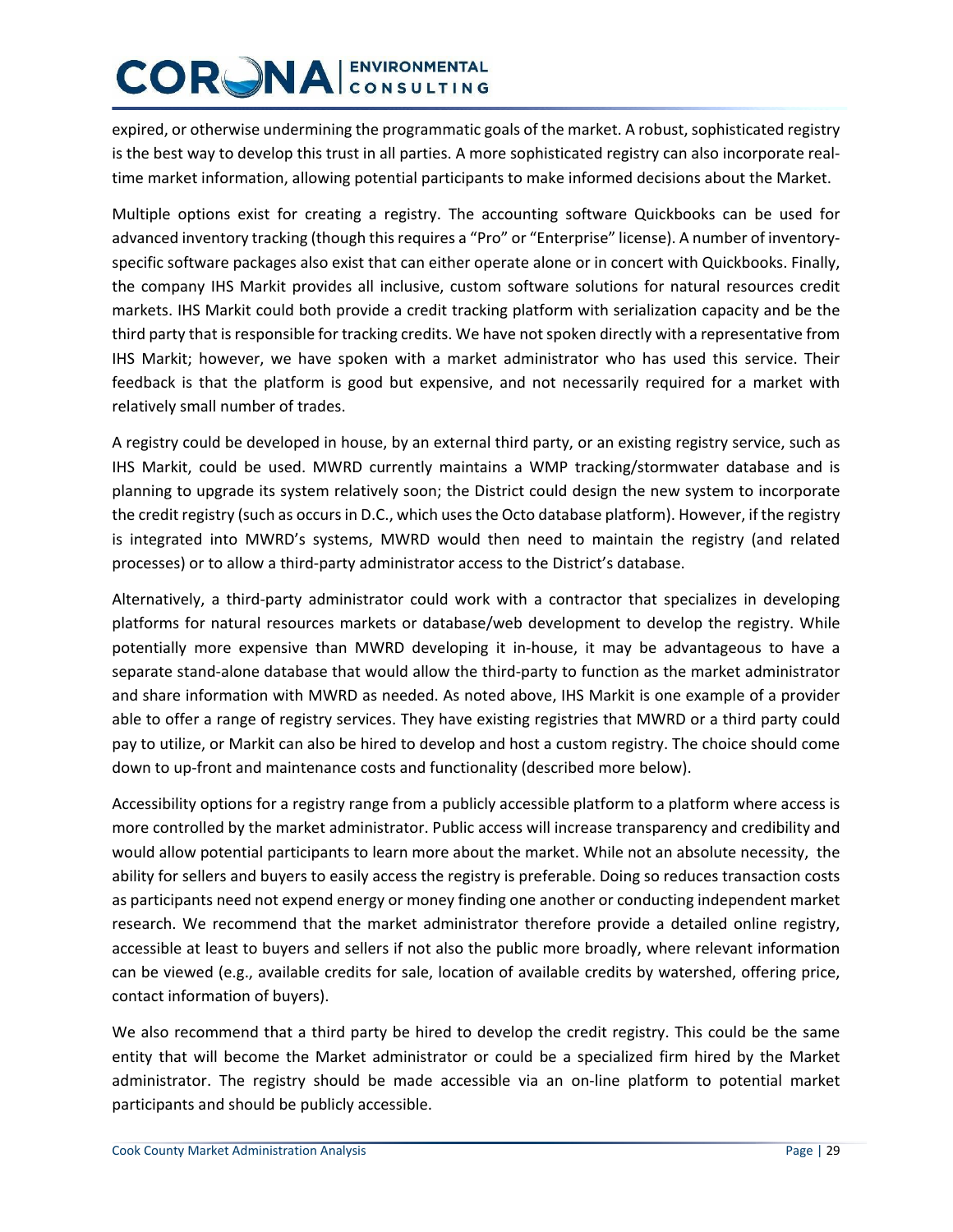#### **Recommendations for credit registry**

**Initial activities:** Investigate firms that could be hired to develop the registry with on-line functionality and determine potential costs of development and upkeep. This step should be done in concert with an investigation on developing the exchange platform (discussed in the next section) so that the registry and exchange platform can be closely integrated.

**Ongoing administration:** Once the registry is developed, ongoing administration needs should be relatively minimal, although accounts for certified credits/sellers will need to be created.

**Responsible party:** Responsibility for the registry once developed should fall to the market administrator.

#### 4.3 Develop market platform / facilitate market exchanges

This section addresses how to facilitate market exchanges in concert with the credit registry and discusses the role different parties might play. Market administrators may assume a range of roles in arranging or facilitating transactions between credit generators and purchasers. This range spans from entirely passive to direct "matchmaking" with numerous iterations along the spectrum. Each option reflects trade-offs between expected benefits and required commitments of time and resources for market participants and the administrator. Costs for the market participants are referred to as transactions costs - lower transactions costs are generally associated with better functioning markets, while very high transactions costs can severely limit trading. The Market administrator can lower transactions costs by supplying more information and facilitation to the market. However, lowering transactions costs for participants can result in higher costs for the administrator.

At its most simple level, the Market administrator might maintain and make accessible a basic list of entities that have generated credits. The assumption is that potential credit purchasers and sellers would self-direct to arrange transactions. While requiring minimum involvement and expense by the market administrator, this passive approach can fail to encourage market development and participation and can run the risk of signaling a lack of commitment to the market strategy overall.

At the opposite end of the spectrum, a market administrator could fully integrate the credit registry with an online platform where buyers and sellers can transact. In theory this could include actually purchasing credits from an online platform though this would require sophisticated software and implicate significant additional expense. More realistically, the online platform would list available credits for credits for sale along with details such as the quantity available, the location or region of available credits, and contact information for specific credits. The platform could also include pricing information such as recent transaction values, the cost of using the ILF program (i.e. the ceiling price).

DOEE takes intermediate steps to make more information available to participants but is not directly involved in transactions themselves. As with more passive markets, DOEE's on-line market portal provides would-be credit purchasers with information on which credits are available and who to contact to purchase them. However, DOEE provides additional information to inform the market such as the prices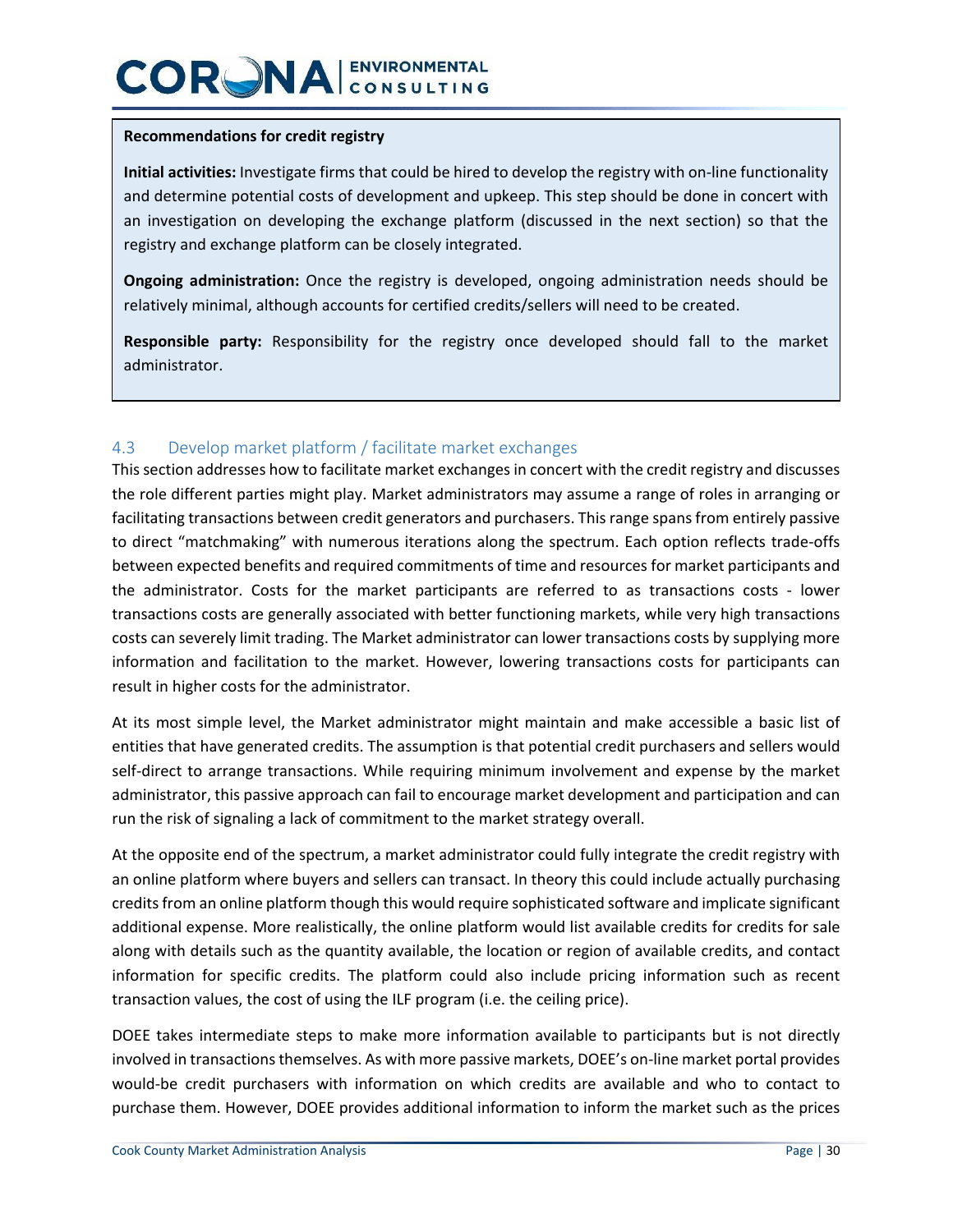of recent market transactions and the quantities traded, a list of credit developers that might provide credits in the future and contact information for potential credit buyers. Recently, DOEE also started to publish a list of potential buyers in the market and provides that list to credit generators. Providing this additional information, especially information on the prices and quantities from recent market transactions, can significantly lower the transaction costs incurred by buyers trying to understand the market. The DOEE representative we spoke with stated that they are always looking for ways to reduce transaction costs for buyers and sellers; **a key challenge is communicating the benefits (and options) associated with the program to the right decision-makers at the right time in the development process.**

The project team recommends that the Cook County Market ultimately take an approach like DC's SRC trading program, by integrating the market exchange platform with the credit registry. Buyers and sellers can find each other through the platform but the platform does not need to support purchases (e.g., take payments online). While a robust market can support this, it does not need to be established at the onset of the program but can be built up over time. As with the credit registry, the administrator can post a static spreadsheet (updated as frequently as needed) in the interim with relevant information, while providing resources to help credit generators and purchasers make transactions. Responsibility for the market exchange platform is best suited to the entity that maintains the credit registry.

#### **Recommendations for facilitating market exchange**

*Initial activities:* Develop an online market exchange platform closely integrated with the credit registry. Initially, a static spreadsheet approach may be suitable. The exchange platform does not need to have on-line payment capabilities.

*Ongoing administration:* Once developed, the integrated registry/exchange platform should have minimal ongoing administration needs. However, the Market administrator should adapt the registry and platform as necessary to reduce transaction costs.

*Responsible party:* Third-party administrator to manage this process and maintain market platform. Also provide resources to help credit generators and purchasers make transactions.

#### 4.4 Monitor market outcomes and adaptively-manage program

The final general administration activity involves broad oversight and management of the market for optimal outcomes and maintaining accountability. While each specific individual administrative element is critical, so too is maintaining a holistic view of how the market is functioning and whether it is meeting program goals broadly. The Market, as envisioned, will be segmented by watershed and also have multiple different actors on the regulatory, permitting, administrator, project development and buyer levels.

To ensure efficiency and effectiveness, the Market should include processes to collect and incorporate new information and high-level metrics that allow market administrators to adapt and improve the program over time. For the Market, key metrics might be related to whether there is sufficient supply and demand in each watershed, transaction costs for credit buyers and sellers, compliance - related issues, equity, and cost of program administration. Regardless of the metrics selected to inform program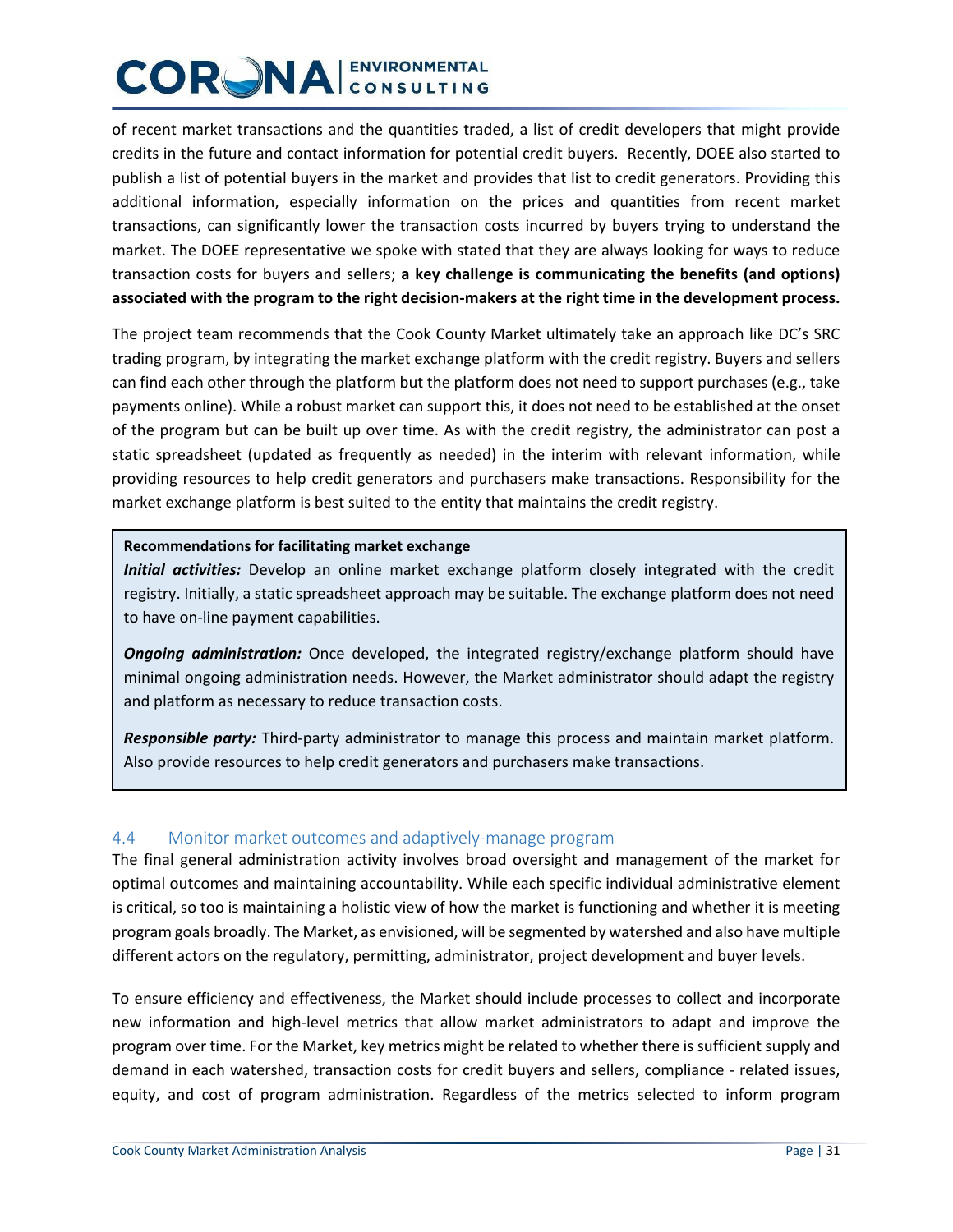evaluation, the National Network on Water Quality Trading (NNWQT) identifies several key considerations for improving programs over time that are relevant in this context:

- Identifying the information or data needed to evaluate key program components and how it will be collected. Review the data collected on an on-going basis;
- Establishing a process for changing standards and protocols, including frequency of evaluations and audits;
- Understanding how decisions are made who has decision-making authority (this is particularly relevant when the market is administered by a third party);
- Articulating when and how changes will be incorporated into the program, including whether existing projects or trades will be affected.

In many markets, changes are made by the administrator as the need arises, while others such as DOEE's SRC market, undertake revisions through the locally relevant regulatory process (as required) and based on feedback from market participants. Still other markets require a more formal process, potentially involving statutory changes. We recommend that the third-party administrator work with MWRD to develop a system for managing program improvements over time and establishing a schedule and process for program audits, including environmental and economic effectiveness. The plan should identify highlevel metrics, decision making systems, frequency and extent of program review, and tracking methods. While it is good to have a plan in place, it is also important to be flexible as new information might demand more immediate changes (NNWQT 2015).

#### 4.5 Conduct outreach and community engagement to support market

Successful deployment and implementation of the Market will depend heavily on the degree to which it is well-received and valued by the Cook County community. In particular, the real estate development sector will require early and consistent engagement if they are to view the Market as a beneficial resource. The willingness of project developers to opt for the Market's off-site compliance alternative is fundamental to the creation of demand for the Market. Similarly, outreach to potential project aggregators and commercial/institutional property owners will be instrumental to creating a solid credit supply base. MWRD and/or a third-party administrator should provide targeted engagement to develop interest in participating in the Market. We recommend that a third-party administrator lead these efforts, working with municipalities to leverage existing relationships. Potential outreach and engagement activities include:

*Outreach to real estate development community*: Education and engagement of the local real estate developers is critically important. The Market administrator should undertake this effort with partners from the community. In advance of doing so, it should develop relevant presentation and outreach materials, clear procedures for developers to follow, and other important information about participating in the market. One of the challenges program staff from DC DOEE has identified is getting to the right decision-makers at the right time in the development process to make them aware of their options for offsite compliance.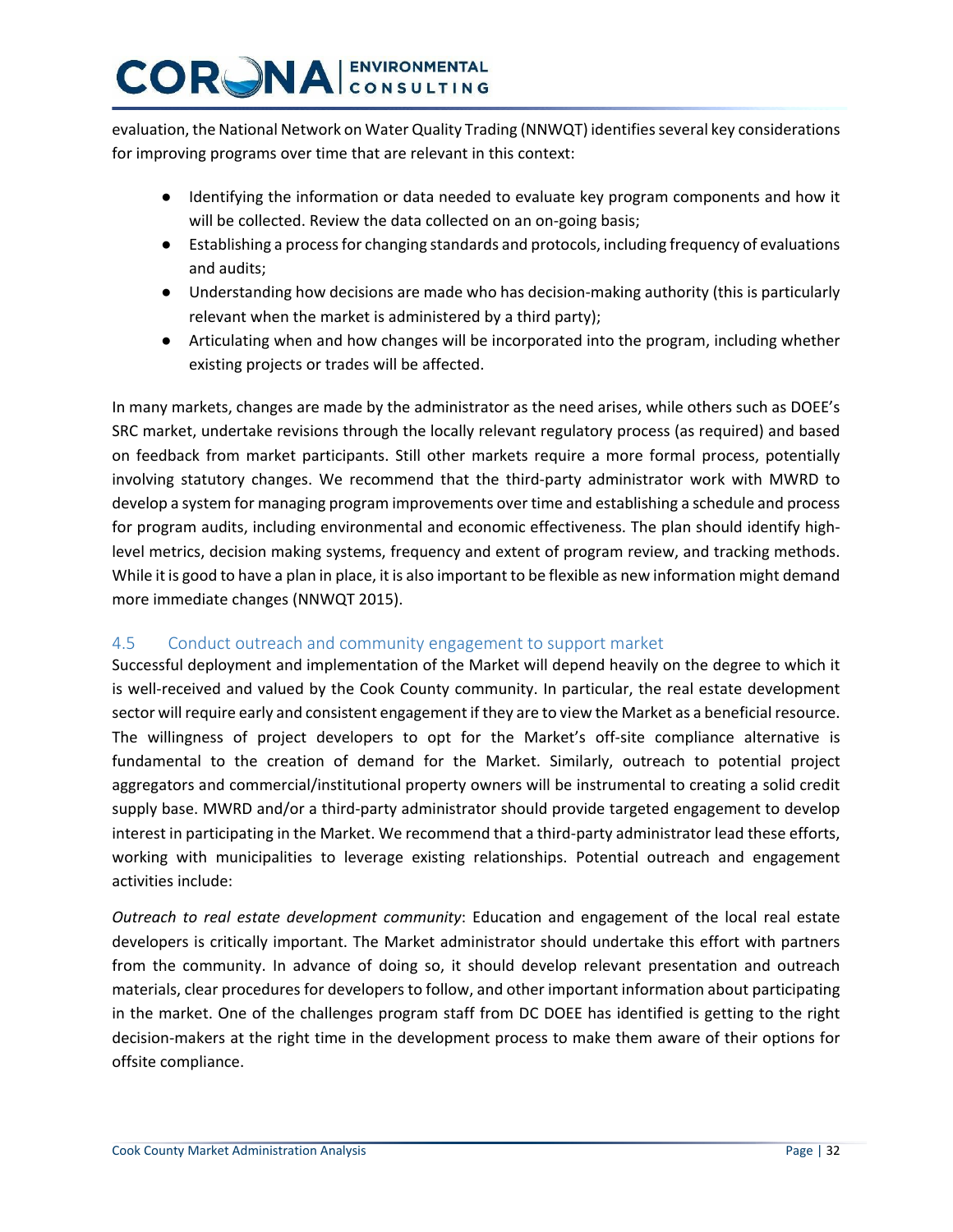*Outreach to affordable housing developers*: Affordable housing developers, like the broader real estate sector, can be both providers and consumers of credits. Given their particular needs and restrictions, the Market administrator should consider tailored outreach to this community.

*Outreach to institutional landowners, community organizations and other potential credit generators*: Building adequate supplies of credits will likely require some degree of engagement of landowners and green infrastructure specialists who are capable of installing significant amounts of green infrastructure. The Market administrator, MWRD member municipalities and local partners should plan continuing efforts to reach this community.

*Coordination with Planning and Development, Economic Development, Parks and other municipal departments*: MWRD and its partners should ensure that the credit trading program is introduced to and coordinated with all Cook County and member municipal departments involved in funding/financing, planning, review and approval of real estate projects, affordable housing projects, and economic development initiatives.

*Collaboration on Workforce Development:* Collaborate with community colleges, technical training programs, and workforce development efforts to ensure an equitable workforce certified to implement and maintain SCM projects throughout the city. The workforce can provide some assurance to buyers of credits that the projects will be maintained by certified professionals and therefore continue to meet regulatory requirements.

*Other Considerations*: One benefit of the Market is its potential to disperse SCM retrofits equitably across MWRD communities. The Market administrator should remain alert to opportunities to encourage creditgeneration projects in historically underserved communities in order to provide greater community benefits than SCMs implemented in established high-development areas. However, the trading program may also spur undesirable gentrification and displacement of long-term, economically underprivileged residents. The Market administrator should coordinate with other County and municipal departments and community organizations to anticipate these impacts and respond with a package of measures to ameliorate these impacts.

#### 4.6 Summary of general Market administration options and recommendations

Table 3 summarizes the project team's recommendations associated with the Market administration activities described above. For each activity, the table presents options that the project team considered in developing alternative market administration scenarios, with recommended options highlighted in blue. The table also presents recommendations and considerations related to the role of MWRD, a thirdparty administrator, and member municipalities, with the recommended responsible party highlighted in green for each task. Cells highlighted in darker green indicate the primary lead for each task, with lighter green cells indicating a supporting role. While the figure indicates a leading role for a third-party for several tasks, it is important to note that these tasks could be administered in-house by MWRD, with dedicated staff, expertise, and funding.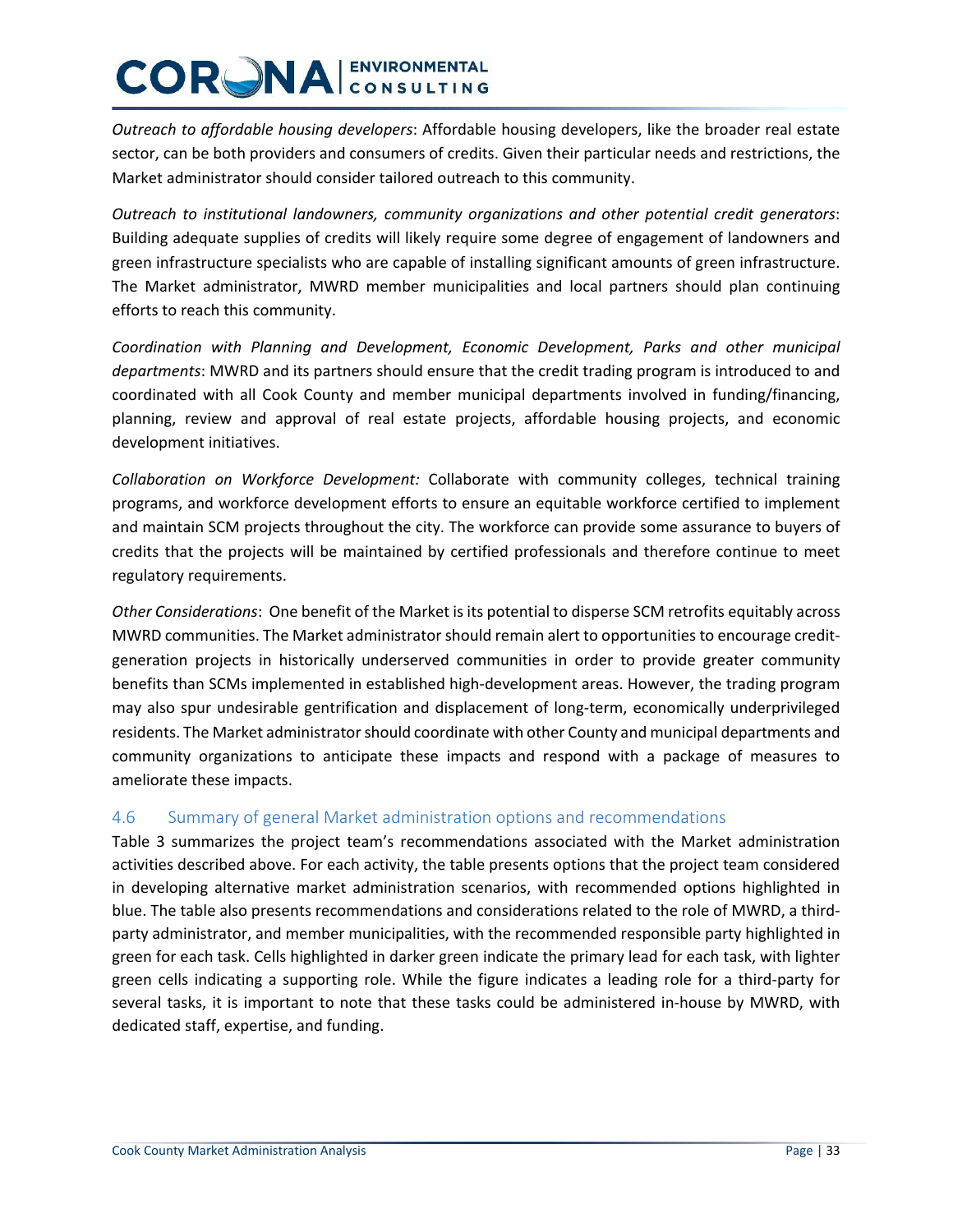#### *Table 3. Market Administration Options, Roles, and Recommendations: General Market Administration*

*Represents the recommended option for structuring/administering the administrative task*

*Represent the recommended or required responsible party for administering each task*

*Represent recommendations for responsible party supporting roles.*

*\* Administrative tasks that can be put in place/initiated after Market start up* 

|                                                                | <b>Options</b>                                                                                                                                                                                                                                                                     |                                                                                                                                                                                                                                                                                                                 | <b>Responsible Party/Roles</b>                                                                                                                                                                    |                                                                                                                                                                         |                                                                                                                                   |
|----------------------------------------------------------------|------------------------------------------------------------------------------------------------------------------------------------------------------------------------------------------------------------------------------------------------------------------------------------|-----------------------------------------------------------------------------------------------------------------------------------------------------------------------------------------------------------------------------------------------------------------------------------------------------------------|---------------------------------------------------------------------------------------------------------------------------------------------------------------------------------------------------|-------------------------------------------------------------------------------------------------------------------------------------------------------------------------|-----------------------------------------------------------------------------------------------------------------------------------|
| <b>Administrative</b><br><b>Tasks</b>                          | Lower Administrative Effort /<br><b>Only Options</b>                                                                                                                                                                                                                               | Medium/High Level of<br><b>Administrative Effort</b>                                                                                                                                                                                                                                                            | <b>MWRD</b>                                                                                                                                                                                       | Third-party                                                                                                                                                             | <b>Municipalities</b>                                                                                                             |
| Develop credit<br>tracking process                             | Credits not assigned individual serial<br>numbers but are tied to the project<br>from which they are generated. Could<br>be issued as paper certificates with<br>counterfeit elements or through<br>electronic system; credits tracked<br>when they are generated and<br>redeemed. | Each credit is assigned a unique ID or<br>serial number; can reflect important<br>information such as project location,<br>expiration date, and other information.<br>Helps to ensure that credits aren't<br>resold; advantageous in markets with<br>numerous transactions.                                     | <b>Recommended: Work with</b><br>third-party administrator to<br>develop necessary data-<br>sharing processes.                                                                                    | Recommended: Develop<br>credit serialization process,<br>ideally supported by<br>database/system that<br>supports credit<br>registry/online market<br>platform          | Not suited for this<br>task                                                                                                       |
| Develop/maintain<br>credit registry                            | Registry kept by administrator using a<br>simple spreadsheet; this would<br>require continued updating by<br>program staff. Would not allow for<br>real-time information to be available<br>to market participants.                                                                | Online registry accessible to buyers and<br>sellers, where they can log in to update<br>their account and analyze market.                                                                                                                                                                                       | <b>Recommended: Work with</b><br>third-party administrator to<br>develop necessary data-<br>sharing processes.                                                                                    | <b>Recommended: Develop</b><br>and maintain credit<br>registry. Likely work with<br>contractor or service to<br>develop registry.                                       | Not suited for this<br>task                                                                                                       |
| Develop market<br>platform/facilitate<br>market exchanges      | Simple spreadsheet (available online)<br>that shows available credits for sale by<br>watershed with seller contact<br>information, and potentially additional<br>information (e.g., asking price). Buyers<br>can contact sellers outside of<br>platform.                           | Online platform tied to registry that<br>allows sellers to list and change asking<br>price, publishes average credit price,<br>and other relevant information to<br>reduce transaction costs. Should also<br>provide notification to<br>developers/property owners when<br>their credits are close to expiring. | <b>Recommended: Work with</b><br>third-party administrator to<br>develop necessary data-<br>sharing processes.                                                                                    | <b>Recommended: Develop</b><br>and maintain credit<br>registry. Likely work with<br>contractor or service to<br>develop registry.<br>Provide necessary data to<br>MWRD. | Not suited for this<br>task.                                                                                                      |
| Monitor market<br>outcomes and<br>adaptively manage<br>program | Maintain static program indefinitely;<br>would likely have negative<br>implications for Market participation.                                                                                                                                                                      | Continuously monitor functionality of<br>the market, with ability to implement<br>new incentives, develop new resources,<br>adapt program design, and meet<br>emerging conditions based on feedback<br>and program review. Establish program<br>metrics and publish annual reports.                             | <b>Recommended: Work with</b><br>third-party to monitor and<br>adapt program over time.<br>Provide regular<br>feedback/input on market<br>function and processes to<br>third-party administrator. | <b>Recommended: Develop</b><br>system for managing<br>program improvements<br>over time and establishing<br>a schedule/process for<br>program audits.                   | <b>Recommended:</b><br>Provide regular<br>feedback/input on<br>market function and<br>processes to third-<br>party administrator. |
| Conduct market<br>outreach*                                    | No formal outreach program; would<br>likely have negative implications for<br>Market participation.                                                                                                                                                                                | Conduct coordinated outreach efforts<br>to developers and potential credit<br>generators, monitor program to assess<br>outreach needs.                                                                                                                                                                          | Recommended: Review,<br>provide input, and/or<br>support outreach efforts                                                                                                                         | <b>Recommended: Lead</b><br>market outreach efforts.                                                                                                                    | Recommended:<br>Assist with market<br>outreach.                                                                                   |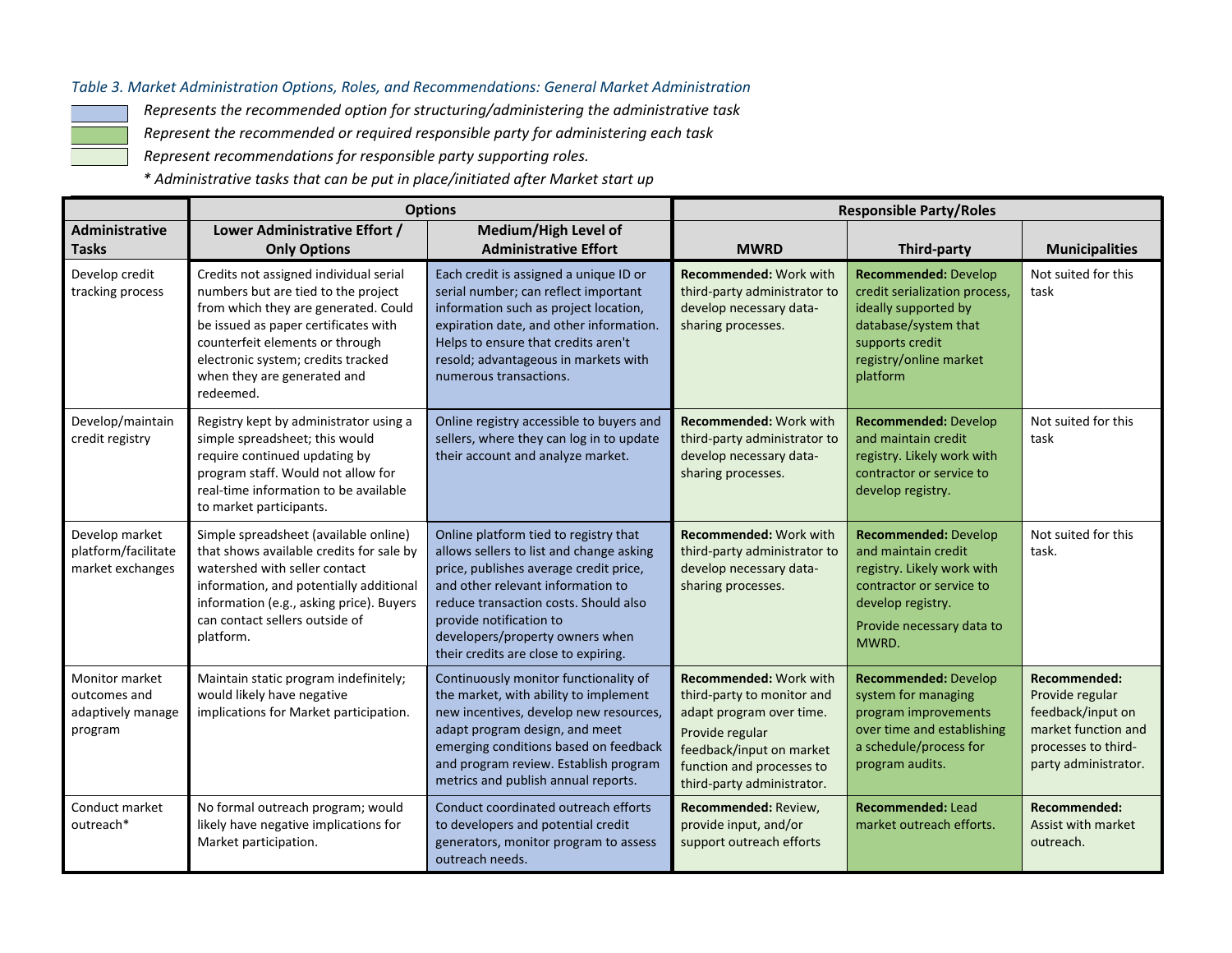### 5. Program Funding / Required Resources

The project team has investigated possible models for funding the administration of the Market. Our preliminary evaluation is based upon our experience designing a similar trading program for the City of Grand Rapids, Michigan and the research we conducted as part of that design effort. We have not yet been able to determine a detailed estimate of the financial resource needs that either MWRD or a thirdparty administrator (or a combination of the two) would require to undertake the tasks outlined above. Nor have we been able to review the District's existing revenue streams and budget to offer suggestions about how these funds could be reallocated to cover administration-related costs. However, we can relate that DOEE has dedicated 1 full time equivalent (FTE) employee to administering the District's stormwater market and makes another 1-2 FTE positions available for implementing other aspects of the program. In 2018, a DOEE representative estimated that the SRC program accounts for the equivalent of approximately 1.5 full-time employees (Matthew Espie, DOEE, 5/4/2018, personal communication).

In addition, as described previously, DOEE contracts with outside service providers, including Center for Watershed Protection (CWP), to run outreach and incentive programs. This includes the SRC Aggregator Startup Grant, the SRC Site Evaluation Program, and the SRC Price Lock Program. DOEE approved its first five SRC Aggregator Startup Grants in FY18, accounting for a total of \$374,425. Each SRC aggregator is focused on designing green infrastructure in the District's MS4 for participation in the SRC Price Lock Program. DOEE reports that it provided one SRC Site Evaluation in FY18. DOEE has committed \$11.5 million to its' purchase guarantee program but has spent less than \$60,000 as of the end of FY2018. The costs reported here do not include administrative costs for CWP.

DOEE reports that one of its most significant expenses has been the development of its stormwater database, which integrates all aspects of its stormwater program, including the market registry. The database serves as the back end to the program's online market registry and market exchange platform. In total, DOEE reports that it has invested approximately \$1.25 million in the database. Staff relays that it took one year of investment to create the database but stress that much of the work to develop the database was related to the broader permitting and inspection process for post-construction stormwater regulations. MWRD has indicated that it plans to update its existing stormwater/WMP tracking database in the relatively near future; this provides a potential opportunity to cost-effectively implement changes necessary to accommodate market activity.

Some costs associated with administering the Market will be relatively constant and predictable while others may fluctuate depending on the number of participants in the market, the number of trades, and the need for outreach and incentive programs. Relatively constant expenses most likely will include costs for sufficient staff to undertake project design review and SWMP approval for both credit purchasers and credit providers; staff time to update and administer the credit certification tracking system and registry; investments in credit tracking, registry and online marketplace technology; staff time and resources to undertake as-built and ongoing inspections; and general administrative tasks such as reporting, file and data management, etc. Readily anticipated but fluctuating costs would arise from outreach efforts to encourage market participation, pre-application consultations and design reviews, purchase guarantee and other supply incentive programs, and related communications and community relations activities.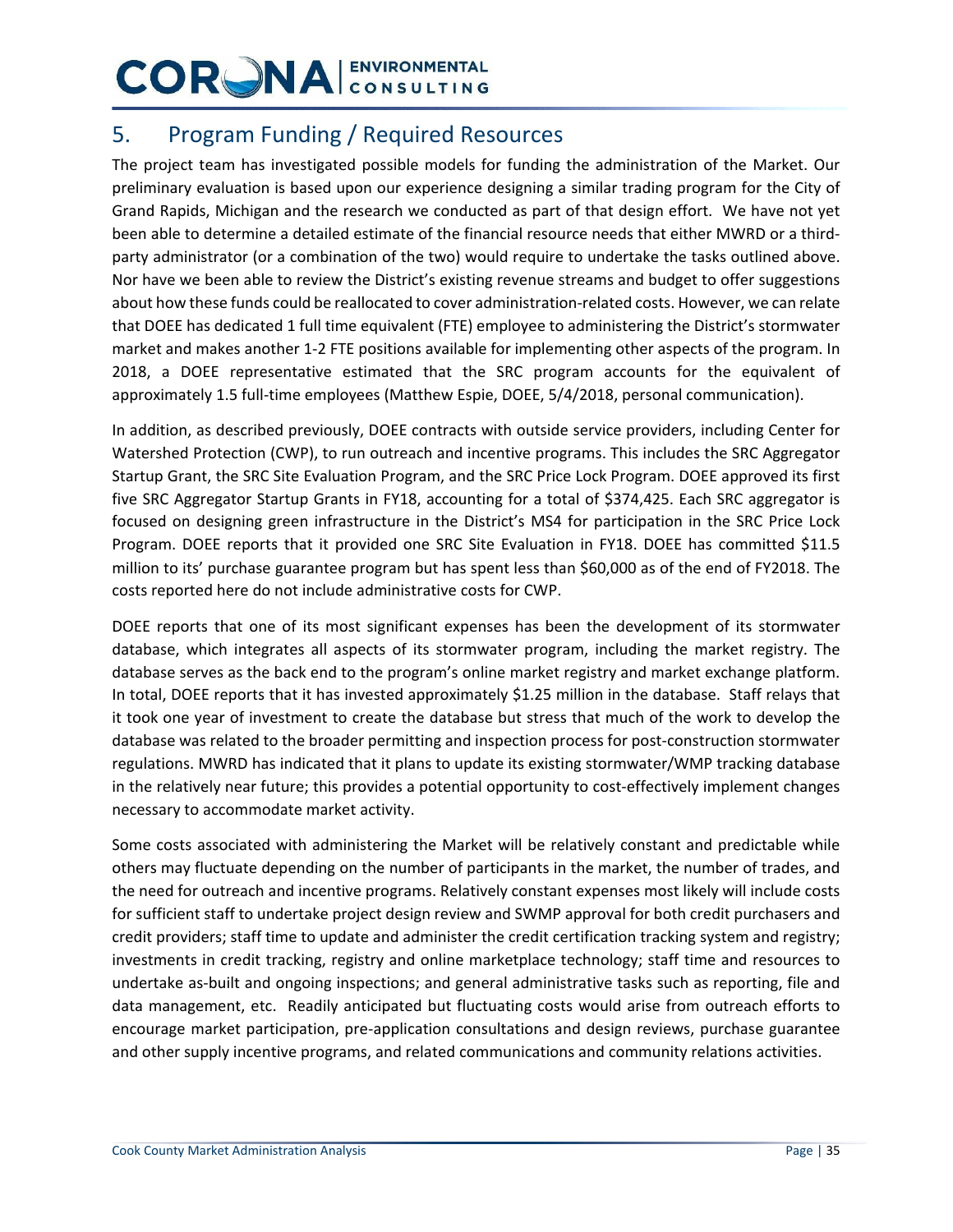Covering both categories of expenses will require consistent, dedicated funding which can be provided regularly over the lifespan of the program. It is difficult to envision a suitably stable funding source other than MWRD. Our understanding is that MWRD's dedicated Stormwater Management Fund has been funded at \$91 million this year; some of this budget could potentially be allocated to cover market administration costs. Revenues to support market administration could be drawn from rate collection, permit fees, and other appropriate sources within the MWRD budget. We have considered whether assessing a fee on each transaction would be a viable revenue stream and concluded that it is unlikely to either be sufficient or predictable enough to fully support the program. Such a fee could be assessed to provide supplementary funding, perhaps to support community outreach and project development activities, however some of these activities will be most needed at a stage in the program when there are fewer transactions to assess. Additionally, MWRD or a third-party administrator may be able to secure philanthropic or government grants to fund specific market administration projects, such as outreach to disadvantaged community property and business owners, development of educational and outreach materials, and/or supply incentive programs. There may be some advantage in this regard for a non-profit market administrator, however the District may qualify for grants only available to stormwater agencies.

Depending on the level of activity in the Market, if our recommendations are adopted, two to three thirdparty FTEs would likely be needed to administer the program. This should be sufficient to conduct activities necessary to establish the program and to keep up with ongoing administration of the activities we recommended a third-party to take on. In addition, MWRD will likely need to dedicate one FTE to coordinating and conducting the activities that we recommend MWRD take on (Authorized Municipalities will also need to dedicate a small level of staff resources).

### 6. Conclusion

The project team's analysis of Market administration needs and options reveals that the essential functions could be accomplished by MWRD through the establishment of an "in-house" program. This option would require the District to devote sufficient and focused funding, staff, and programmatic leadership to develop new capacities and expand existing ones. Alternatively, many Market administration functions could be undertaken efficiently by a third-party under contract to the District. However, some administrative tasks must remain with MWRD because they cannot legally be delegated to a third-party. Some tasks are likely more efficiently carried out by its staff as an extension of current activities.

We understand that MWRD may want to limit the addition of new activities and responsibilities related to Market administration for MWRD staff. We believe that effective administration of the Market can be achieved best by a collaboration between MWRD and an independent third-party administrator suited to undertake activities and roles that do not currently exist within the District. This collaboration should take the form of a partnership between MWRD and a third-party administrator, established through a formal contract process, that provides a foundation for accountability and harmonization of respective organizational responsibilities and functions. This approach is highly preferred to a less coordinated effort in which, for example, the entirety of Market administration is delegated to a third-party, multiple thirdparties, or member municipalities. A formal collaboration should also foster a highly engaged effort by both parties to effectively communicate the benefits of a trading program while ensuring that the program itself is consistently implemented.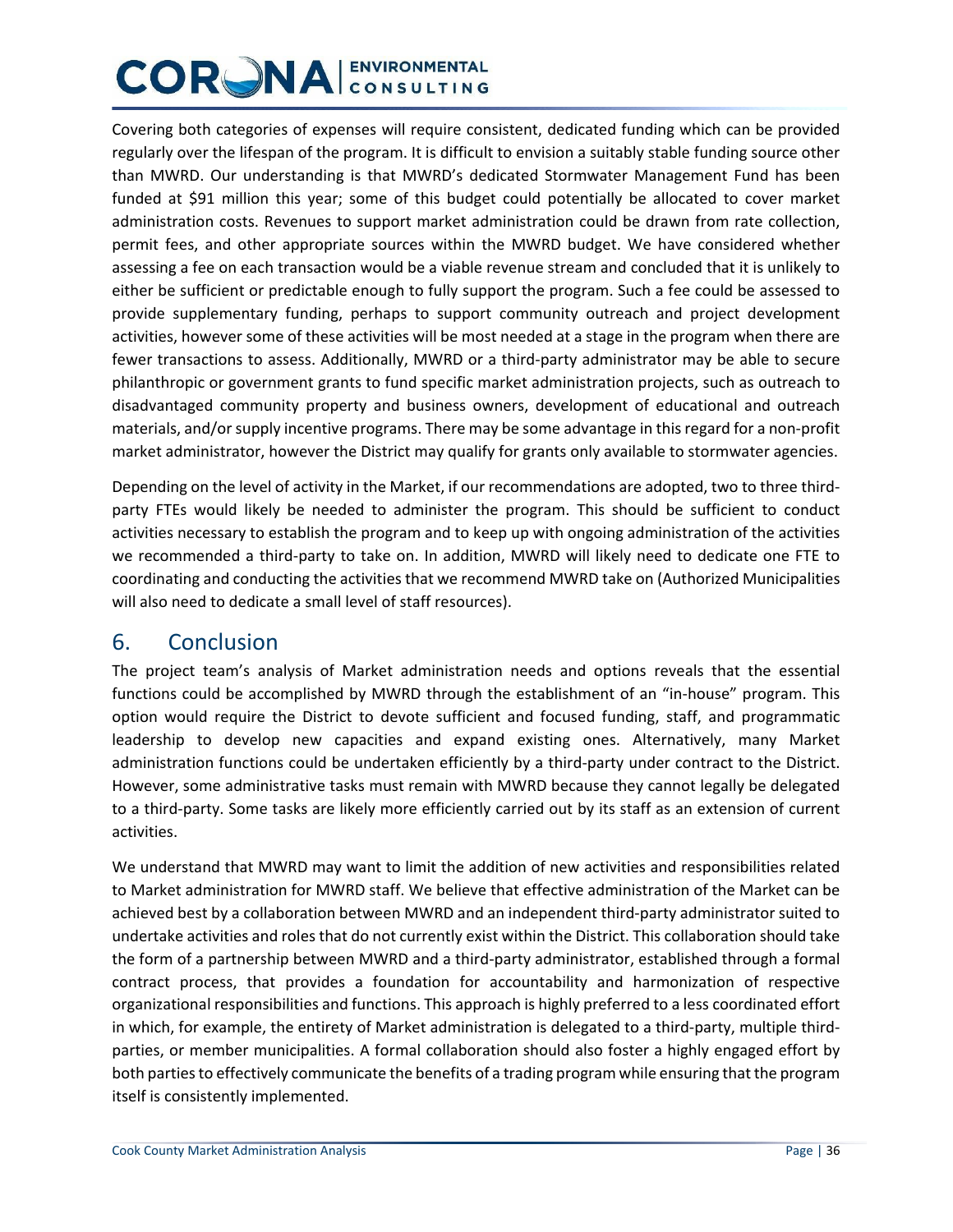As noted above, there are roles and responsibilities related to the administration of the Market which MWRD may not delegate, and so must maintain, and perhaps expand existing capacity to accommodate Market activity. On the demand side of the Market, these include:

- Establish infeasibility criteria and defining site constraints that trigger the allowance of offsite compliance for development sites;
- Determine if site conditions warrant offsite compliance and officially review/approve offsite compliance for meeting stormwater management requirements (the project team recommends that individual municipalities play a supporting/initial role in this determination, with final MWRD sign-off);
- Incorporate offsite compliance/credit purchase into WMP tracking database;
- Enforce and mandate corrective action for non-compliant development sites.

On the supply side, activities MWRD must perform include:

- Review and approve WMP applications for credit-generating projects;
- Conduct as-built inspections of credit-generating projects;
- Enforce and mandate corrective action for credit-generating projects that do not comply with maintenance plans.

There are also administrative functions that fall within MWRD's core competency, or are closely related to current District functions, and which it may be most sensible for the District/Authorized Municipalities to retain. These include:

- Administering the ILF program;
- Officially certifying credits.

A third category of administrative functions are those that fall outside the current expertise and existing capacity of MWRD. MWRD could feasibly take on these activities with a commitment of staff, budget, and leadership. However, these tasks could also practicably and efficiently be undertaken by a third-party administrator. These activities include:

- Provide optional pre-application technical assistance site consultations with potential creditgenerators, as necessary;
- Track on-going compliance of credit-purchasing development projects;
- Manage self-reported inspection process, conduct follow up inspections, and notify MWRD of non-compliance issues;
- Administer a purchase-guaranteed program and other supply-side incentives;
- Develop and maintain a credit tracking database and registry;
- Monitor market outcomes and adaptively manage program;
- Conduct Market outreach activities related to fostering Market supply and demands.

As described throughout this memo, many Market administration activities are well-suited to be supported by member municipalities, based on their existing relationships with developers and related administrative functions. We expect that municipalities will continue to fulfill these roles. However, there is relatively little advantage to relying on municipal governments of MWRD's member communities to